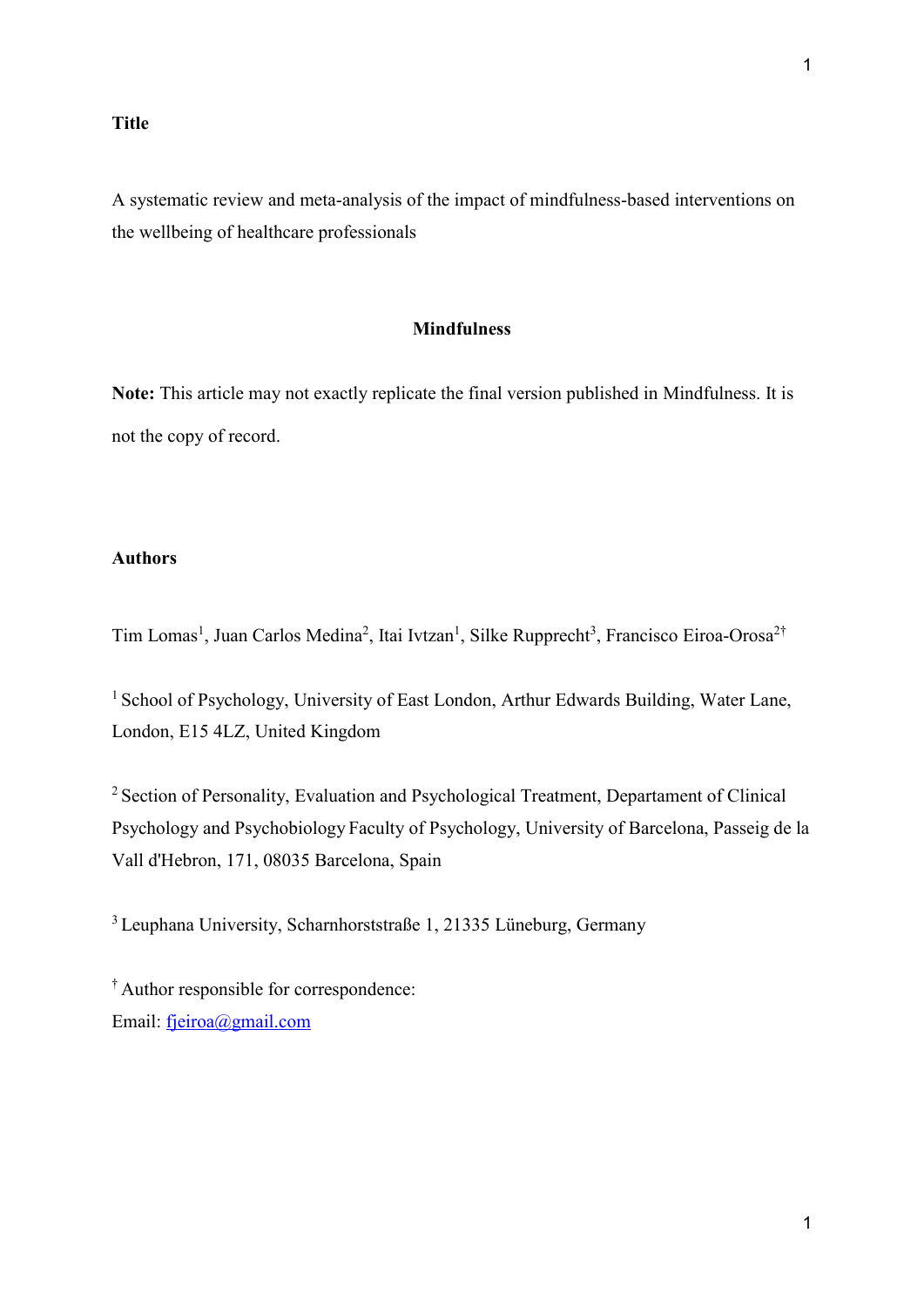# **A systematic review and meta-analysis of the impact of mindfulness-based interventions on the wellbeing of healthcare professionals.**

#### Abstract

Efforts to improve the wellbeing of healthcare professionals include mindfulness-based interventions (MBIs). To understand the value of such initiatives, we conducted a systematic review and meta-analysis of empirical studies pertaining to the use of MBIs with healthcare professionals. Databases were reviewed from the start of records to January 2016 (PROSPERO registration number: CRD42016032899). Eligibility criteria included empirical analyses of wellbeing outcomes acquired in relation to MBIs. Forty-two papers met the eligibility criteria, consisting of a total of 2,101 participants. Studies were examined for two broad classes of wellbeing outcomes: (a) "negative" mental health measures such as anxiety, depression, and stress; (b) "positive" indices of wellbeing, such as life satisfaction, together with outcomes associated with wellbeing, such as emotional intelligence. MBIs were generally associated with positive outcomes in relation to most measures, and mindfulness does appear to improve the wellbeing of healthcare professionals. However, the quality of the studies was inconsistent, so further research is needed, particularly high-quality randomised control trials.

**Keywords:** *mindfulness; meditation; healthcare professionals; meta-analysis*.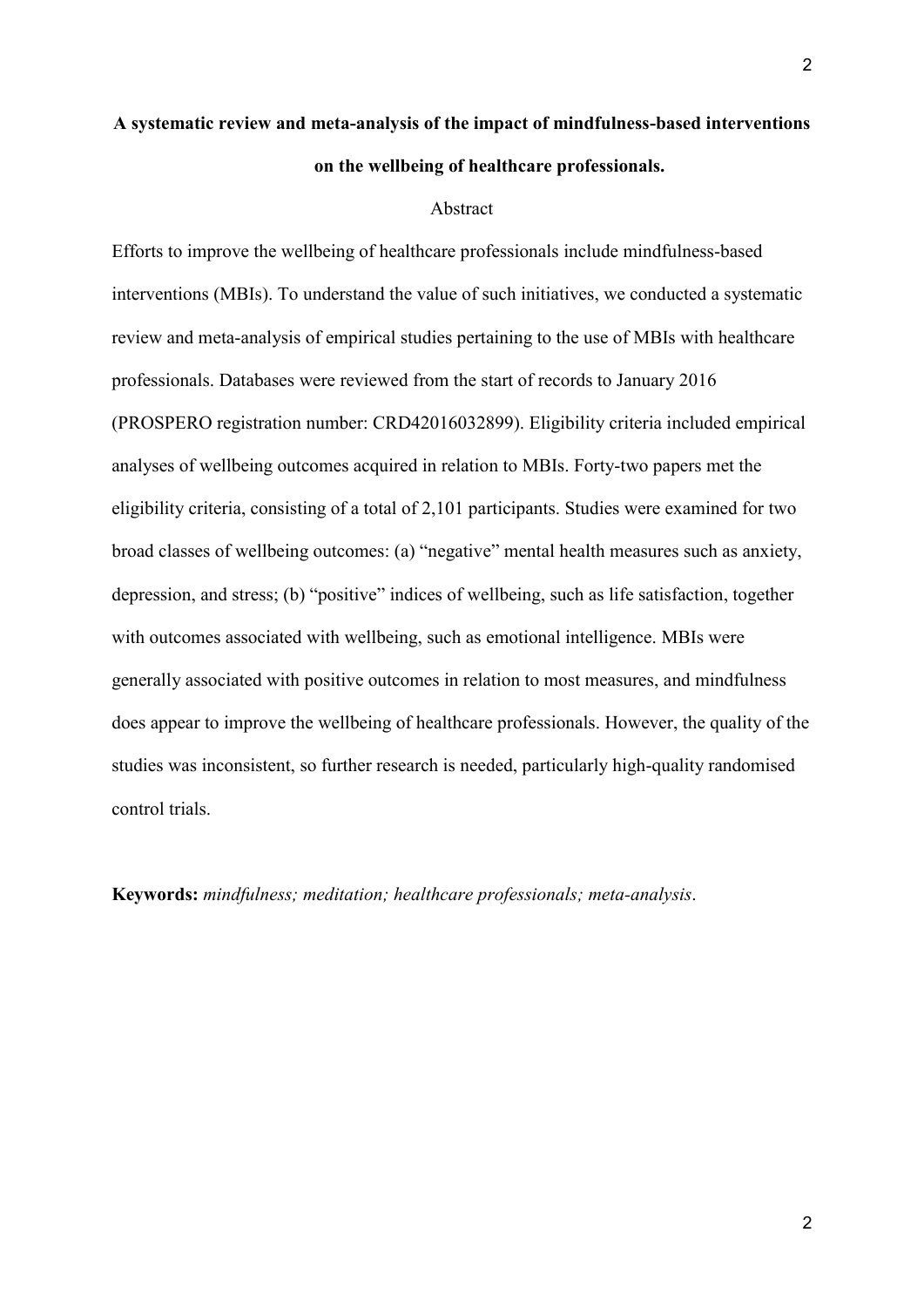A wealth of research has accumulated indicating that healthcare professionals (HCPs) are liable to a range of mental health issues, including anxiety [\(Gao et al., 2012\)](#page-31-0), and depression [\(Givens & Tjia, 2002\)](#page-31-1). These problems may be particularly acute among HCPs relative to other professions: a recent survey of over 3,700 public sector workers in the UK found that staff working for the National Health Service were the most stressed, with 61% reporting feeling stressed all or most of the time, and 59% stating that their stress is worse this year than last year [\(Dudman, Isaac, & Johnson, 2015\)](#page-30-0). These issues represent a significant problem, obviously for the wellbeing of the HCPs themselves, but also for patients (e.g., the ability of HCPs to treat them skilfully), and for the healthcare system (e.g., the economic cost of staff burnout) (Toppinen-Tanner, Ojajärvi, Väänaänen, Kalimo, & Jäppinen, 2005). As such, efforts are underway to protect against or ameliorate work-related mental health issues in HCPs. Prominent among such initiatives are programmes based around mindfulness meditation – mindfulness-based interventions (MBIs) – which is the focus of this review.

Originating in the context of Buddhism around the  $5<sup>th</sup>$  millennium B.C.E. (Lomas, 2017), mindfulness came to prominence in the West through [Kabat-Zinn's \(1982\)](#page-32-0) Mindfulness-Based Stress Reduction (MBSR) programme for chronic pain. "Mindfulness" is frequently used to refer to both: (1) a state/quality of mind; and (2) a form of meditation that enables one to cultivate this particular state/quality. (Meditation is a broad label for mental activities which share a common focus on training the self-regulation of attention and awareness, with the goal of enhancing voluntary control of mental processes, thereby increasing wellbeing (Walsh & Shapiro, 2006).) The most prominent operationalisation of mindfulness as a state/quality of mind is [Kabat-Zinn's \(2003\)](#page-32-1) definition, which constructs it as "the awareness that arises through paying attention on purpose, in the present moment, and nonjudgmentally to the unfolding of experience moment by moment" (p.145) The term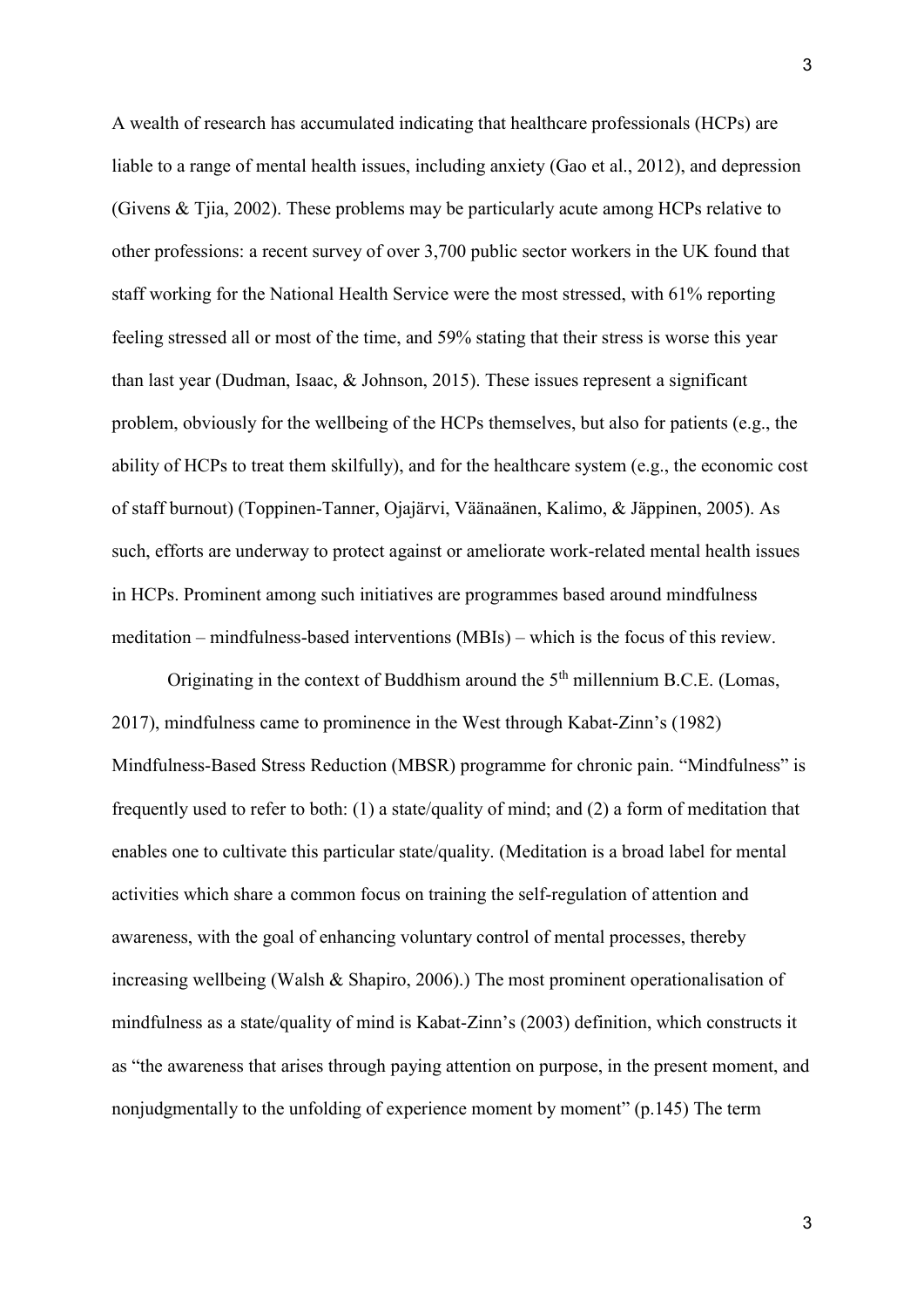mindfulness is then also deployed for meditation practices which can facilitate this mindful state/quality of mind.

In theoretical terms, the main significance of mindfulness is that it is thought to facilitate a meta-cognitive mechanism known as "decentring" – or alternatively "reperceiving" [\(Shapiro, Carlson, Astin, & Freedman, 2006\)](#page-39-0) – defined as "the ability to observe one's thoughts and feelings as temporary, objective events in the mind, as opposed to reflections of the self that are necessarily true" [\(Fresco et al., 2007,](#page-31-2) p.234). For example, in Mindfulness-Based Cognitive Therapy (MBCT) – designed to prevent depressive relapse [\(Segal, Williams, & Teasdale, 2002\)](#page-38-0) – participants are taught to decentre from their cognitions, thus helping prevent a "downward spiral" of negative thoughts and worsening negative affect which could otherwise precipitate relapse. Thus MBCT, and MBIs generally, involve "retraining awareness" so that people have greater choice in how they relate and respond to their subjective experience, rather than habitually responding in maladaptive ways [\(Chambers, Gullone, & Allen, 2009,](#page-27-0) p.659). The value of this extends across diverse mental health issues. For instance, the development of decentring capabilities can help people tolerate otherwise distressing qualia, which is important given that inability to tolerate such qualia is regarded as a transdiagnostic factor underlying diverse psychopathologies [\(Aldao,](#page-26-0)  [Nolen-Hoeksema, & Schweizer, 2010\)](#page-26-0).

MBIs were generally limited to clinical populations initially. However, there has been increasing use of mindfulness in occupational contexts, not only for staff who may be suffering with mental health issues, but for workers "in general" (e.g., as a prophylactic against future issues). This emergent literature has been summarised in a raft of recent reviews. These include systematic reviews focusing on specific occupations, including educators (e.g., [Emerson et al., 2017;](#page-30-1) [Hwang, Bartlett, Greben, & Hand, 2017;](#page-32-2) [Lomas,](#page-35-0)  [Medina, Ivtzan, Rupprecht, & Eiroa-Orosa, 2017a\)](#page-35-0), social workers [\(Trowbridge & Mische](#page-40-0)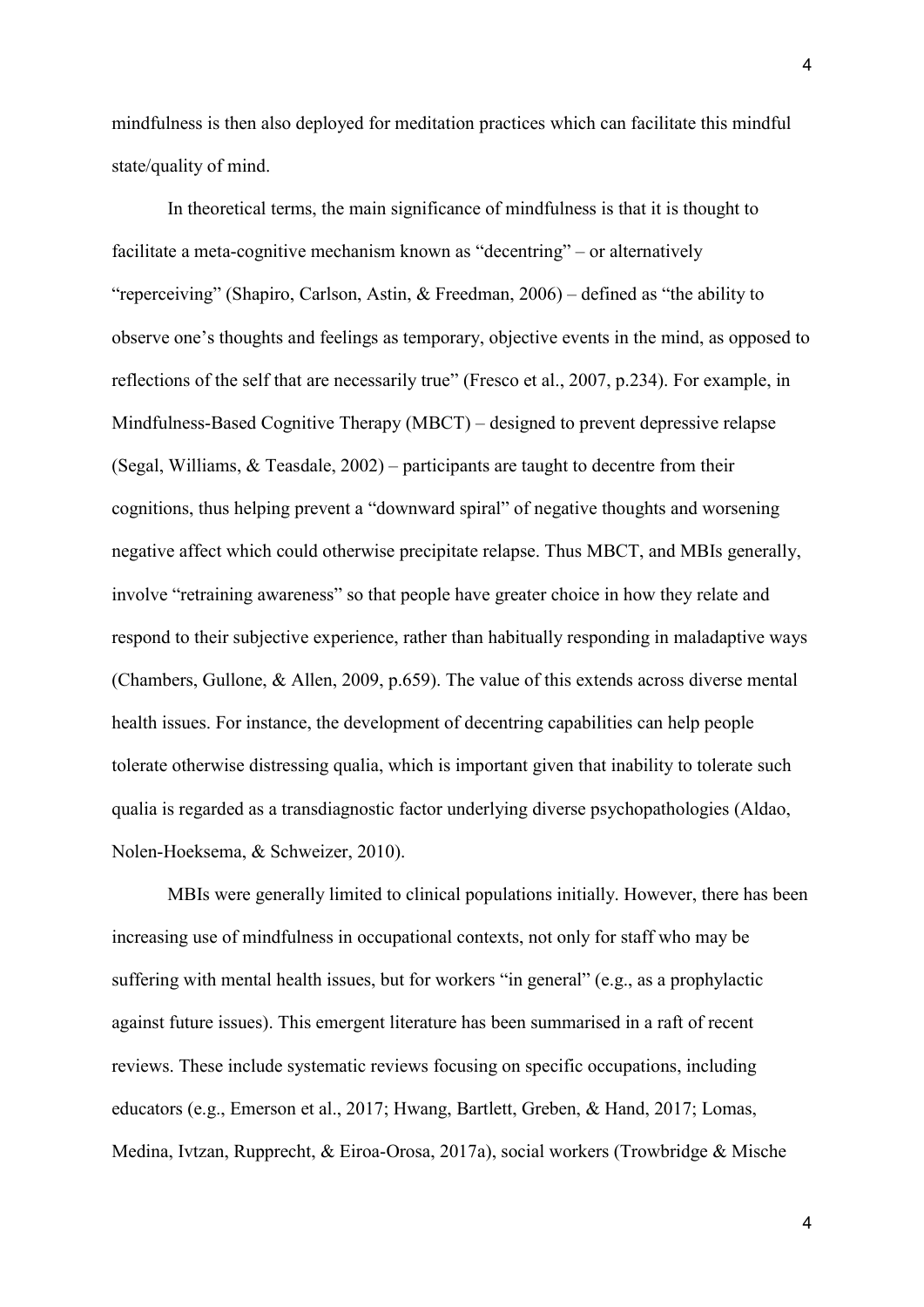[Lawson, 2016\)](#page-40-0), and athletes [\(Bühlmayer, Birrer, Röthlin, Faude, & Donath, 2017;](#page-27-1) [Noetel,](#page-37-0)  [Ciarrochi, Van Zanden, & Lonsdale, 2017\)](#page-37-0), as well as more all-encompassing reviews, such as [Lomas, Medina, Ivtzan, Rupprecht, Hart, et al.](#page-36-0) (2017), which included 153 papers across all occupational spheres. These have been augmented by several meta-analyses of nonclinical populations of working adults, such as [Virgili](#page-40-1) (2015) and [Khoury, Sharma, Rush, and](#page-33-0) [Fournier](#page-33-0) (2015). Amidst this general interest in the impact of mindfulness in occupational settings, there is a burgeoning literature focusing on HCPs specifically. This literature has already been summarised in a number of systematic reviews. These include reviews focused on specific sectors and professions, including nurses [\(Guillaumie, Boiral, & Champagne,](#page-31-3)  [2017\)](#page-31-3), occupational therapists [\(Luken & Sammons, 2016\)](#page-36-1), mental health professionals [\(Rudaz, Twohig, Ong, & Levin, 2017\)](#page-38-1), "hospital providers" [\(Luken & Sammons, 2016\)](#page-36-1), medical students [\(Daya & Hearn, 2017\)](#page-28-0), and healthcare profession students [\(McConville,](#page-37-1)  [McAleer, & Hahne, 2017\)](#page-37-1), or on specific outcomes, such as empathy and emotional competency [\(Lamothe, Rondeau, Malboeuf-Hurtubise, Duval, & Sultan, 2016\)](#page-33-1). There have also been more general reviews, such as [Lomas, Medina, Ivtzan, Rupprecht, and Eiroa-Orosa](#page-36-2)  [\(2018\)](#page-36-2), who located 81 studies across all HCP sectors and professions, as well as [Eby et al.](#page-30-2) [\(2017\)](#page-30-2), who provided a qualitative review of 67 studies. Such reviews have already offered a good indication of the value of mindfulness to HCPs, generally showing a beneficial impact with respect to wellbeing outcomes. However, these reviews have perhaps not revealed the full potential of mindfulness with regard to HCPs, nor have they necessarily provided a robust analysis of its utility or of its limits.

With regard to its potential, many studies have limited their focus to mental health, with a particular focus on specific common disorders such as anxiety and depression (e.g., [Guillaumie et al., 2017\)](#page-31-3), stress and distress [\(Daya & Hearn, 2017\)](#page-28-0), as well as employmentrelated conditions like burnout [\(Luken & Sammons, 2016\)](#page-36-1). However, while such outcomes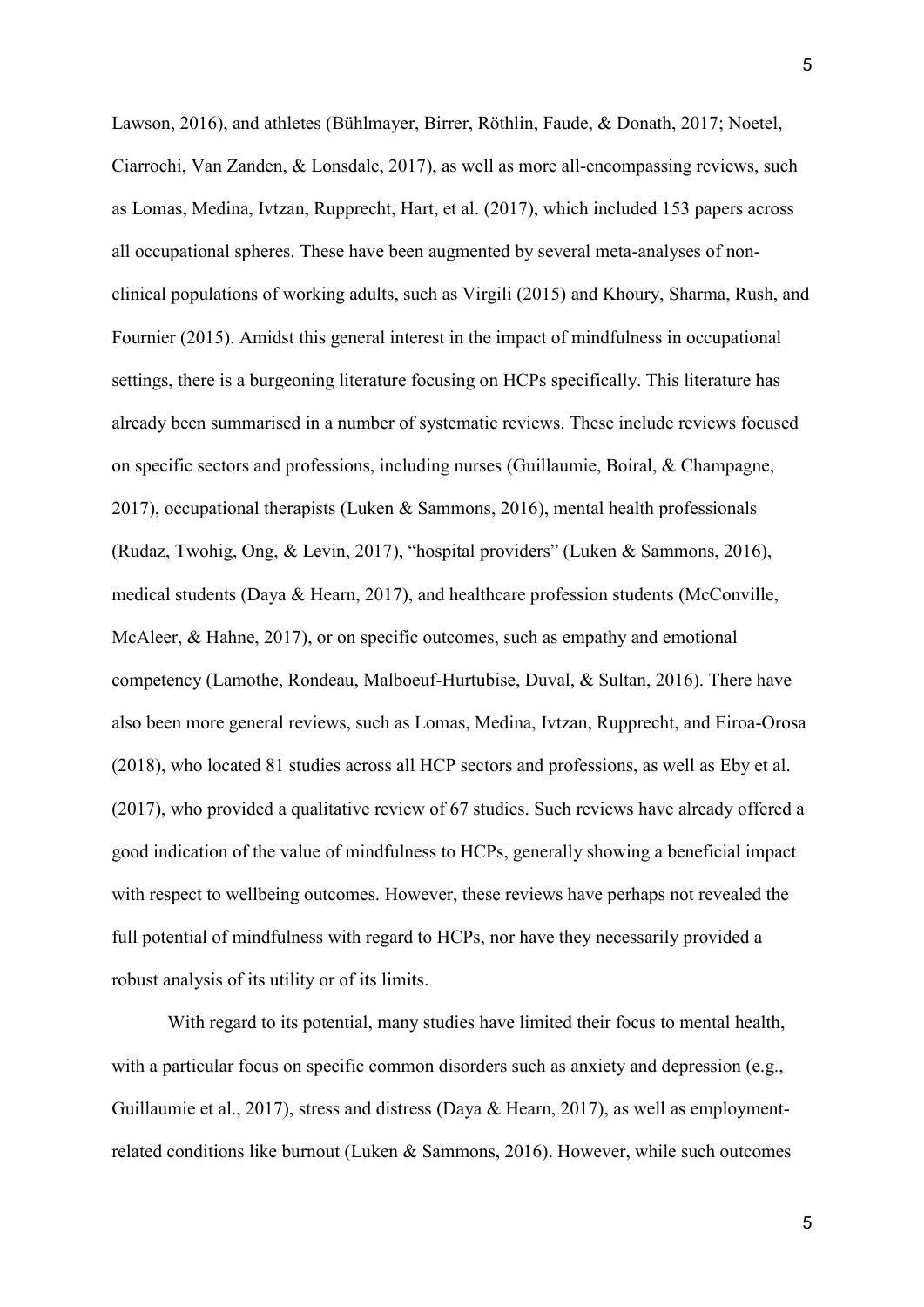are of course important, they do not give the full picture of wellbeing. As a construct, wellbeing is increasingly favoured in academia as a broad, overarching, multidimensional term, incorporating all the ways in which a person might hope to do or be well [\(de Chavez,](#page-29-0)  [Backett-Milburn, Parry, & Platt, 2005;](#page-29-0) Lomas, Hefferon, & Ivtzan, 2015). This not only includes mental health (as per the outcomes alluded to above), but also physical health [\(Larson, 1999\)](#page-35-1), social relationships [\(Bourdieu, 1986\)](#page-26-1), and cognitive performance [\(Tang et al.,](#page-40-2)  [2007\)](#page-40-2). For instance, Pollard [and Davidson](#page-37-2) (2001, p.10) define wellbeing as "a state of successful performance across the life course integrating physical, cognitive and socialemotional function." Furthermore, wellbeing can be appraised in either deficit-based "negative" terms, or asset-based "positive" terms. With the former, wellbeing consists in the relative absence of some undesirable phenomenon, such as mental health outcomes like anxiety or depression. However, fields like positive psychology have shown that wellbeing does not only mean the absence of outcomes like anxiety, but also the *presence* of desirable outcomes [\(Diener, 2000\)](#page-29-1), such as "flourishing" [\(Keyes, 2002\)](#page-32-3) or "satisfaction with life" [\(Diener, Emmons, Larsen, & Griffin, 1985\)](#page-30-3). The reviews of the HCP literature cited above generally restrict themselves to deficit-based mental health outcomes, as alluded to above, as indeed do many of the individual studies included within these reviews. There are some exceptions; for instance, both [McConville et al.](#page-37-1) (2017) and [Lamothe et al.](#page-33-1) (2016) included a focus on empathy within their systematic reviews. On the whole though, apart from [Lomas et](#page-36-2)  [al. \(2018\)](#page-36-2), the reviews have not included an expansive look at all facets of wellbeing, which is something the current paper aims to redress.

The second limitation with the HCP reviews above is that they have not necessarily provided a robust analysis of the utility of mindfulness with respect to this population, nor of its limits. This comment is not a criticism of the reviews per se, but rather a reflection of the inherent analytical limits of reviews, even systematic ones. Even though reviews such as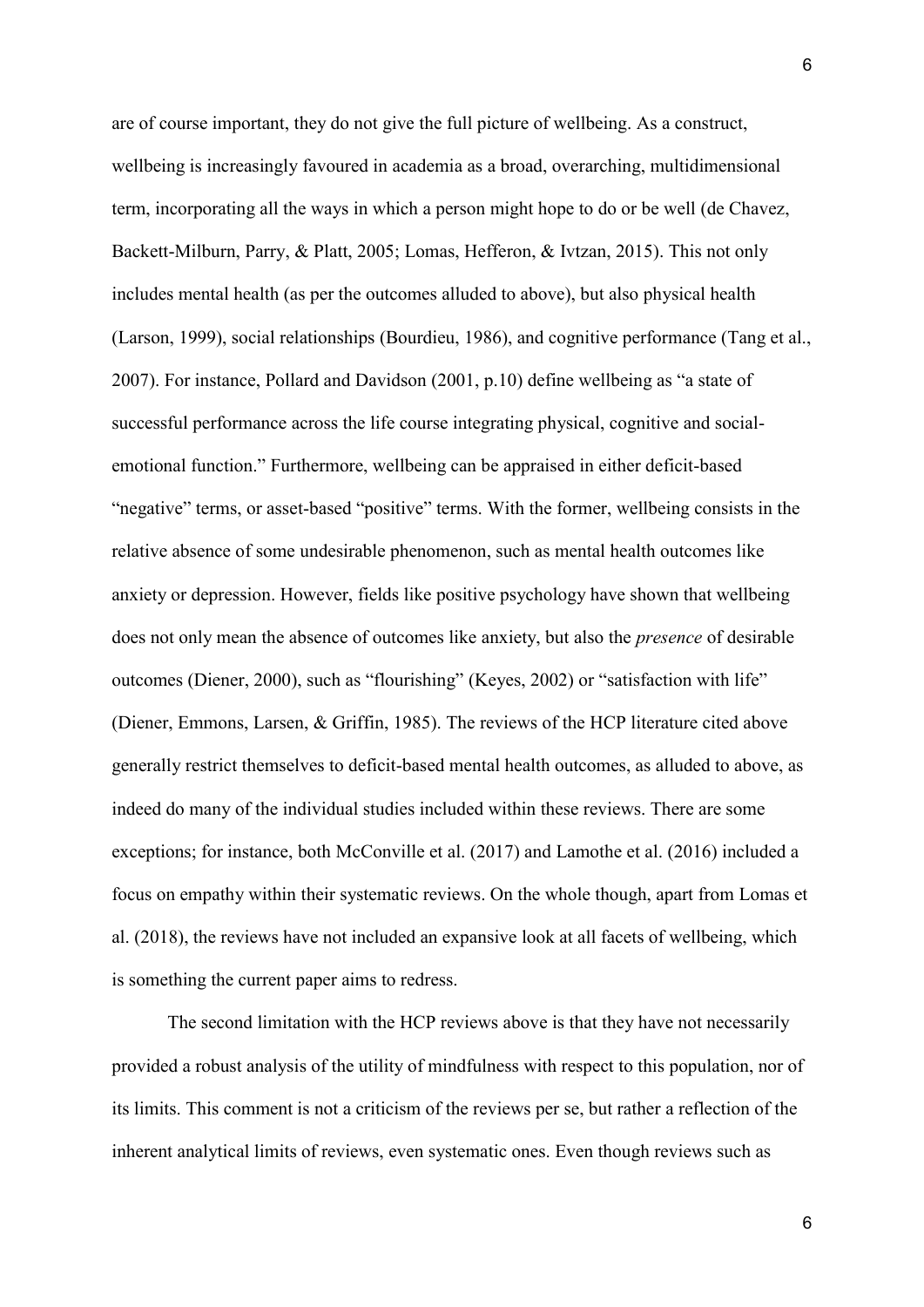[Lomas et al. \(2018\)](#page-36-2) have sought to calculate and report on effect sizes with respect to the studies reviewed, it is still hard to gain an overall impression of the impact of mindfulness on a particular outcome (other than, for instance, simply reporting on the number of studies that have found a small, medium, or large effect size, or alternatively no effect). For that kind of comparative statistical assessment, meta-analyses are required. Unfortunately, though, to date there have been few meta-analyses focusing on HCPs, and these have been relatively limited in scope. We were only able to locate one that focused on HCPs specifically, an analysis by [Burton, Burgess, Dean, Koutsopoulou, and](#page-27-2) Hugh‐Jones (2017) which looked just at stress, and featured only seven studies. To this end, the present paper sought to provide a more inclusive meta-analysis of mindfulness in a HCP context, one not limited to particular mental health outcomes such as stress (as per [Burton et al., 2017\)](#page-27-2), but rather that takes an inclusive look at the panoply of outcomes pertaining to wellbeing. The paper is a follow-up to the general systematic review of HCPs provided by [Lomas et al. \(2018\)](#page-36-2), who located 81 studies across all HCP sectors; of these 81 studies, 37 were selected as being amenable to metaanalysis, as outlined below.

#### **Method**

#### **Eligibility Criteria**

Our analysis considered any study examining the pre-post or controlled effects of MBIs in HCP populations, for a wide range of wellbeing outcomes, including: (a) "negative" mental health measures such as anxiety and depression; and (b) "positive" indices of wellbeing, such as life satisfaction, including outcomes *associated* with wellbeing, such as emotional intelligence. The literature search was conducted using the MEDLINE and Scopus electronic databases; terms included in the review were: mindfulness AND work OR occupation OR profession OR staff (in all fields in MEDLINE and limited to article title, abstract, and keywords in Scopus).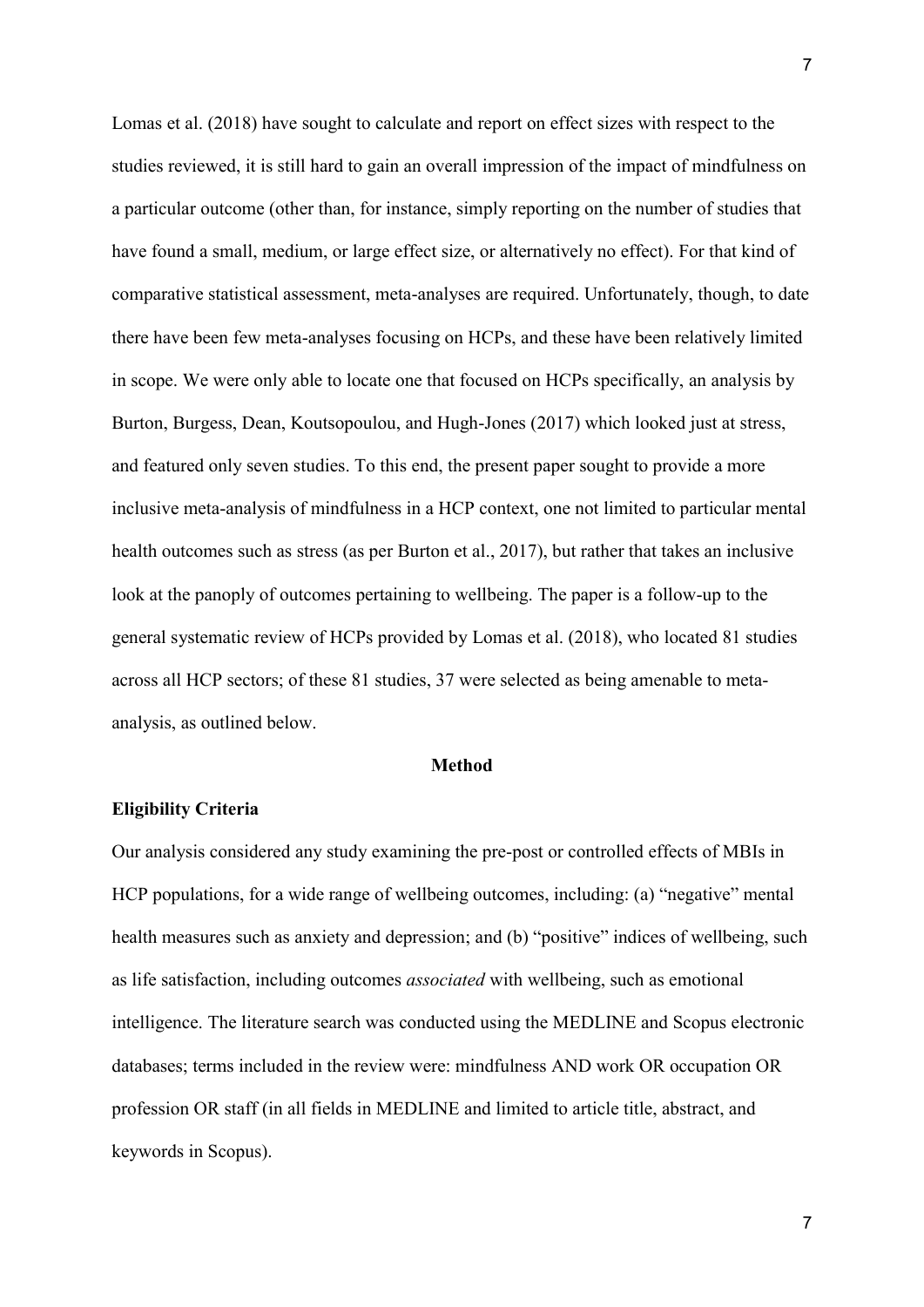#### **Search Strategies**

The search was conducted as part of a broader ongoing systematic review on mindfulness in all occupations (please see [Lomas, Medina, Ivtzan, Rupprecht, Hart, et al., 2017\)](#page-36-0). The dates selected were from the start of the database records to  $10<sup>th</sup>$  January 2016. We also looked through the reference lists of studies selected for inclusion in the review for other articles that may be relevant (but which did not appear in our database search). For the current review of HCPs specifically, in terms of PICOS (participants, interventions, comparisons, outcomes and study design), the key inclusion criteria were: participants – currently employed in a healthcare context; outcomes – any pertaining to wellbeing (using this term in the broad, inclusive way outlined above); and study design – any empirical study examining the quantitative pre-post or controlled effects of MBIs in HCP populations.

## **Inclusion and Exclusion Criteria**

Exclusion criteria were theoretical articles, commentaries without statistical analyses, and studies that did not feature pre-post quantitative testing of an MBI. Studies were required to be published (or in press) in English in a peer-reviewed academic journal. The review was conducted according to the Preferred Reporting Items for Systematic Reviews and Meta-Analyses (PRISMA) guidelines [\(Moher, Liberati, Tetzlaff, & Altman, 2009\)](#page-37-3). The review protocol was registered with the International Prospective Register of Systematic Reviews (PROSPERO) database on 5<sup>th</sup> January 2016 (registration number: CRD42016032899).

#### **Data Extraction**

The following variables were extracted from each paper: type of design (i.e., Randomised Controlled Trial [RCT] versus pre-post and non-randomised intervention studies); occupation of participants; number of experimental participants; number of control participants and nature of the control condition (if applicable); type of MBI; length of MBI; wellbeing outcomes; and the mean and standard deviations of principle outcomes.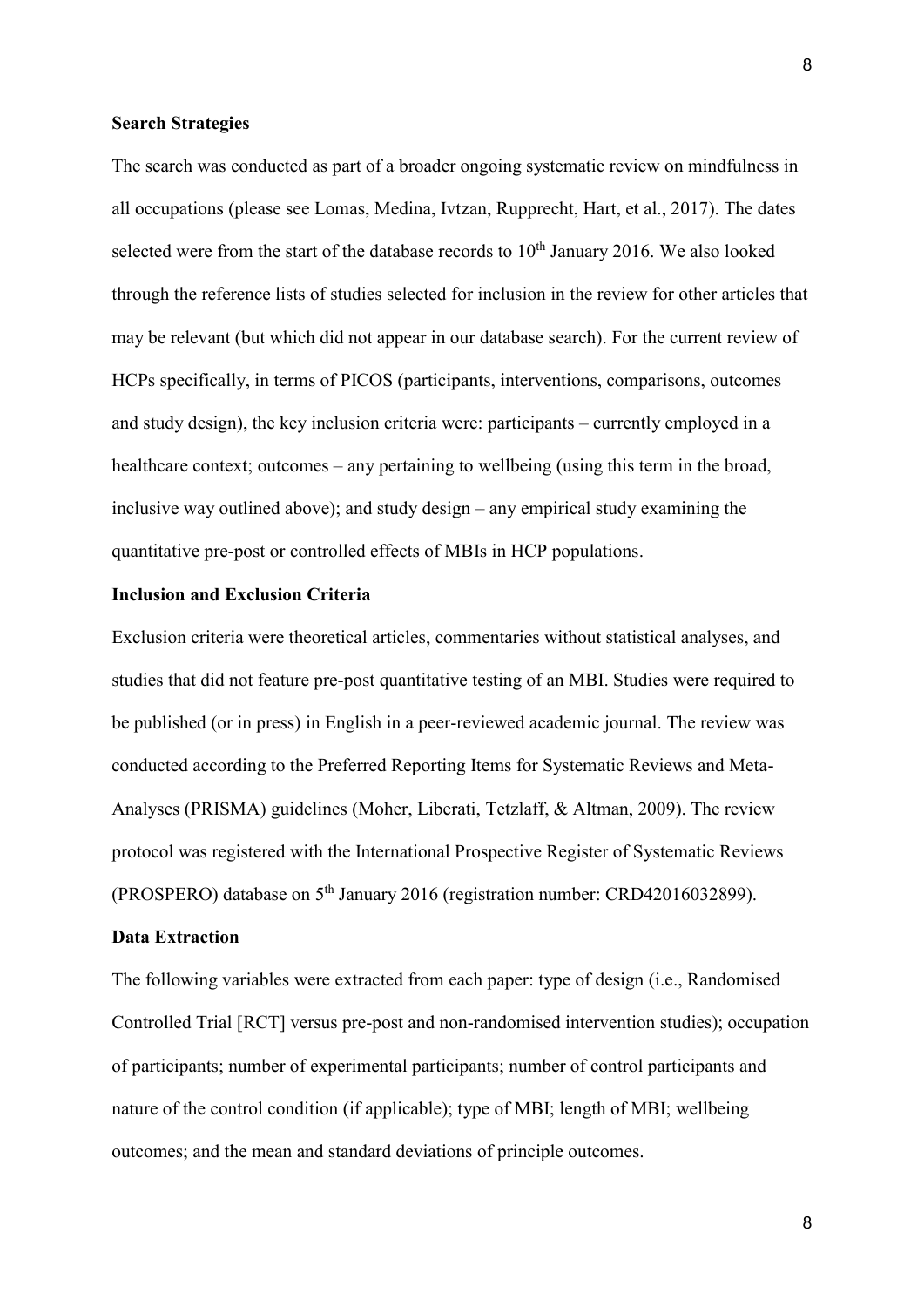As discussed above, wellbeing serves as an all-encompassing, multidimensional construct that includes all the ways a person might hope to do or be well [\(de Chavez et al.,](#page-29-0)  [2005\)](#page-29-0). In this review, two "classes" of wellbeing measures were extracted. First, the main measures were psychometric scales pertaining to "deficit-based" mental health outcomes – i.e., whose relative absence is regarded as indicative of wellbeing, as elucidated above – such as anxiety and depression. Second, there were various positive "asset-based" psychological outcomes – i.e., whose relative presence is regarded as indicative of wellbeing – such as satisfaction with life. This second class included outcomes that, although not regarded as indices of wellbeing per se, are closely associated with it, such as emotional intelligence [\(Salovey & Mayer, 1990\)](#page-38-2). Whenever a study met the inclusion criteria to be part of the metaanalysis but did not report all the data needed to compute weighted parameters, trial authors were contacted to request all the missing information.

## **Quality Assessment**

The Quality Assessment Tool for Quantitative Studies (QATQS; National Collaborating Centre for Methods and Tools, 2008) was used to assess the quality of the studies. QATQS assesses methodological rigor in six areas: (a) selection bias; (b) design; (c) confounders; (d) blinding; (e) data collection method; and (f) withdrawals and drop-outs. Each area is assessed on a quality score of 1 to 3 (1 = strong;  $2 =$  moderate;  $3 =$  weak). Scores for each area were collated, and a global score assigned to each study. If there are no weak ratings, the study is scored 1 (strong); one weak rating leads to a 2 (moderate); and two or more weak ratings generates a 3 (weak). QATQS scoring was conducted primarily by the third author, following the guidelines outlined in the QATQS protocol. While not specifically in receipt of QATQS training, the author is a senior lecturer in psychology with over fifteen years of active research experience, including with respect to conducting systematic reviews, and with respect to mindfulness specifically – see Lomas, Ivtzan, and Fu (2015) for an example of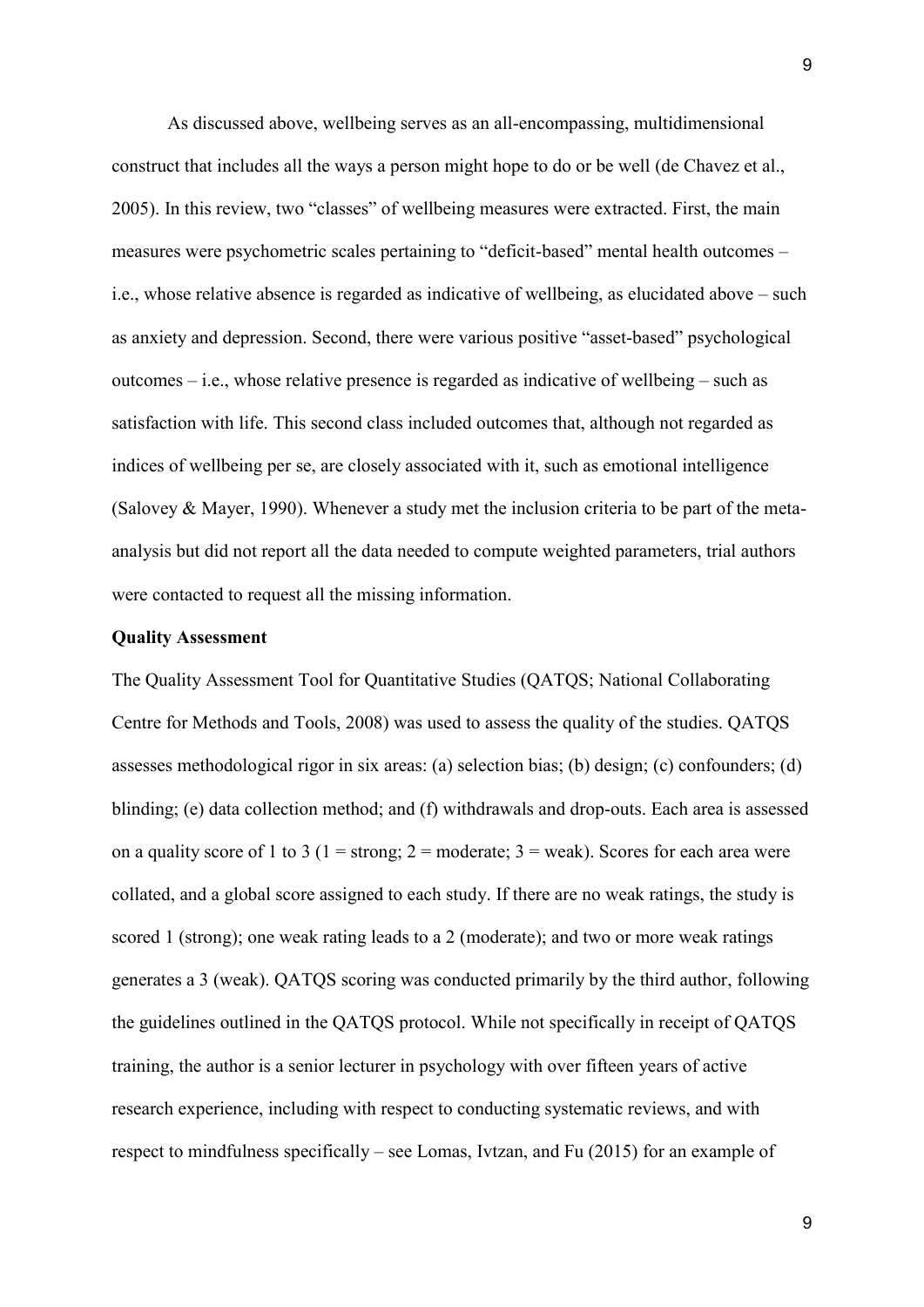previous work in this regard) – of which he is also an experienced teacher and teacher trainer. A sample of 15 papers was independently coded by the first author; while also not specifically trained in QATQS coding, he is a senior lecturer in psychology with over eight years of active research experience, including with respect to conducting systematic reviews of mindfulness specifically (as per Lomas et al., 2015). There was a disagreement only with respect to one paper, where the first author disagreed with the scores for three of the QATQS criteria assigned by the third author. These discrepancies were resolved by discussion (with an amended score accepted on one of the criteria). In light of that discussion, the third author re-checked the rest of the papers, but this did not lead to any further revisions in coding.

#### **Statistical Analyses**

The meta package (Schwarzer, 2007) for the R software (R Core Team, 2017) was used to compute the statistical analyses and create funnel and forest plots. As we were assessing studies carried with different formats in different contexts, we chose random effects models as we assumed that the estimates of treatment effect could vary across studies because of real differences in the intervention effect (Riley, Higgins, & Deeks, 2011). Only outcomes represented in three or more studies are included in the models and, therefore, forest plots, although all outcomes for all studies were included in the analyses for publication bias. We assessed publication bias using contour-enhanced funnel plots and Begg and Mazumdar (1994) tests by outcome valence. In cases where a study reported a trial with two intervention groups and at least one control group, separate analyses were conducted for each inter-group comparison.

As most studies reported means and standard deviations, according to the aforementioned variable grouping strategy, different scales were grouped under a common outcome type. We calculated Hedges' g standardized mean differences with 95% confidence intervals (Sedgwick & Marston, 2013) for each outcome within each study design. When

10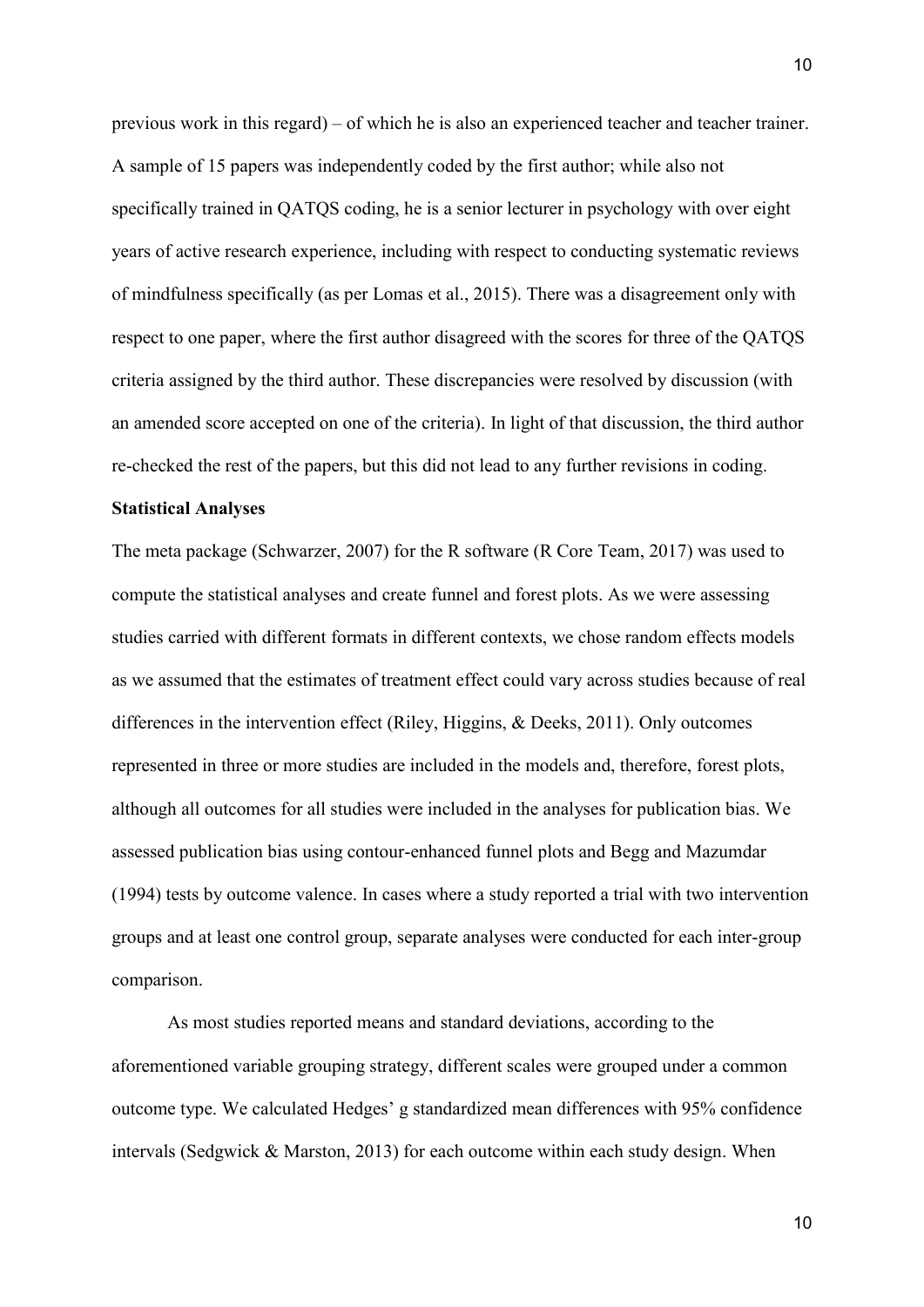adding a negative valence scale to an asset-based outcome, means were recoded (multiplied by minus one) so that the valences coincided. For studies with more than one scale in the same outcome group, mean values for each of these metrics were converted to a single mean value for the intervention and control groups respectively. The variance of the mean among scales included within the same outcome grouping was calculated using Borenstein, Hedges, Higgins, and Rothstein's method (2009):

$$
var\left(\frac{1}{m}\sum_{i=1}^{m}Y_i\right) = \left(\frac{1}{m}\right)^2 \left(\sum_{i=1}^{m}V_i + \sum_{i \neq j} (r_{ij}\sqrt{V_i}\sqrt{V_j})\right)
$$

When the correlation between scales was unknown,  $r = 0.5$  was assumed as a midpoint between total independence and total dependence. This procedure was implemented to estimate all outcomes' overall effect size, confidence intervals, sample size, and heterogeneity, and was needed to preserve the statistical independence of assumptions, controlling for the risk of bias due to the inflation of the main effect size's variance.

Heterogeneity was systematically assessed among the studies using the Cochran's *Q*, *I*<sup>2</sup> and the  $\tau$ <sup>2</sup> statistics. While Cochran's *Q* (a Chi-squared distributed measure of weighted squared deviations that can be converted into a p value) is the usual test statistic, the principal advantage of  $I<sup>2</sup>$  (the ratio of true heterogeneity to total observed variation, i.e., the proportion of the observed variance reflecting real differences in effect size) is that it can be calculated and compared across meta-analyses of different sizes, of different types of study, and using different types of outcome data (Higgins, Thompson, Deeks, & Altman, 2003). *τ 2* is the variance of the true effect sizes (i.e., the actual standard deviation), calculated as part of random effects meta-analyses.

Finally, to account for possible moderators, all covariates that can usually be found in similar meta analyses (Khoury et al., 2013; Spielmans & Flückiger, 2018) and were possible to gather within the studies analysed, were taken into account: study design type (non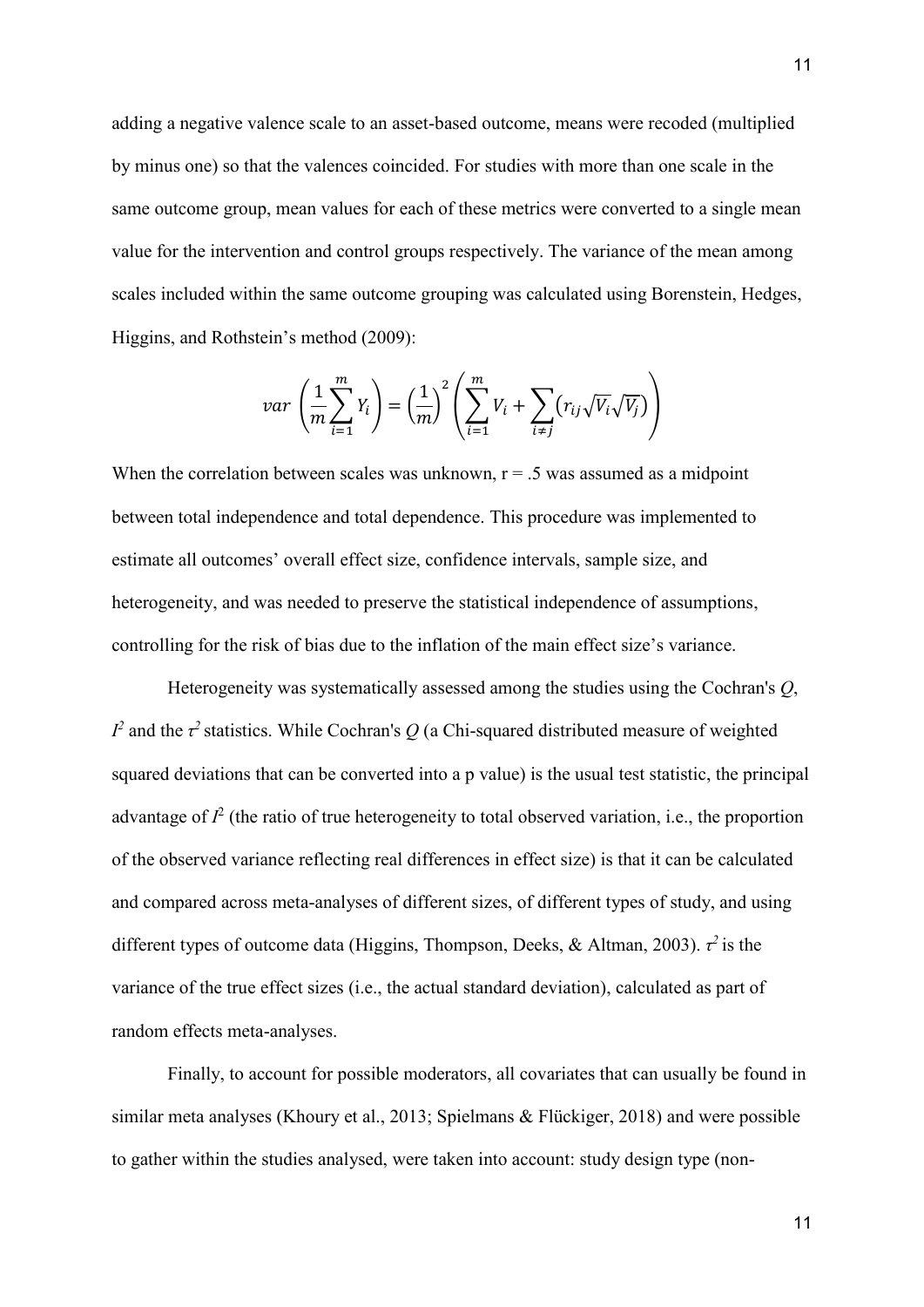randomised trials/quasi-experimental designs, pre-post studies, RCTs); publication year of the study; gender; age; profession (students vs. professionals); type of intervention (MBSR vs. others); treatment intensity (including a compound outcome made of treatment duration, session length, homework, retreatments, and frequency); professional activity; and studies' QATQS scores. These factors were all correlated with metanalytic models using tests for subgroup differences and meta-regressions. These analyses were performed taking each outcome as a unit, as doing it within each study design would mean lacking an adequate sample for practically all calculations.

#### **Results**

## **Literature Search Results**

For the broader systematic review  $-$  i.e., mindfulness across all occupations (Lomas, Medina, [Ivtzan, Rupprecht, Hart, et al., 2017\)](#page-36-0) – following the removal of duplicate citations, 721 potentially relevant papers were identified. In the current systematic review, focusing specifically on HCPs, from reviewing the abstract, 543 papers were excluded, while from the full text reviews of 178 papers, 124 further papers were also excluded. From the 54 articles within the scope of this review, 12 were not included in the analysis since they were qualitative studies, therefore leaving 42 articles. However, since inclusion in the analyses required that study designs with a specific outcome had to have been assessed by at least three different studies [\(Higgins & Green, 2011\)](#page-31-4), two studies (Grepmair, Mitterlehner, Loew, & Nickel, 2007, and Poulin, Makenzie, Soloway, & Karayolas, 2008) were only included in publication bias analyses. This process of winnowing is shown below as a PRISMA flow diagram (see figure 1).

## [Please insert figure 1 about here]

The studies comprised a total of 2,101 participants (discounting participants not including in analyses due to attrition), including 1,415 undertaking MBIs, and 686 separate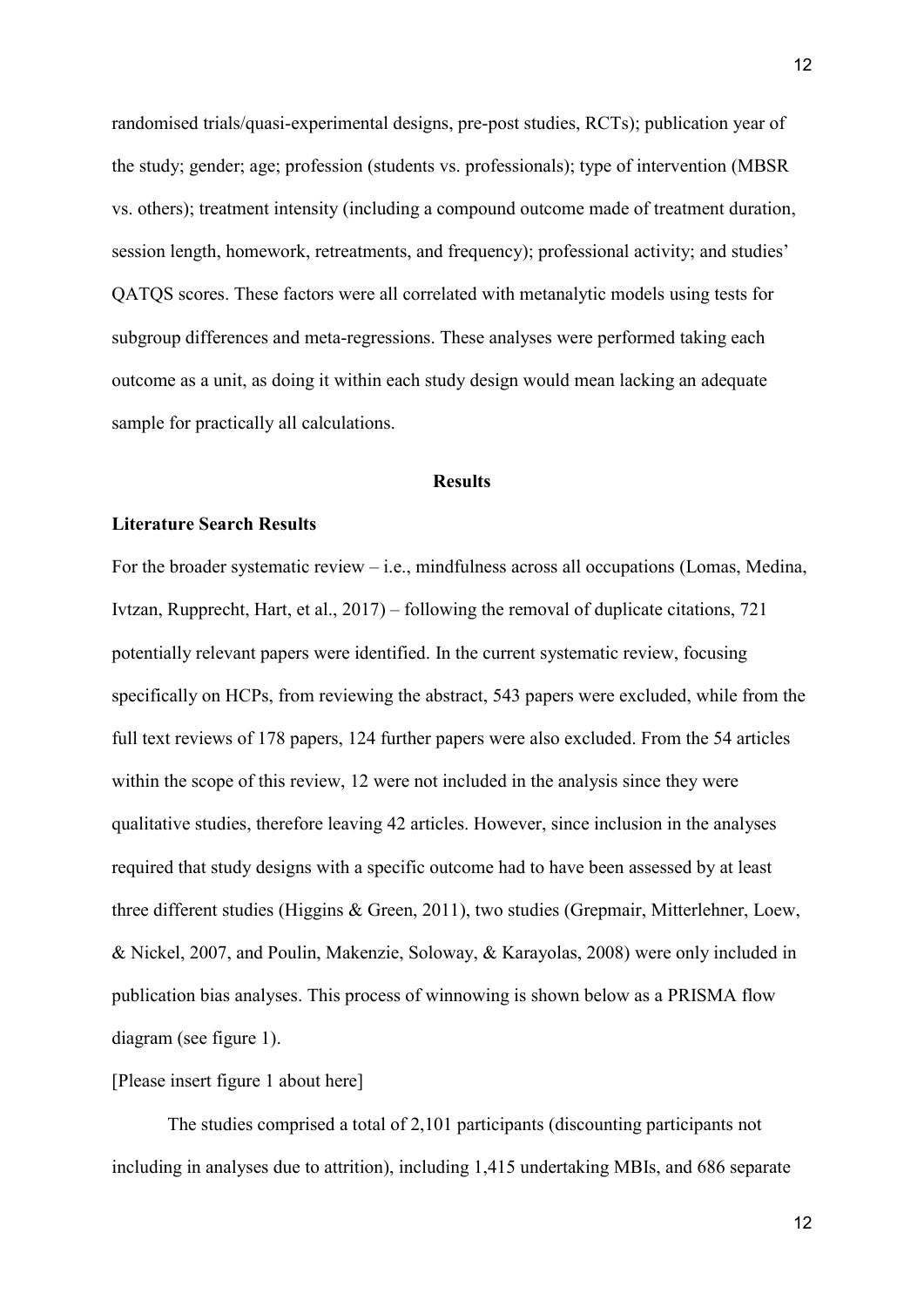control participants. The studies covered a range of occupations, including healthcare students ( $n=15$ ), physicians ( $n=5$ ), nurses ( $n=6$ ), therapists, mental health ( $n=5$ ), and mixed (non-specific) healthcare professionals  $(n = 11)$ . As for study design, 24 were pre-post studies of a single sample, 12 RCTs, and 6 non-randomised studies. Details of the particular studies – which have also been previously described in [Lomas, Medina, Ivtzan, Rupprecht,](#page-36-0)  [Hart, et al. \(2017\)](#page-36-0) – are outlined below in table 1, and a summary of the overall outcomes is shown in table 2. In table 2, studies have been grouped according to the specific wellbeing outcomes they explicitly reported on. In most cases, particularly with respect to "deficitbased" outcome measures, studies reported on well-established common constructs (e.g., anxiety, depression, distress, and stress). In some instances, though, outcomes which were less-frequently reported on have been aggregated into larger categories. For instance, a heterogenous range of "positive" measures were reported by a number of studies, such as satisfaction with life and positive affect, and these have been aggregated into a category of "positive wellbeing." In addition, table 3 shows the outcomes of the QATQS quality assessment.

[Please insert figure 1 and tables 1, 2 & 3 about here]

## **Reporting Bias**

We constructed two contour-enhanced funnel plots by grouping positive (e.g., satisfaction) and negative (e.g., distress) outcome measures (see figures 2 and 3). Singh, Singh, Sabaawi, Myers, and Wahler (2006) and Singh et al. (2015) were excluded from the forest plots due to extreme SMD values (28.98 and -3.89 respectively), and Begg and Mazumdar's (1994) tests were calculated both including and excluding them. Both funnel plots showed an apparently symmetric distribution. When testing asymmetry with Begg and Mazumdar's tests, both positive ( $z = -0.623$ ,  $p = 0.53$ ;  $z = -0.238$ ,  $p = 0.81$ , including Singh et al., 2006) and negative ( $z = 0.623$ ,  $p = 0.238$ ,  $p = 0.81$ , including Singh et al., 2006) and negative ( $z = 0.623$ ,  $p = 0.238$ ,  $p = 0.81$ , includi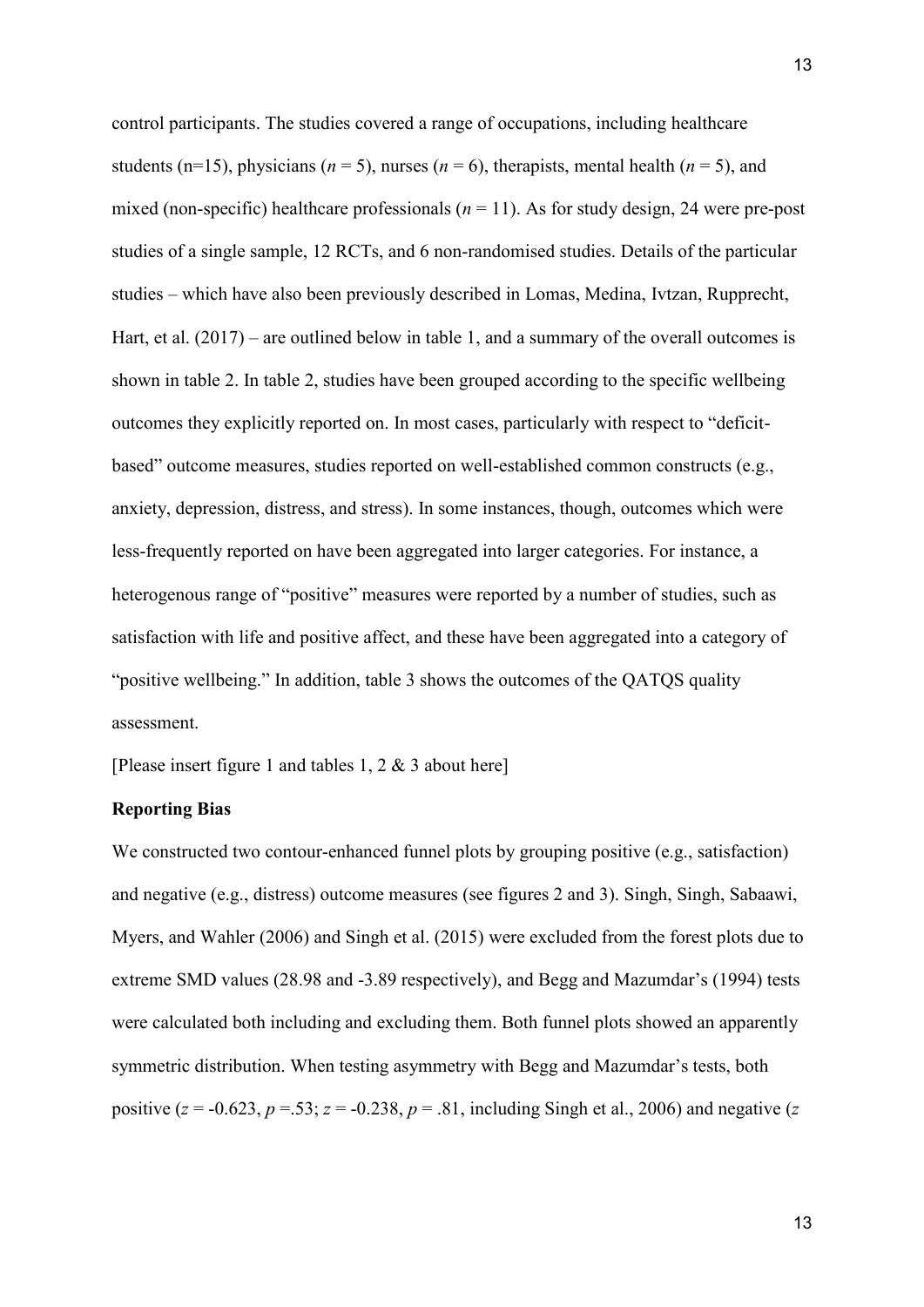= -0.792, *p* = 0.43; *z* = -1.113, *p* = .27, including Singh et al., 2015) outcomes showed no statistically significant asymmetry.

[Please insert figures 2 & 3 about here]

## **"Negative" Wellbeing Outcomes**

**Anxiety.** Mindfulness appears to have a beneficial impact upon anxiety (which was the only dependent variable with enough studies to perform calculations in all three design types), as shown in figure 4 below. Effect sizes for non-randomised trials, pre-post studies and RCTs were -1.01 (95% CI= -2.06, -0.04, p=.059), -0.31 (95% CI= -0.62, -0.01, p<0.05) and  $-0.49$  (95% CI= $-0.81$ ,  $-0.16$ ,  $p<0.005$ ) respectively, with most studies showing a reduction in anxiety as a result of the intervention. High and statistically significant heterogeneity was found just for non-randomised trials ( $I^2 = 85\%$ ,  $\tau^2 = .724$ ,  $\chi^2 = 13.19$ , *p*<.001). No statistically significant results were found for any moderator (and calculations could not be carried using MSBR or homework as independent variable, as only one study did not use this intervention model in its implementation, and all studies included take-home activities).

[Please insert figure 4 about here]

**Burnout.** Mindfulness appears to have a beneficial impact upon burnout, as shown in figure 5 below, with effect sizes of  $-0.51$  (95% CI= $-0.70$ ,  $-0.32$ ,  $p<0.001$ ) for pre-post studies and  $-0.31$  (95% CI= $-0.57$ ,  $-0.04$ ,  $p=0.024$ ) for RCTs. Heterogeneity was not statistically significant in both cases. In addition, one study (Mackenzie et al., 2006) had significant differences between groups at pre-intervention time, which needs to be taken into account when interpreting the results. No statistically significant results were found for any moderator or between study designs.

[Please insert figure 5 about here]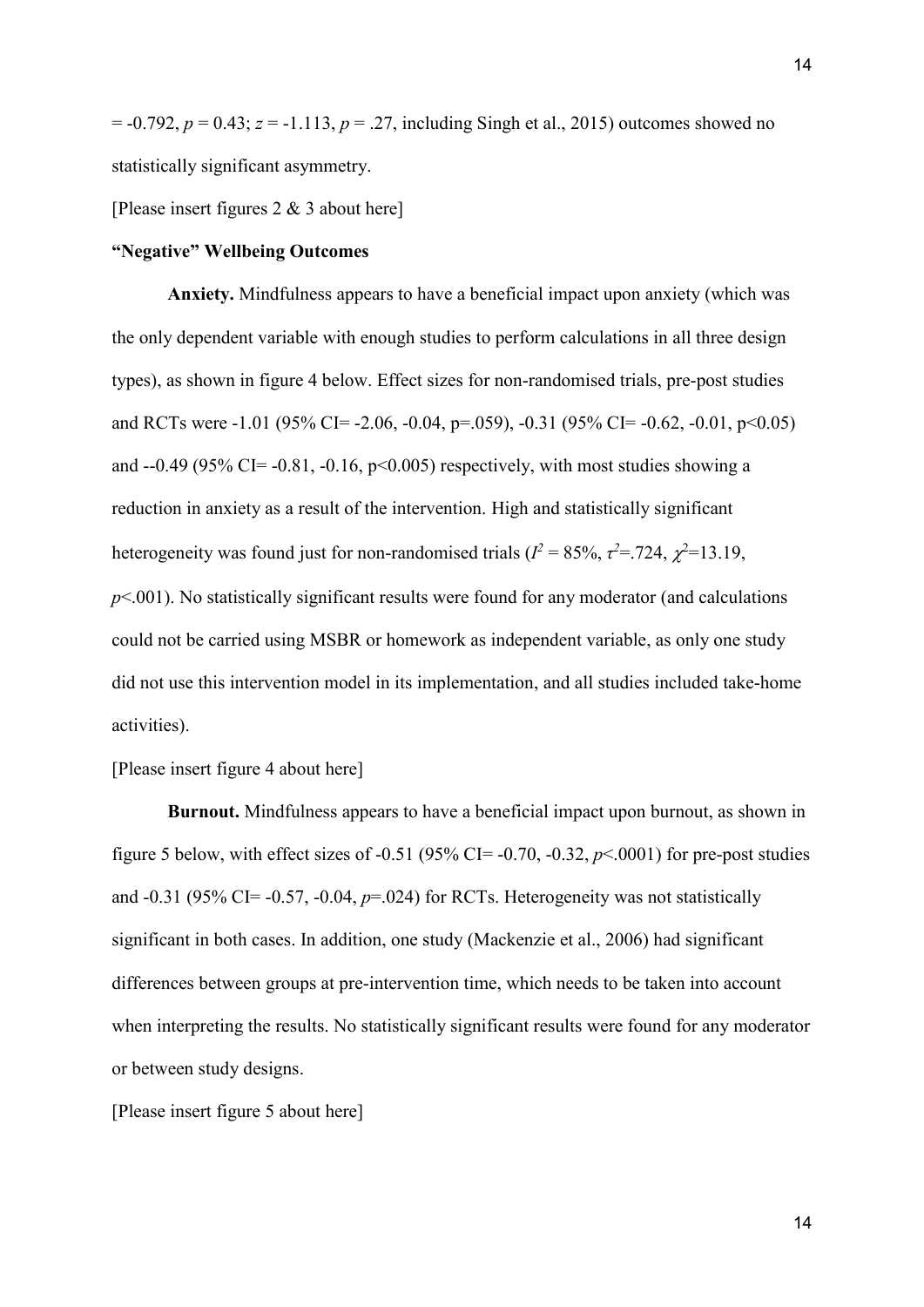**Depression.** Mindfulness appears to have a beneficial impact upon depression, as shown in figure 6 below, with effect sizes of  $-0.29$  (95% CI= $-0.55$ ,  $-0.03$ ,  $p<0.05$ ) for pre-post designs and  $-0.55$  (95% CI= $-0.87$ ,  $-0.22$ ,  $p=0.01$ ) for RCTs. In these analyses, neither heterogeneity nor subgroup differences showed statistical significance. No statistically significant results were found for any moderator or between study designs.

[Please insert figure 6 about here]

**Distress.** Mindfulness appears to have a beneficial impact upon distress and anger, as shown in figure 7 below, with effect sizes of -0.54 (95% CI= -0.75, -0.33, *p*<.0001) for prepost and -0.61 (95% CI= -0.79, -0.44, *p*<.0001) for RCTs. Neither heterogeneity nor the design subgroup differences or any moderator showed statistically significant differences.

[Please insert figure 7 about here]

**Stress.** Mindfulness appears to have a beneficial impact upon stress, as shown in figure 8 below, with effect sizes of -0.58 (95% CI= -0.81, -0.34, *p*<.0001) for pre-post and - 0.42 (95% CI= -0.67, -0.17, *p*=.0001) for RCTs. High and statistically significant heterogeneity was found just for pre-post designs ( $l^2 = 66\%$ ,  $\tau^2 = 154$ ,  $\chi^2 = 50.5$ ,  $p < .0001$ ), but the subgroup differences were not. Additionally, one study included here (Burnett & Pettijohn, 2015) observed significant pre-intervention differences between the two groups, hence its results must be interpreted with caution. No statistically significant results were found for any moderator.

[Please insert figure 8 about here]

## **"Positive" Wellbeing Outcomes**

**Compassion.** Mindfulness appears to have a beneficial impact upon compassion, as shown in figure 9 below, with effect sizes of  $0.52$  (95% CI=  $0.15$ ,  $0.90$ ,  $p=0.06$ ) for pre-post and  $0.35$  (95% CI= -0.08, 0.78,  $p=109$ ) for RCTs (although the latter was not statistically significant). Both had high heterogeneity levels, but statistical significance was only reached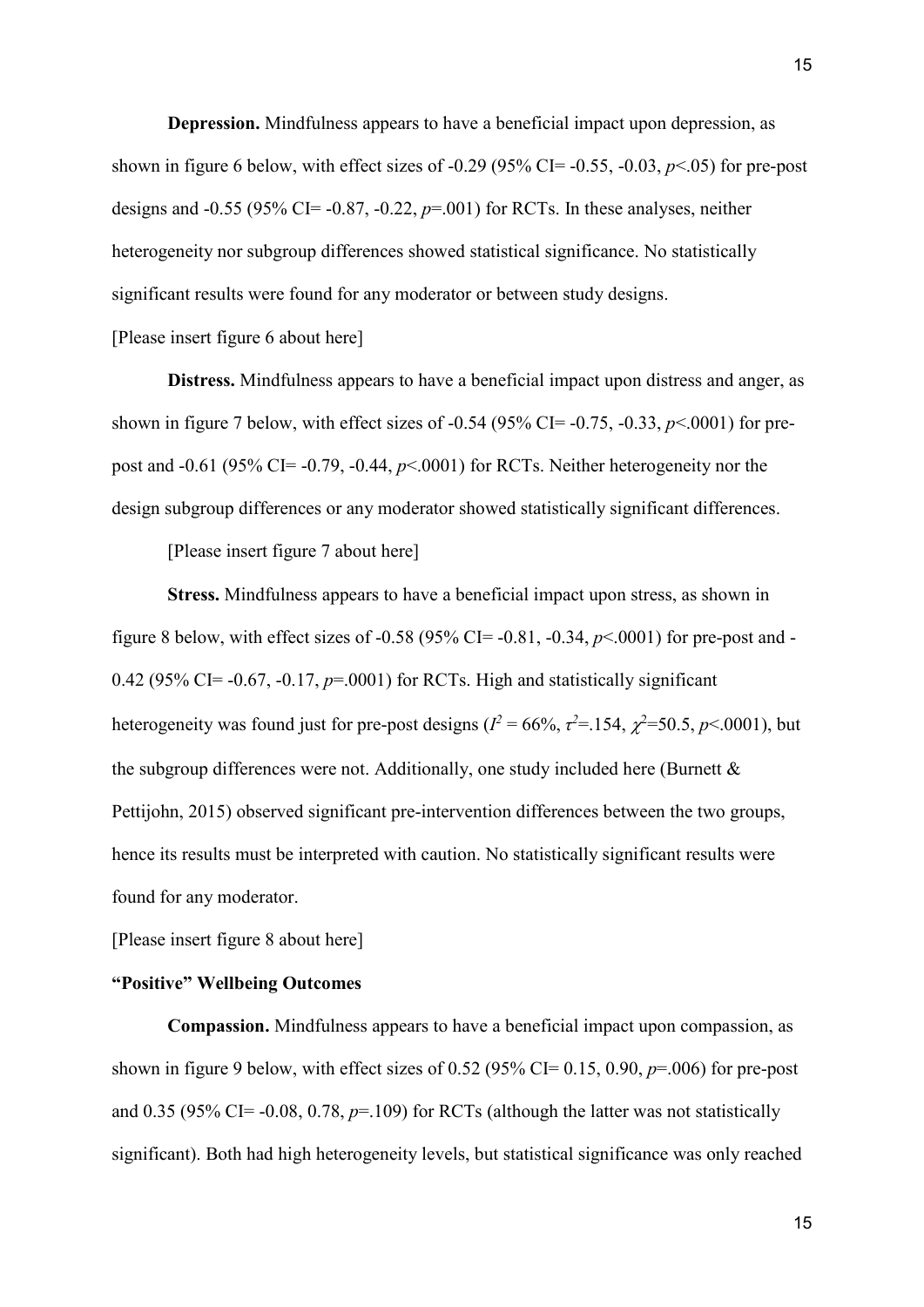with pre-post designs ( $I^2 = 71\%$ ,  $\tau^2 = .181$ ,  $\chi^2 = 20.93$ ,  $p = .002$ ). Hence, again, results should be interpreted with caution. Statistically significant higher effect sizes were found in studies carried using the original MSBR ( $Q = 4.53$ ,  $p < .05$ ) and including retreatments ( $Q = 5.22$ , p<.05). Calculations could not be carried using homework as independent variable as all studies included take-home activities.

[Please insert figure 9 about here]

**Emotional intelligence and regulation.** There was only enough information to perform meta-analytic calculations for pre-post designs with this variable. In contrast to other outcomes, the results showed no significant differences in emotional intelligence and regulation after mindfulness practice. As figure 10 displays, although there was a mild improvement, it did not reach statistical significance, with an overall effect size of 0.18 (95%  $CI = -0.14, 0.51, p=0.26$ . The level of heterogeneity was non-significant. No statistically significant results were found for any moderator.

[Please insert figure 10 about here]

**Empathy.** As in the case of emotional intelligence, only pre-post designs were numerous enough to perform calculations. Mindfulness appears to have a beneficial impact upon empathy, as shown in figure 11 below, with an effect size of  $0.31$  ( $95\%$  CI=  $0.02$ ,  $0.60$ , p<.05). Heterogeneity and subgroup differences were non-significant, and no statistically significant correlations were found with any moderator.

[Please insert figure 11 about here]

**Positive wellbeing.** Mindfulness appears to have a beneficial impact upon "positive wellbeing" (e.g., life satisfaction), as shown in figure 12 below, with effect sizes of 0.49 (95% CI= 0.14, 0.83, p=.005) for pre-post and 0.27 (95% CI= 0.12, 0.43, p<.001) for RCTs. With pre-post designs, the heterogeneity was statistically significant ( $I^2 = 58\%$ ,  $\tau^2 = .088$ ,  $\chi^2$ =9.59,  $p$ =.05). Subgroup differences were non-significant. Statistically significant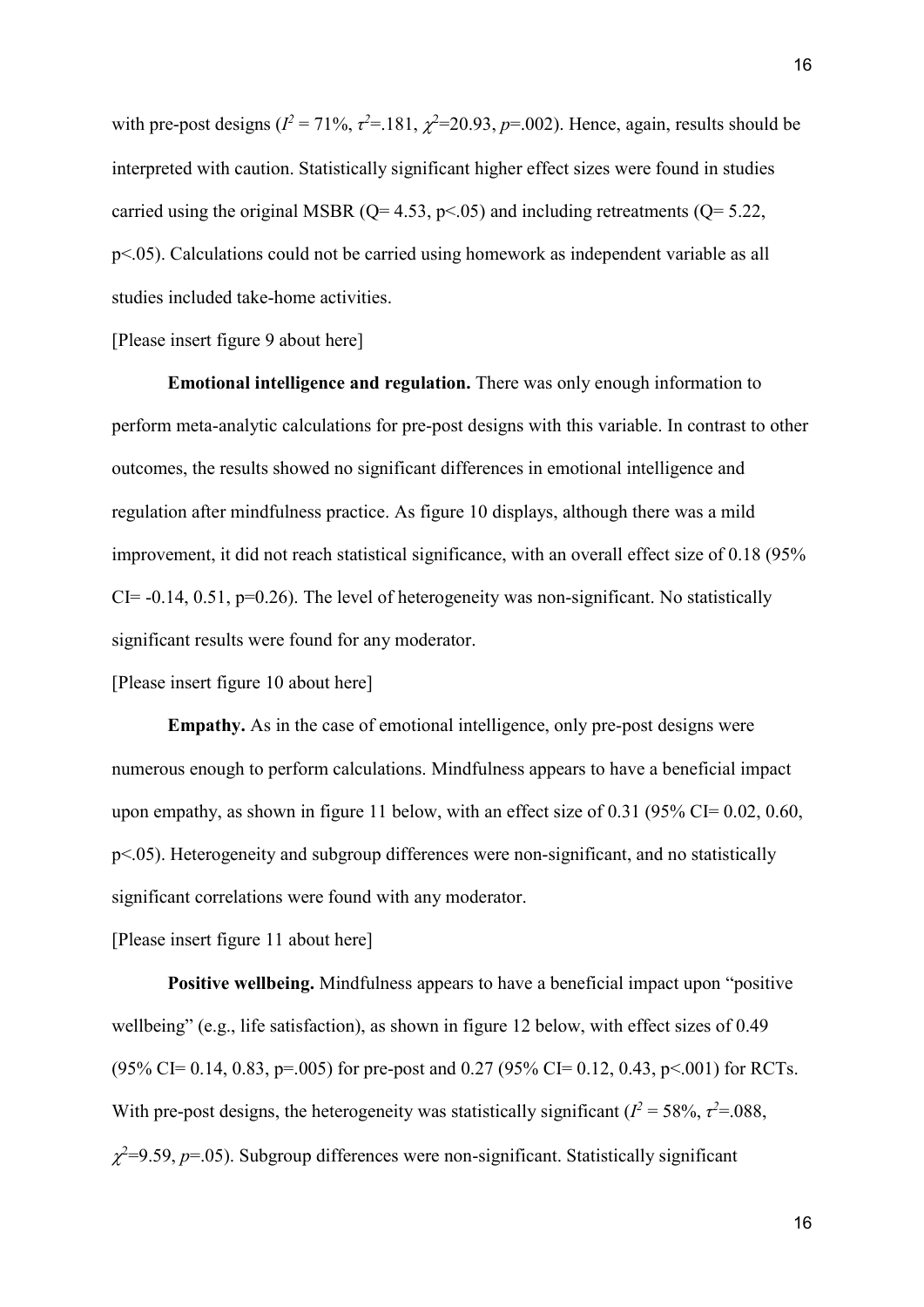correlations were found for intervention intensity ( $QM=4.718$ ,  $p<0.05$ ) with higher gains for more intense interventions and for profession  $(O=4.18, p<0.05)$  with higher gains for students. [Please insert figure 12 about here]

**Mindfulness.** Mindfulness practice appears to have a beneficial impact upon mindfulness, as shown in figure 13 below, with effect sizes of 0.52 (95% CI= 0.31, 0.73,  $p$ <.0001) for pre-post, and 0.34 (95% CI= -0.06, 0.73, p=.09) for RCTs (although the latter was not statistically significant). Heterogeneity was relatively high and statistically significant in both cases (pre-post:  $I^2 = 46\%$ ,  $\tau^2 = .056$ ,  $\chi^2 = 20.29$ ,  $p = .04$ , RCTs:  $I^2 = 72\%$ ,  $\tau^2$ =.136,  $\chi^2$ =14.3, *p*<.01), but subgroup differences were not. Statistically significant correlations were found for intervention intensity ( $QM=4.888$ ,  $p<0.05$ ) with higher gains for more intense interventions. Additionally, and contrarily to what we found for compassion, higher effect sizes were found in studies not using the original MSBR ( $Q=4.53$ ,  $p<.05$ ). [Please insert figure 13 about here]

#### **Discussion**

Overall, MBIs appeared to have a positive impact upon most outcome measures, of which there were a great range. As discussed above, one of the prerogatives of the current review was to take an inclusive approach to wellbeing, viewing this as a multidimensional construct encompassing the myriad ways a person might hope to do or be well [\(de Chavez et al., 2005\)](#page-29-0). Such an approach differentiates the current paper from previous analyses on the impact of mindfulness in HCPs, which have tended to just focus on "deficit-based" mental health outcomes such as anxiety and depression. For instance, the only meta-analysis we located concentrating on HCPs specifically was just concerned with stress, featuring only seven studies [\(Burton et al., 2017\)](#page-27-2). By contrast, the current review looked at two broad classes of wellbeing outcomes: (a) negative "deficit-based" mental health outcomes (e.g., depression; (b) positive "asset-based" psychological outcomes (e.g., satisfaction with life), as well as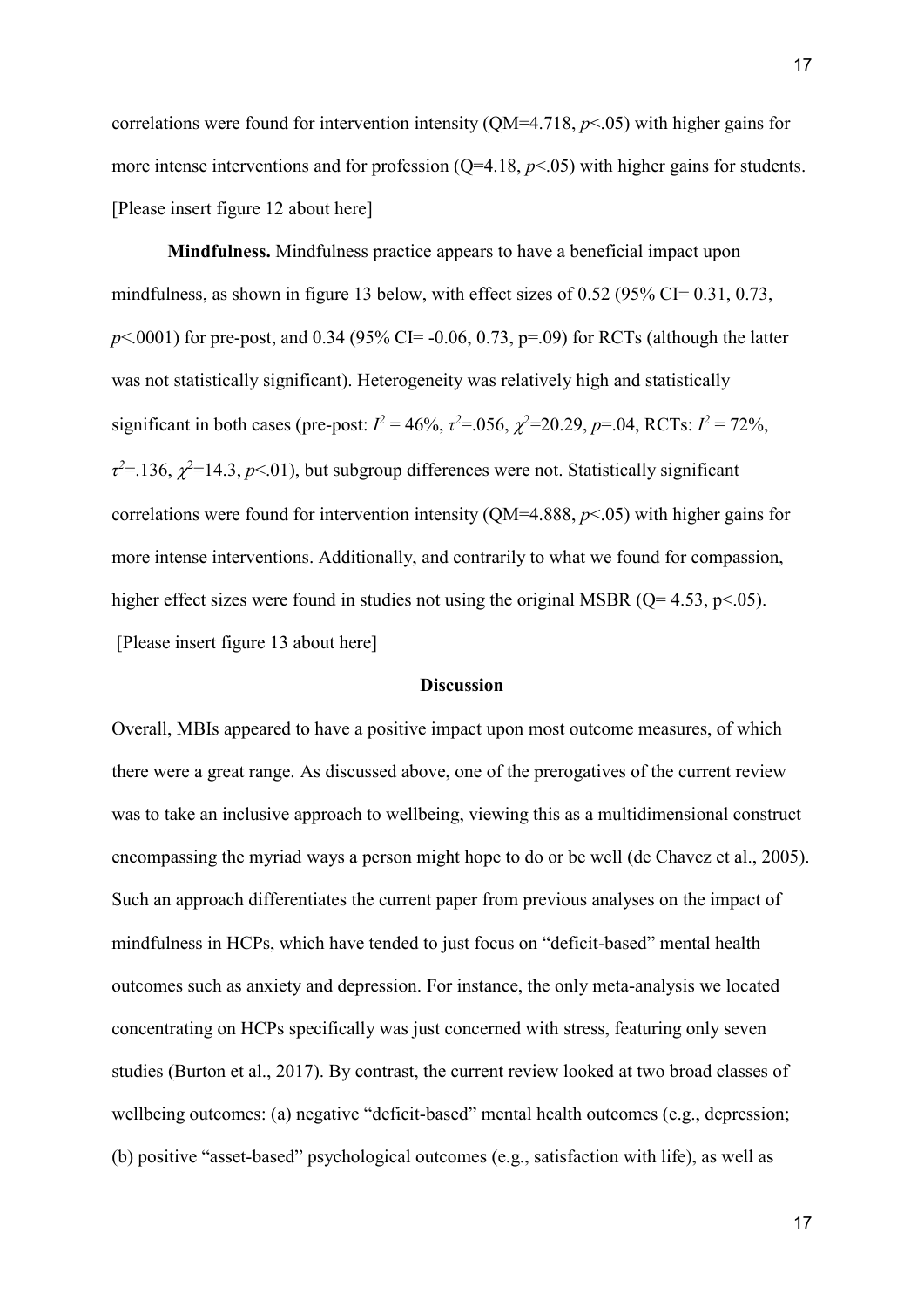outcomes associated with wellbeing (e.g., emotional intelligence). Let's consider these classes in turn.

First, the analysis supports the contention that MBIs can be helpful in addressing the mental health needs of HCPs. Effect sizes ranging from small to medium were observed in the expected direction (i.e., reduced burden) for all measures, including anxiety (-1.01 for non-randomised trials, -0.49 for RCTs, and -0.31 for pre-post studies), burnout (-0.31 RCTs and -0.51 pre-post), depression (-0.55 and -0.29), distress (-0.61 and -0.54) and stress (-0.42 and -0.58). All random effects models performed on negative outcomes, except anxiety (nonrandomised trials), yielded statistically significant results of around half standardised average difference. These findings somewhat align with previous meta-analyses looking at the impact of mindfulness on such measures in non-clinical populations (but not HCPs specifically). For instance, analysing 29 studies of MBSR, [Khoury et al.](#page-33-0) (2015) observed a large effect size with respect to stress, a medium effect in relation to anxiety, distress, and depression, and a small effect for burnout. The findings here are promising, given the mental health burdens faced by HCPs, with surveys suggested that mental health issues may be even higher among HCPs than in the general population. For instance, a longitudinal study of 318 GPs by [Firth-](#page-30-4)[Cozens](#page-30-4) (1998) found that 16.8% were above the threshold for depression on the depression scale of the Symptom Checklist 90, with 9.9% having some suicidal ideation (4.6% more than "occasionally"). These figures contrast with estimates that around 2.3% of the general UK adult population experience a depressive episode at any one time (i.e., in the past week), with 9% experiencing mixed anxiety and depressive disorder (The Health & Social Care Information Centre, [2009\)](#page-27-3). There are many hypothesised reasons for this greater liability to depression among HCPs, including personality traits such as perfectionism, burdens of clinical responsibility, and reluctance to seek treatment [\(Bright & Krahn, 2011\)](#page-27-4). Whatever the reasons, it is encouraging that MBIs appear to help in this regard, reflecting the more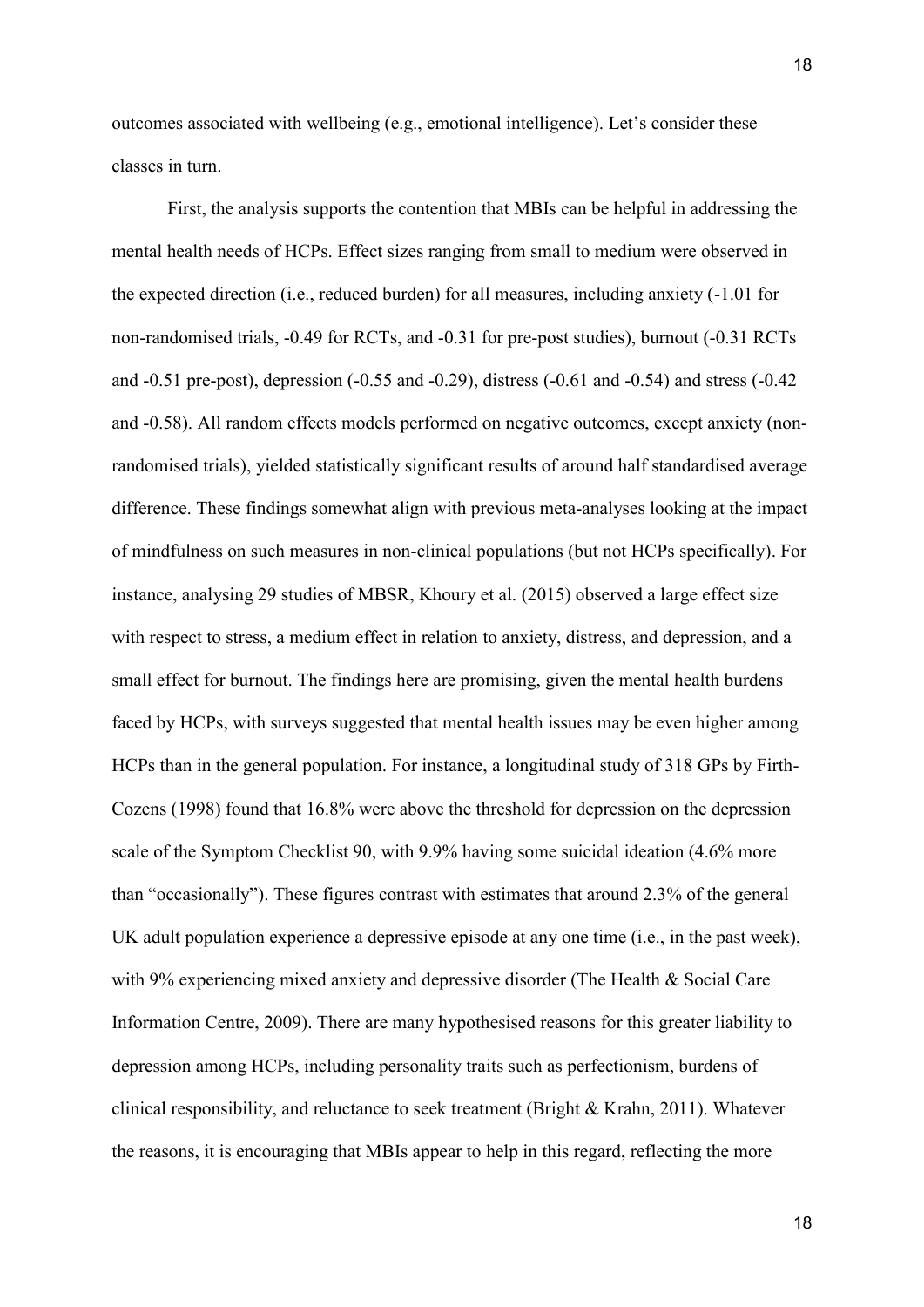established efficacy of MBIs such as MBCT with respect to depression (Segal, Williams, & Teasdale, 2002). In terms of moderator analyses, no statistically significant differences were observed for any negative outcome.

Similarly, the relatively positive results regarding stress are welcome here, especially given that stress appears to be generally higher among HCPs than in the general population. For instance, [Firth-Cozens](#page-30-5) (2003) reported that the proportion of HCPs being above threshold levels of stress is around 28% in surveys, compared with about 18% in the general working population. As with depression, a similar range of factors have been implicated in elevated stress levels among HCPs, from long working hours to the burden of clinical responsibility [\(Sochos, Bowers, & Kinman, 2012\)](#page-40-0). Unfortunately, as highlighted above, these burdens have only increased over recent years, due to factors such as curbs on healthcare spending meaning that overwork has become even more acute. As noted above, a survey of National Health Service staff found that 61% reporting feeling stressed all or most of the time, and 59% stating that their stress is worse this year than last year [\(Dudman et al., 2015\)](#page-30-0). Thus, the small to medium effect size observed in relation to stress here is notable, although this was less than the large effect size observed by [Khoury et al.'s \(2015\)](#page-33-0) aforementioned meta-analysis of MBSR in non-clinical populations (not HCPs specifically). Such findings show that mindfulness may have a useful role to play in ameliorating work-based stress and burnout. However, while these results are encouraging, concerns have been expressed about MBIs being used in occupational contexts as a sticking plaster to merely treat the *symptoms* of a "toxic" or otherwise challenging work environment, rather than undertaking the more difficult task of creating environments more hospitable to employees (Van Gordon, Shonin, Lomas, & Griffiths, 2016). Moreover, such interventions can potentially place the onus on employees to "cope" with stress and burnout via MBIs, rather than on employers to render the work itself less demanding. As such, while MBIs may well be helpful to HCPs in terms of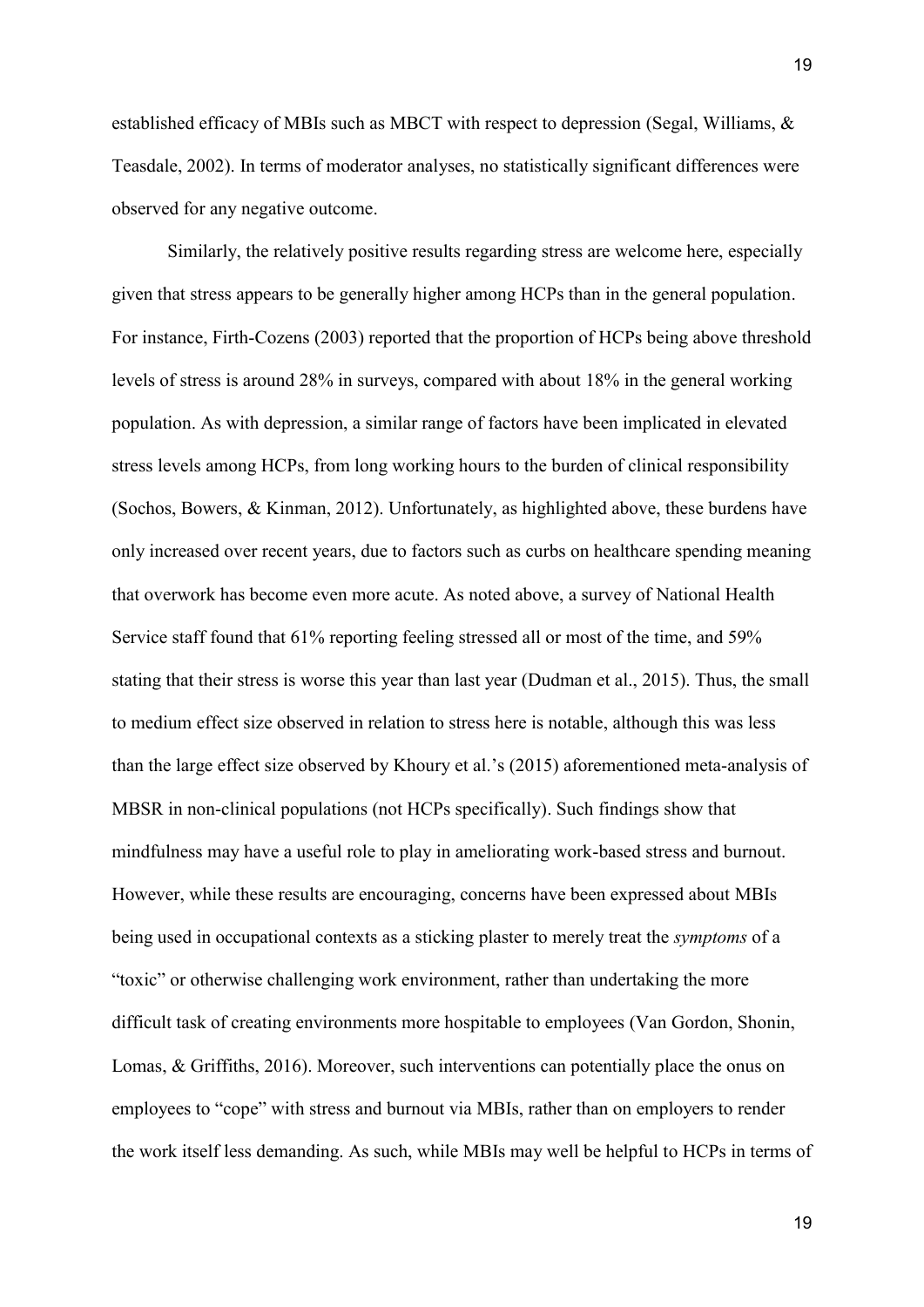alleviating mental health issues, it is vital that their underlying structural causes are also addressed.

The second class of wellbeing outcomes are more positive "asset based" measures. These include outcomes that have recently come to prominence via the burgeoning paradigm of "positive psychology" [\(Seligman & Csikszentmihalyi, 2000\)](#page-39-1), like satisfaction with life [\(Diener et al., 1985\)](#page-30-3) (even if such topics predate the emergence of positive psychology in the late 1990s). The relative lack of attention to such outcomes in the HCP literature considered here is somewhat reflective of the field of psychology more broadly. That is, one rationale behind the emergence of the positive psychology movement was the charge that mainstream psychology tended to be concerned with disorder, deficit and dysfunction, and paid relatively little attention to "the brighter sides of human nature," as Linley [and Joseph](#page-35-2) (2004, p.4) put it, to the ways in which humans excel and flourish. One of positive psychology's foundational metaphors of PP was of a continuum, stretching from a nominal minus 10, through zero and up to plus 10 [\(Keyes, 2002\)](#page-32-3). On that metaphor, ameliorating deficits such as mental disorder constitutes bringing people up to "zero." That is hugely beneficial, as far as it goes. But being at "zero" does not necessarily mean people are flourishing (e.g., truly thriving, and fulfilling their potential). Thus, positive psychology sought to draw attention to outcomes that might represent the positive integers in this metaphor. The current review sought to capture this aspect of wellbeing, including such outcomes as satisfaction with life (e.g., [Cohen & Miller,](#page-28-1)  [2009\)](#page-28-1). Overall a small to medium effect size was observed (0.27 for RCTs and 0.49 for prepost), which is encouraging (with no significant results observed for any moderator). However, this is a relatively understudied domain of wellbeing in the literature on mindfulness in HCPs, and further research is needed.

Relatedly, the review also included "positive" outcomes measures that, although not constitutive of wellbeing in themselves, are closely related to it. These include mindfulness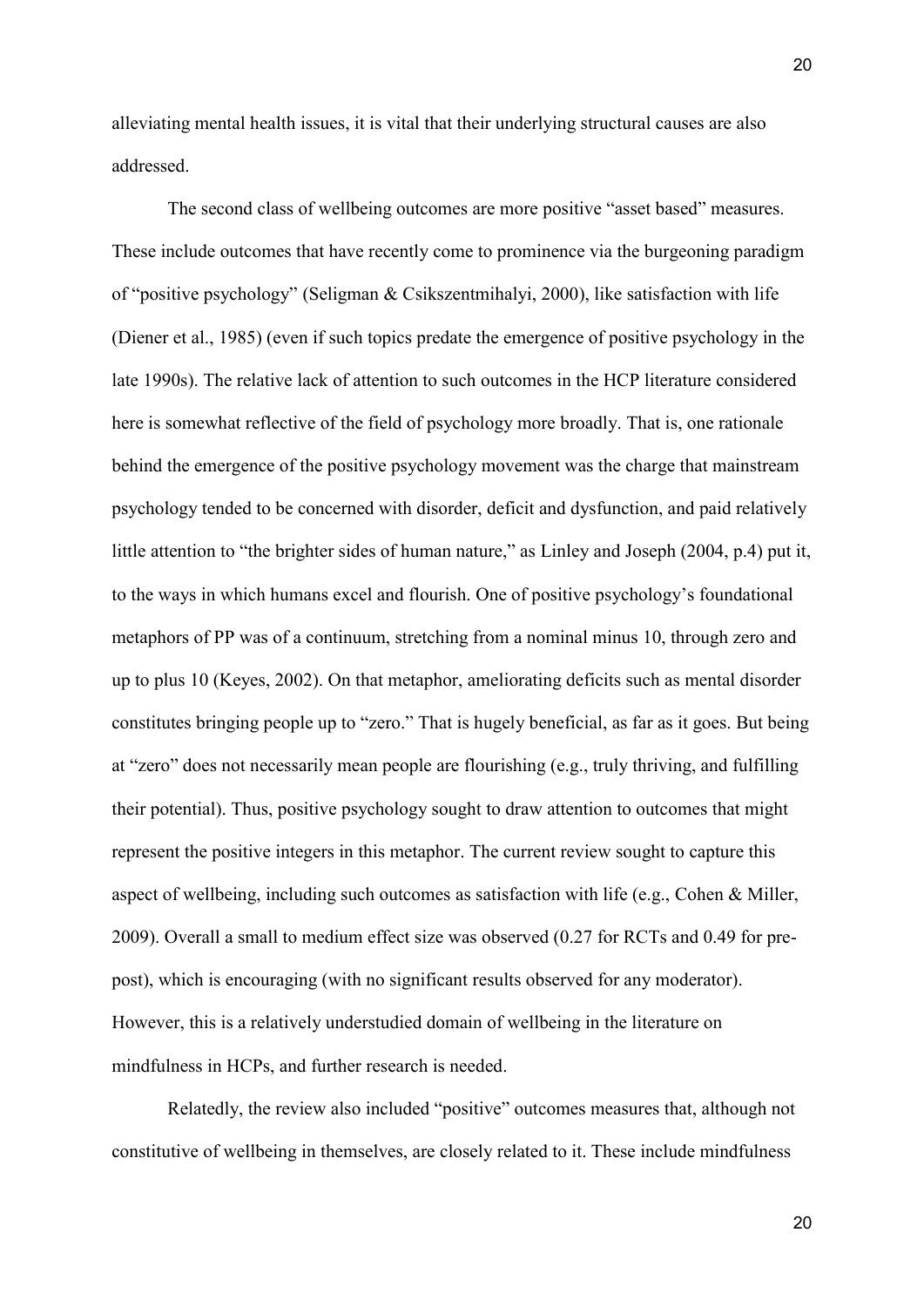itself, for which an effect size of 0.52 was observed for pre-post studies, although only 0.34 for RCTs (which moreover was non-significant). The latter result is somewhat surprising and suggests that whatever benefits participants may be gaining from MBIs, it is unclear the extent to which this is attributable to increases in mindfulness itself (since, after all, this did not increase significantly in RCTs), as opposed to accruing from other rewarding components of the programme (e.g., a supportive social environment). Mindfulness also yielded some interesting results in terms of subgroup and meta-regression analyses, with variability with respect to the type of intervention (with greater effect sizes in mindfulness among studies that did not use the MBSR programme).

Other positive outcomes of note included empathy and compassion. In this respect though, while significant effect sizes were observed in pre-post studies for both empathy  $(0.31)$  and compassion  $(0.52)$ , the compassion effect size  $(0.35)$  in RCTs was non-significant (while RCT calculations were not possible for empathy due to insufficient studies). Also of note here is the moderating factor of MBI, where – contrary to the mindfulness outcomes reported above – higher effect sizes were observed in studies that *did* use the original MBSR protocol. These conflicting findings regarding moderator variables precludes us from making any simple generalisations about which type of MBI is most effective. More generally, qualities of empathy and compassion are not only relevant in a HCP context because of their close association with wellbeing, such as the possibility that they provide a buffer against stress [\(Cosley, McCoy, Saslow, & Epel, 2010\)](#page-28-2). There is a significant literature though on the risks of "compassion fatigue" among HCPs [\(Coetzee & Klopper, 2010\)](#page-39-2), which emphasises the importance, among other things, of HCPs developing self-compassion [\(Boellinghaus,](#page-26-2)  [Jones, & Hutton, 2014\)](#page-26-2).) Empathy and compassion are further interesting here, since in a healthcare context, these qualities are regarded as important occupational skills, for instance being linked to better outcomes for patients [\(Mannion, 2014\)](#page-37-4). This finding aligns with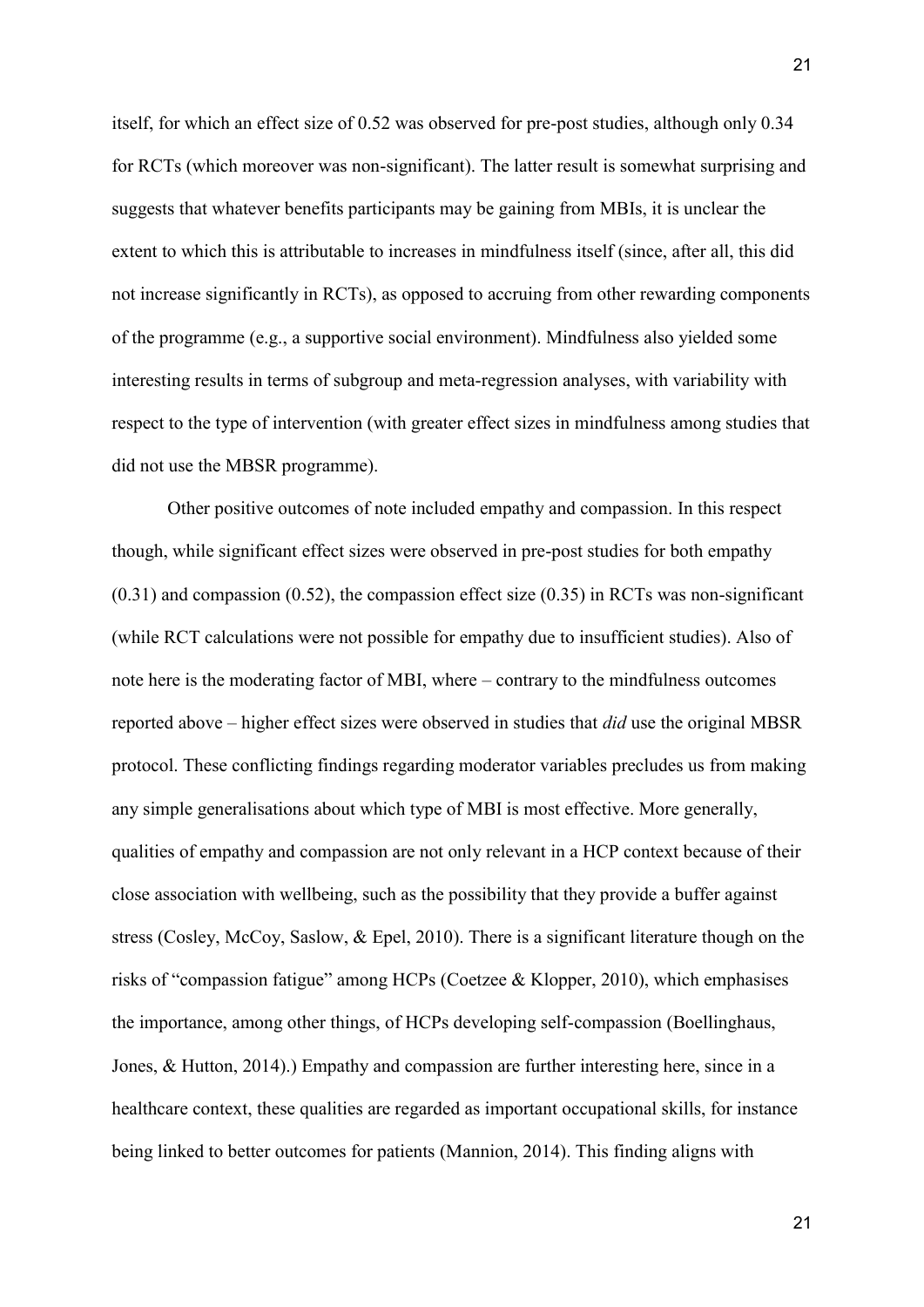reviews which have reported on job performance metrics in HCPs, such as [Guillaumie et al.](#page-31-3)  [\(2017\)](#page-31-3), who observed – in relation to mindfulness – improved communication with colleagues, greater sensitivity to patients' experiences, clearer analyses of complex situations, and emotional regulation in stressful contexts, and likewis [McConville et al. \(2017\)](#page-37-1), who observed better learning and clinical performance among health professional students.

This class of positive wellbeing-related outcomes here also included emotional intelligence and regulation. The interest in such outcomes lies, in part, with the possibility that they may play mediating roles with respect to the outcomes considered above. For instance, emotional intelligence and regulation have been studied as coping resources that can mitigate the deleterious impact of work demands for HCPs [\(Weng et al., 2011\)](#page-40-2). These outcomes are also relevant, since theoretically they represent one of the strongest candidates for the way in which mindfulness might exert its beneficial effects upon all the outcomes considered in this review. As outlined in the introduction, theorists such as [Shapiro](#page-39-0) et al. [\(2006\)](#page-39-0) have proposed that a key way in which mindfulness operates beneficially is through a process of "reperceiving," whereby people are empowered to "decentre" from distressing qualia that might otherwise generate distress etc. And, reperceiving could be regarded as one facet of a more general capacity of emotion regulation. For instance, Walsh and Shapiro (2006) define meditation as "a family of self-regulation practices that focus on training attention and awareness in order to bring mental processes under greater voluntary control and thereby foster general mental well-being" (pp.228-229). However, although improvements were noted here with respect to emotional intelligence/regulation, surprisingly (given the above-mentioned theoretical background), the effects did not reach statistical significance. Clearly, this makes one wary here about definitively granting these outcomes a pivotal role in mediating the effects of MBIs on the outcomes above, and highlights the need

22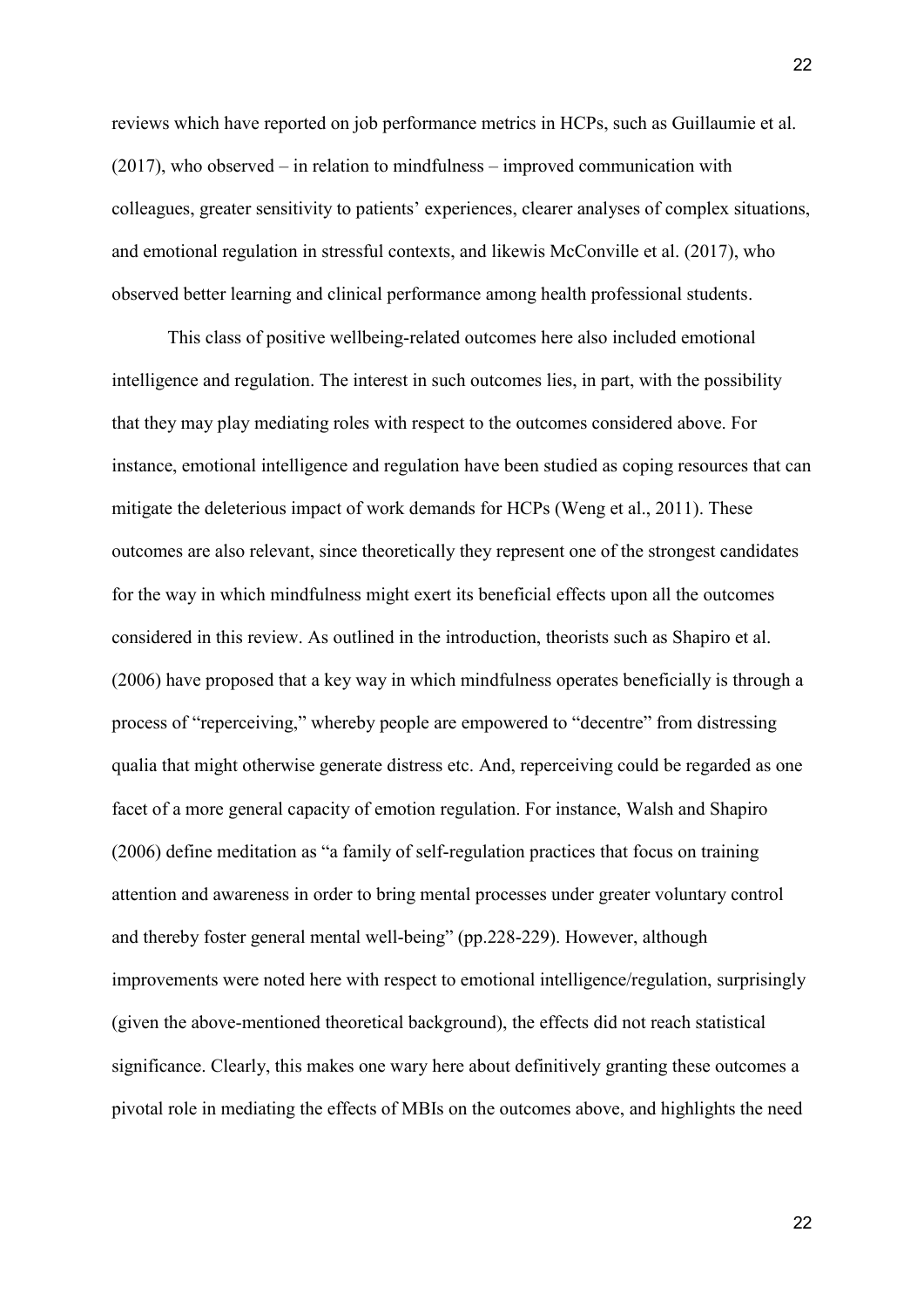for further research on the relevance of these psychological processes to whatever benefits may be conferred by mindfulness practice.

Overall, though, the results are fairly encouraging in terms of the value of MBIs for HCPs. However, there are various issues with the research base which must temper one's enthusiasm here, and which limit the conclusions that can be drawn. The quality assessment revealed considerable variation among studies, with several prominent issues. The first is that older studies tended not to use an RCT design, and more generally had a poorer quality of design compared to more recent studies. A second issue is that studies overwhelmingly featured a majority of female participants; this raises doubts concerning the ecological validity of these studies when it comes to their relevance for both males and females (and see Lomas, Cartwright, Edginton, and Ridge (2015) for potential gendered differences in the way men may respond to meditation practice). A third issue was blinding, i.e., whether or not participants were aware of the research question and whether assessors were aware of the intervention, which was rarely addressed by studies.

Furthermore, there are other issues beyond those around quality. First, there is considerable heterogeneity in the design of the studies – including type of MBI, and outcome measures – which makes it difficult to conduct comparative assessments, and hence to draw robust conclusions about the research as a whole. A further issue is that the research is biased towards "negative" psychiatric outcomes (e.g., anxiety, stress, depression), with relatively little attention to "positive" outcomes that are specifically relevant to the work arena, such as work engagement or creativity. Finally, despite not having obtained statistically significant results in our calculations, our appraisal of the literature base is likely to have been hindered by publication bias, i.e., the "file-drawer problem," in that studies with less conclusive or even negative results are less likely to be published [\(Smith, 1980\)](#page-40-3). It was not feasible to collect data from unpublished trials of MBIs with HCPs, which means that the studies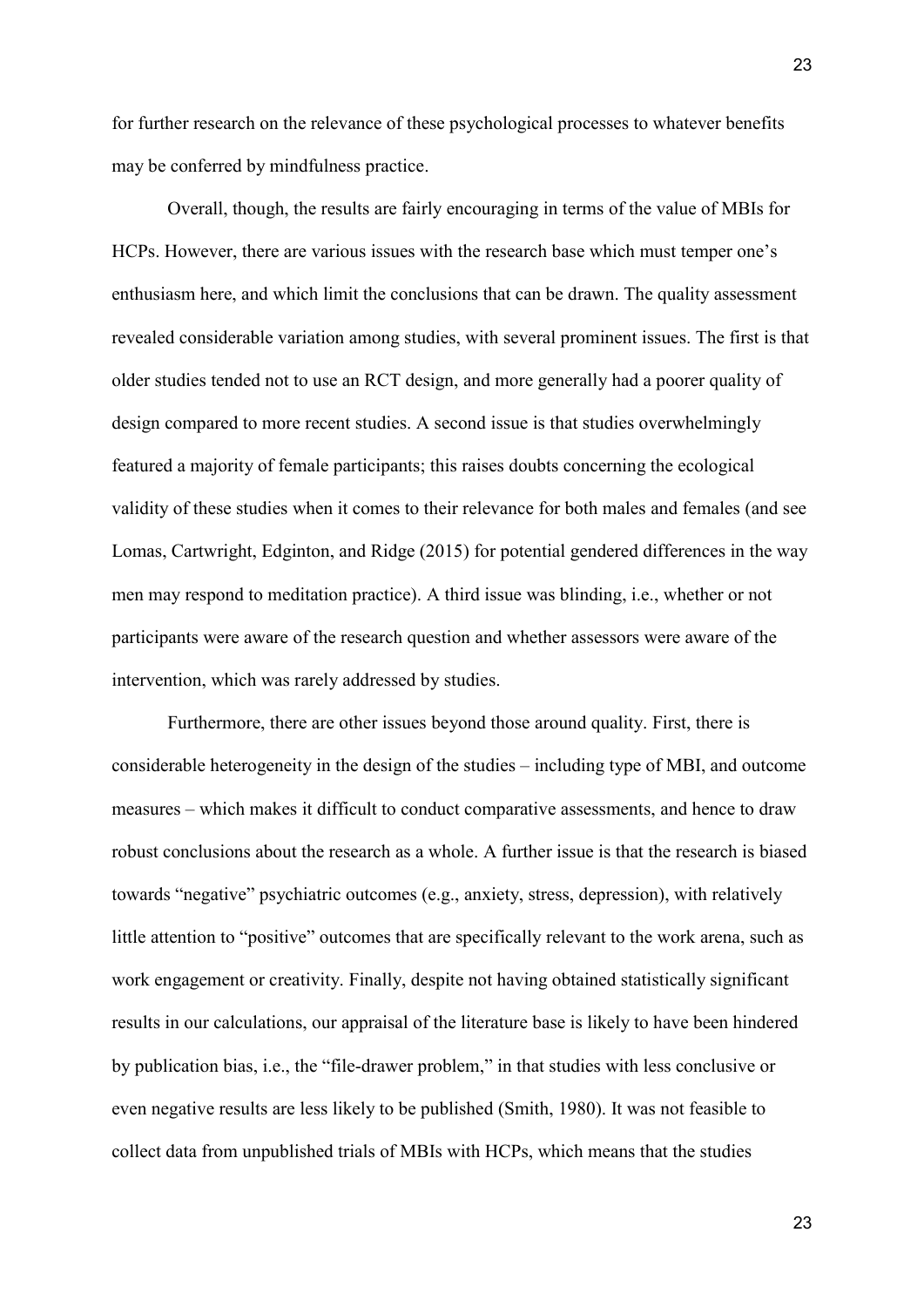reviewed must inevitably be regarded as a somewhat selective survey of the studies that have been conducted in this arena. As an additional point, it should also be noted that it was necessary to perform the calculations with moderating variables using all study designs together (rather than separately according to specific designs, i.e., randomised vs nonrandomised). The reason is that separating such analyses by specific designs would generate an unwieldy proliferation of subgroups, many of which would have had just one or even no studies within them. Future meta-analyses, with a greater pool of studies to draw on, may well be able to perform calculations separated by study designs, which would be ideal.

Based on the critiques above, the following recommendations can be made vis-à-vis future work in this area, including in relation to the (a) outcomes, (b) study design, (c) type of MBI, and (d) cost-benefit analyses. First, it would be good to see a diversification of outcome measures. Currently, most studies focus on deficit-based wellbeing measures, such as anxiety and stress. While those outcomes are important, and the focus on them understandable given the clinical context in which MBIs were developed, they do not provide the "whole picture" with regard to wellbeing. As fields like positive psychology have emphasised, wellbeing is also a question of asset-based outcomes (whose *presence* is indicative of wellbeing), such as life satisfaction or positive affect. As such, we recommend that all studies consider including at least one such asset-based outcome in their assessment. Relatedly, when researching MBIs in occupational contexts specifically, we also recommend the inclusion of asset-based outcomes that are particularly germane to this arena, but which have so far received hardly attention at all (and none in the studies reviewed here). These could include, for instance, creativity and leadership (see Kudesia (2015) and George (2012) for reflections on links in the workplace between mindfulness and creativity and leadership respectively).

Second, our QATQS review of the general quality of studies leads us to several recommendations regarding the design of the research. Most importantly, where possible,

24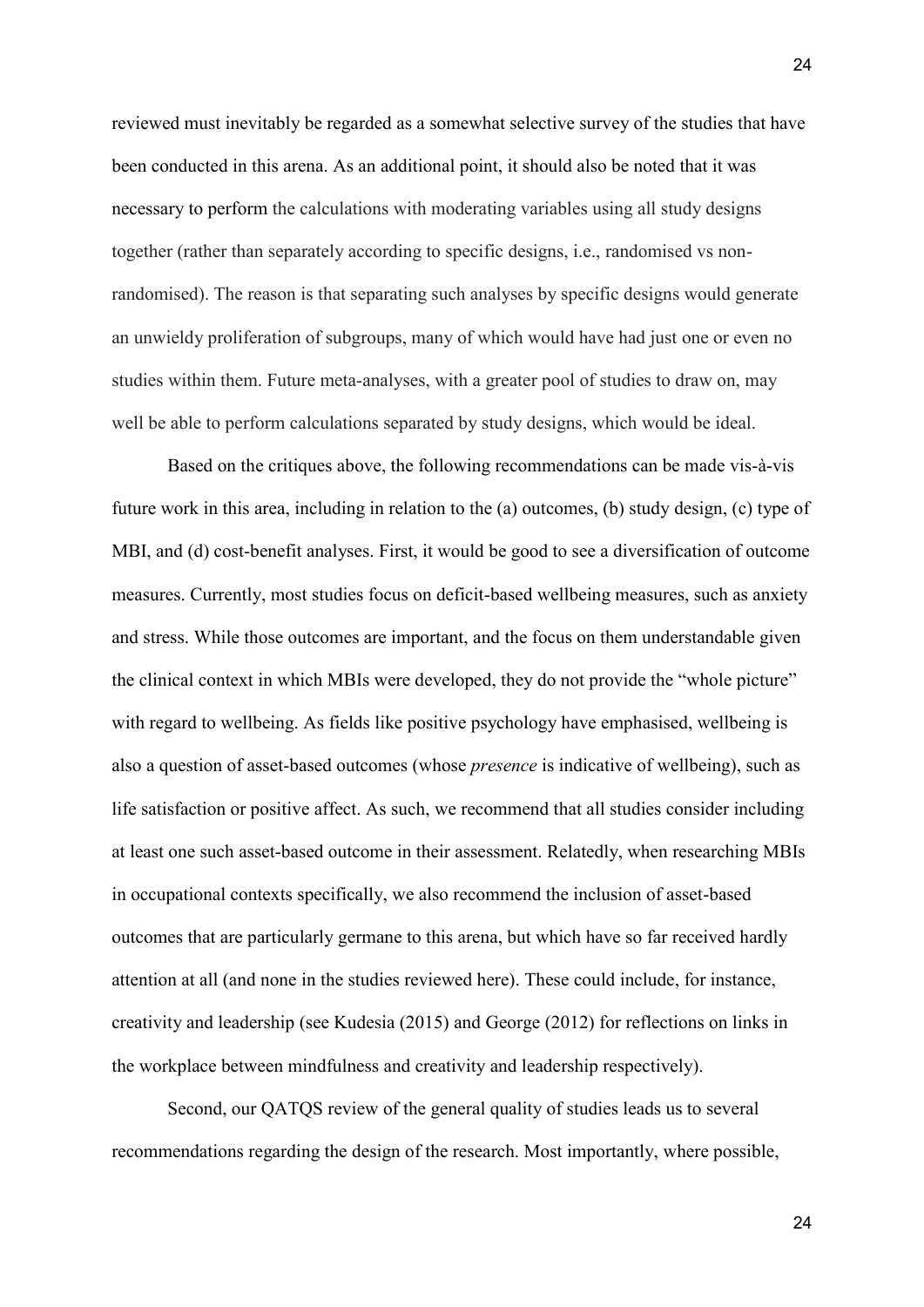studies should implement an RCT design, ideally with large numbers of participants (determined by *a priori* power calculations drawing on estimated effect size). Moreover, in addition to a wait-list control protocol, the design of studies would be improved if trials included an "active" control group. A good example of this in an occupational context is Wolever et al. (2012), who included yoga as an active control. Such designs will better enable any positive effects to be ascribed to mindfulness per se (i.e., rather than simply being involved in an absorbing group activity). Relatedly, studies should pay more attention to the extent to which participants are actually practising mindfulness (e.g., in terms of adherence to homework activities). As Vettese, Toneatto, Stea, Nguyen, and Wang (2009) noted, failure to track such participation is a perennial issue in MBI research, and this trend was observed in the studies analysed here. Additionally, beyond people simply participating in an MBI, much more knowledge is needed about the *extent* and *quality* of their involvement with meditation. In that respect, besides quantitatively tracking participation, studies could incorporate a qualitative element to their assessment (see Lomas, Cartwright, Edginton, and Ridge (2013, 2014a, 2014b, 2015, 2016) on the value of qualitative analyses in relation to mindfulness practice).

Third, where possible, trials should involve well-established MBIs (i.e., rather than bespoke adaptations), to better enable comparison and aggregation across studies. Of the 81 studies analysed in Lomas et al.'s (2018) general systematic review of HCPs – of which the current paper provides a meta-analysis of 42 – the 56 intervention studies used a range of different MBIs. These included MBSR (*n* = 9), MBSR adaptations (15), and MBCT (5), together with a range of other less-well-established programmes (16), as well as bespoke interventions seemingly created for that particular study (21). For the purposes of assessing the value of MBIs in occupational contexts it would be helpful – at least in this point in our early understanding of this particular context – for studies to use established MBIs such as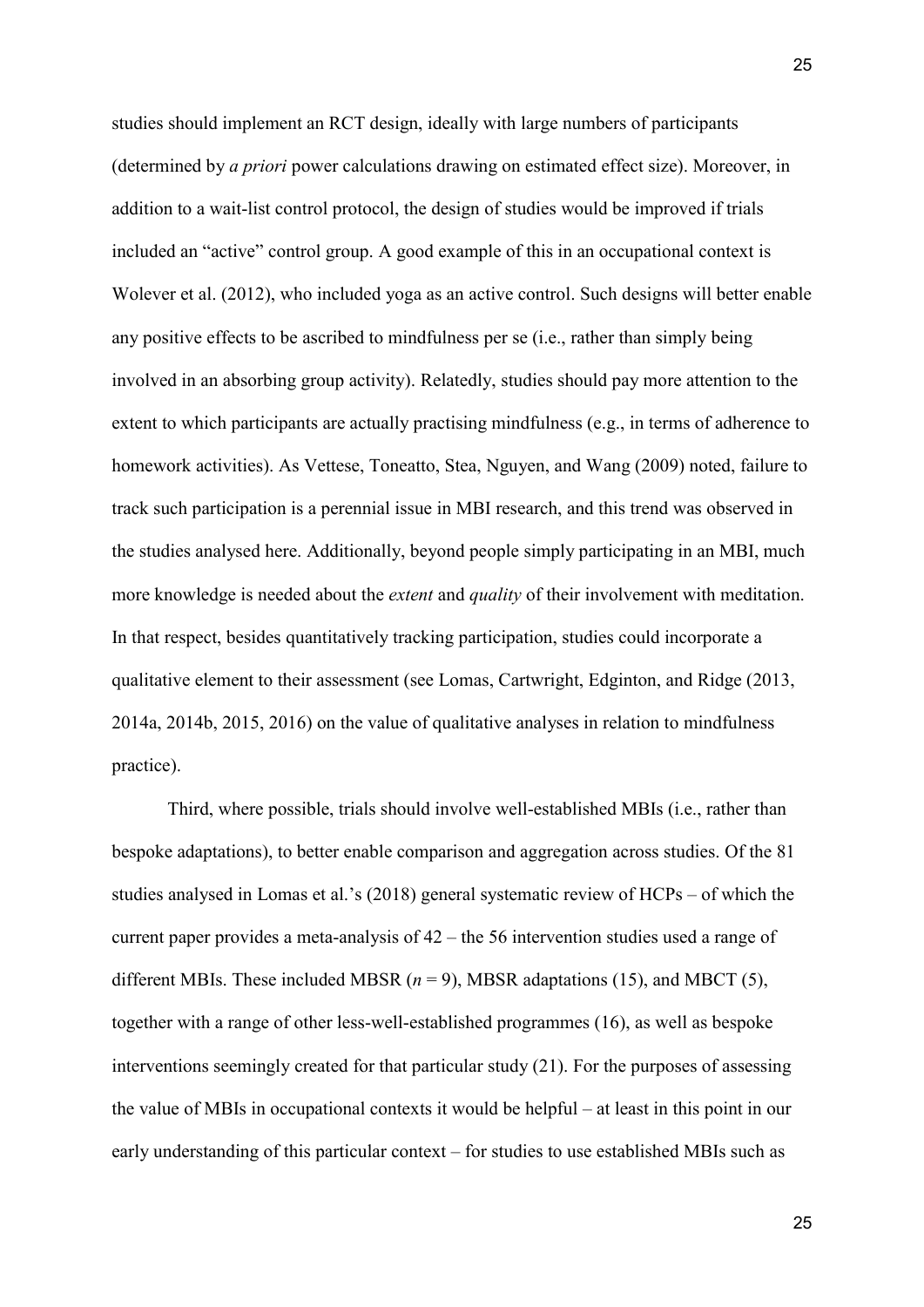MBSR and MBCT, rather that creating bespoke programmes or adaptations. Having said that though, we also recognise the value of moving beyond MBIs developed primarily for clinical contexts (e.g., MBSR), and creating MBIs specifically for the workplace, including for particular types of occupation (e.g., HCPs). For instance, Goodman and Schorling (2012) created and used a bespoke MBSR adaptation called "Mindfulness for Healthcare Providers," which was specifically tailored for a HCP context. As such, we would not want to discourage that kind of innovation. Thus, as the research moves forward, it will be helpful to see a balance between the implementation and assessment of established MBIs on the one hand, and innovation and adaption of these into occupational contexts on the other.

Finally, the case for implementing mindfulness in occupational contexts will be enhanced considerably – certainly from the perspective of employers – through cost-benefit analyses. If MBIs can be seen to generate an overall net gain, there are strong incentives for these to be introduced in the workplace. Unfortunately though, few such analyses currently exist [\(Edwards, Bryning, &](#page-31-4) Crane, 2015). There are some valuable and instructive exceptions though. For instance, analysing the impact of "mindful organising" across three large hospitals, Vogus, Cooil, Sitterding, and Everett (2014) calculated that this generated a 13.6% decrease in turnover, representing an average hospital saving of between \$169,000 and \$1,014,560. Such analyses will be very valuable in terms of generating organisational buy-in to the potential of mindfulness, thus helping facilitate research going forward that can enable the promise of the research reviewed here to be substantiated (see Edwards et al. (2015) for recommendations on conducting such analyses). Nevertheless, despite the limitations and issues with the current research base, the evidence of the value of mindfulness for HCPs is strong, and one might speculate that this will only strengthen over the years ahead.

#### **Compliance with Ethical Standards**

## **Funding**

26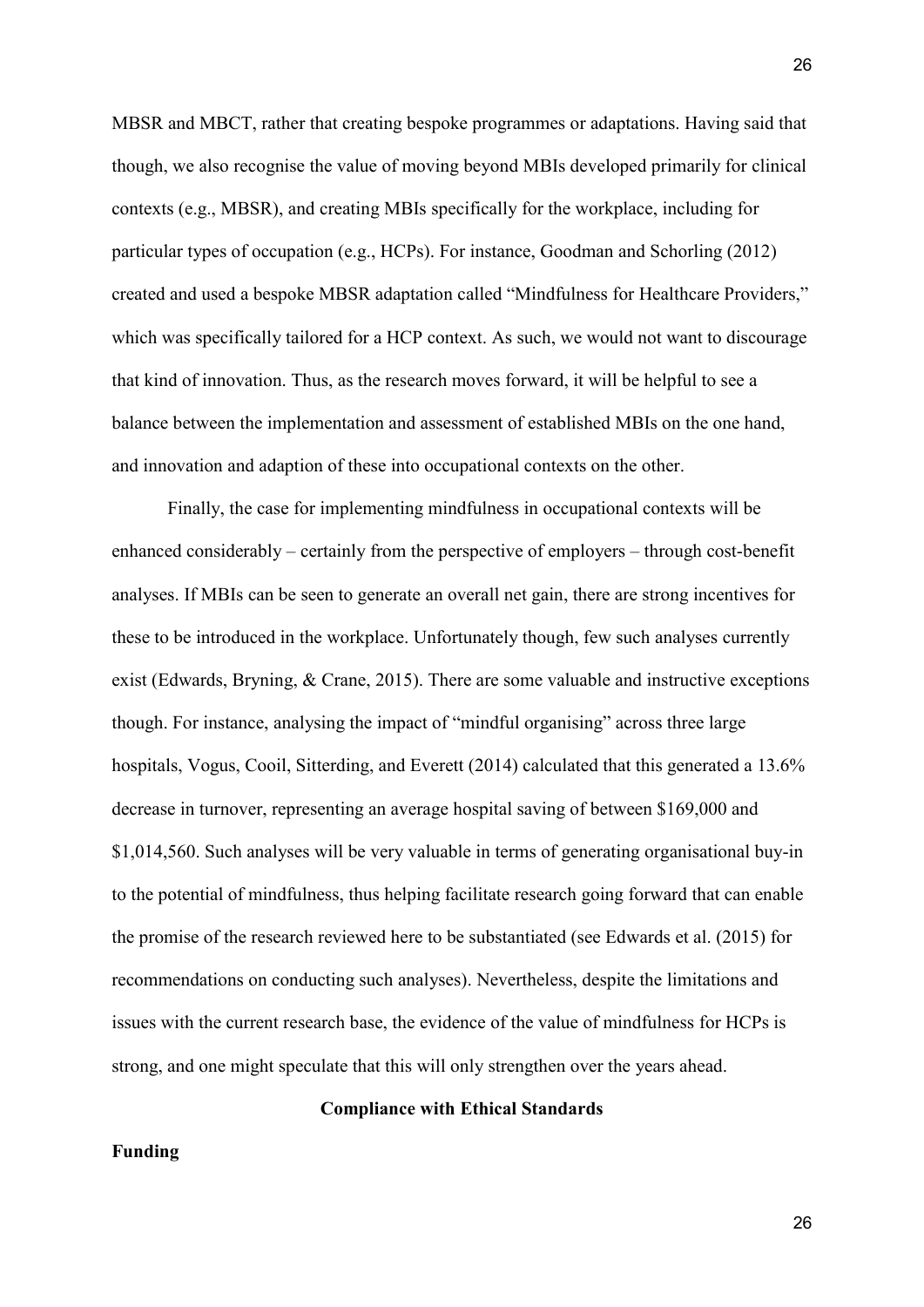## **Compliance with Ethical Standards**

This article does not contain any studies with human participants or animals performed by any of the authors.

#### **References**

#### **(All meta-analysis papers are indicated by \*)**

- <span id="page-26-0"></span>Aldao, A., Nolen-Hoeksema, S., & Schweizer, S. (2010). Emotion-regulation strategies across psychopathology: A meta-analytic review. *Clinical Psychology Review, 30*(2), 217-237. doi: 10.1016/j.cpr.2009.11.004
- <span id="page-26-2"></span>\*Barbosa, P., Raymond, G., Zlotnick, C., Wilk, J., Toomey, I. R., & Mitchell, I. J. (2013). Mindfulness-based stress reduction training is associated with greater empathy and reduced anxiety for graduate healthcare students. *Education for Health, 26*(1), 9-14. doi: 10.4103/1357-6283.112794
- \*Bazarko, D., Cate, R. A., Azocar, F., & Kreitzer, M. J. (2013). The impact of an innovative mindfulness-based stress reduction program on the health and well-being of nurses employed in a corporate setting. *Journal of Workplace Behavioral Health, 28*(2), 107- 133.
- Begg, C.B., & Mazumdar, M. (1994). Operating characteristics of a rank correlation test for publication bias. *Biometrics 50*(4), 1088-1101. http://dx.doi.org/10.2307/2533446.
- <span id="page-26-1"></span>Boellinghaus, I., Jones, F. W., & Hutton, J. (2014). The role of mindfulness and lovingkindness meditation in cultivating self-compassion and other-focused concern in health care professionals. *Mindfulness, 5*(2), 129-138.
- \*Bond, A. R., Mason, H. F., Lemaster, C. M., Shaw, S. W., Mullin, C. S., Holick, E. A., & Saper, R. B. (2013). Embodied health: The effects of a mind-body course for medical students. *Medical Education Online, 18*(1). doi: 10.3402/meo.v18i0.20699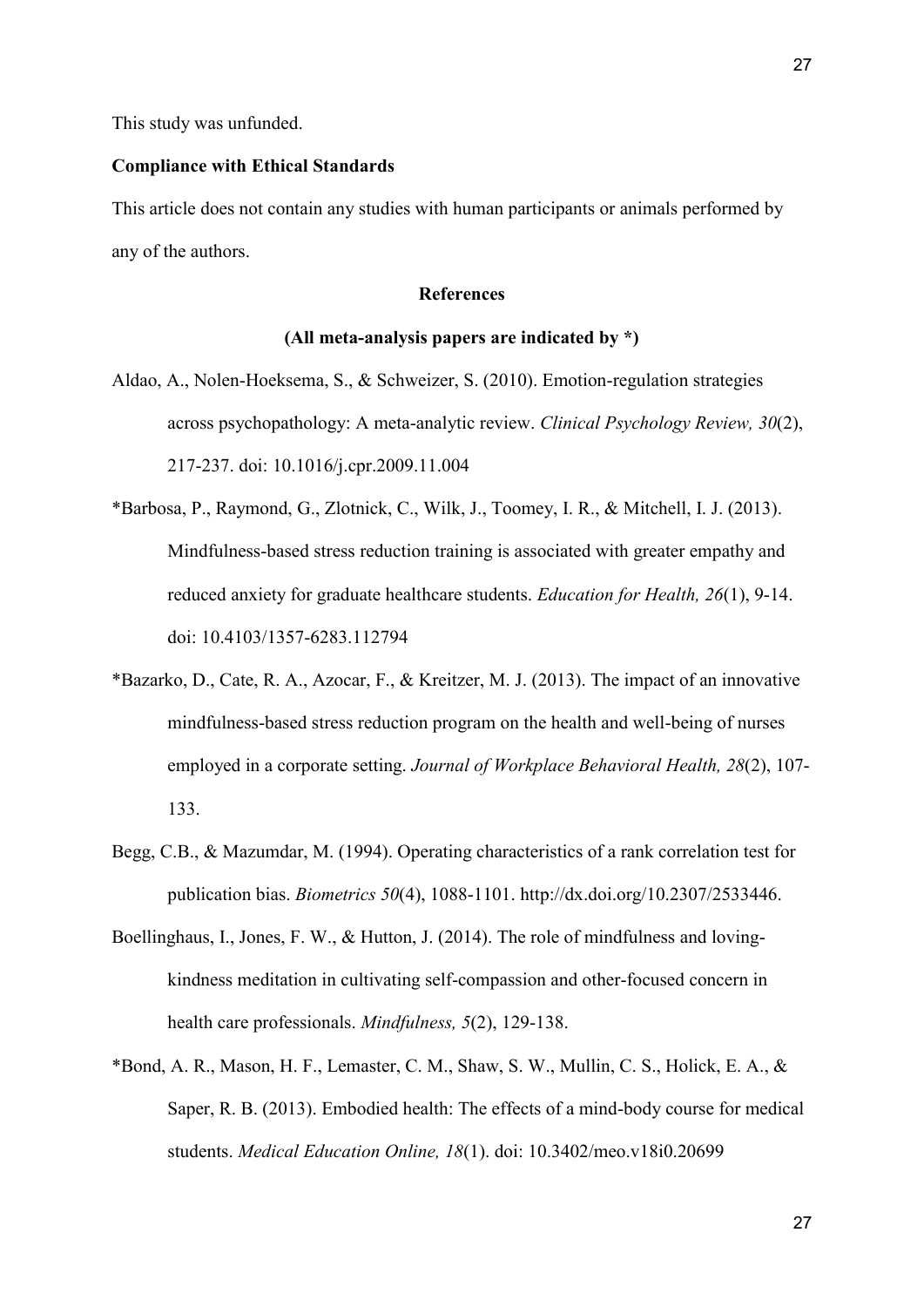- <span id="page-27-4"></span>\*Bonifas, R. P., & Napoli, M. (2014). Mindfully increasing quality of life: A promising curriculum for MSW students. *Social Work Education, 33*(4), 469-484. doi: 10.1080/02615479.2013.838215
- <span id="page-27-1"></span>Borenstein, M., Hedges, L. V., Higgins, J. P. T., & Rothstein, H. R. (2009). Multiple outcomes or time-points within a study. In *Introduction to meta-analysis* (pp. 225– 238). Chichester, UK: John Wiley & Sons, Ltd.
- Bourdieu, P. (1986). The forms of capital. In J. G. Richardson (Ed.), *Handbook of theory and research for the sociology of education* (pp. 241-258). New York: Greenwood.
- \*Brady, S., O'Connor, N., Burgermeister, D., & Hanson, P. (2012). The impact of mindfulness meditation in promoting a culture of safety on an acute psychiatric unit. *Perspectives in Psychiatric Care, 48*(3), 129-137. doi: 10.1111/j.1744- 6163.2011.00315.x
- <span id="page-27-2"></span>Bright, R. P., & Krahn, L. (2011). Depression and suicide among physicians. *Current Psychiatry, 10*(4), 16.
- <span id="page-27-3"></span>Bühlmayer, L., Birrer, D., Röthlin, P., Faude, O., & Donath, L. (2017). Effects of mindfulness practice on performance-relevant parameters and performance outcomes in sports: A meta-analytical review. *Sports Medicine, 47*(11), 2309-2321.
- \*Burnett, M., & Pettijohn, C. (2015). Investigating the efficacy of mind-body therapies and emotional intelligence on worker stress in an organizational setting: An experimental approach. *Journal of Organizational Culture, Communications and Conflict, 19*(1), 146-158.
- <span id="page-27-0"></span>Burton, A., Burgess, C., Dean, S., Koutsopoulou, G. Z., & Hugh‐Jones, S. (2017). How effective are mindfulness‐based interventions for reducing stress among healthcare professionals? A systematic review and meta‐analysis. *Stress and Health*, *33*(1), 3-13, doi: 10.1002/smi.2673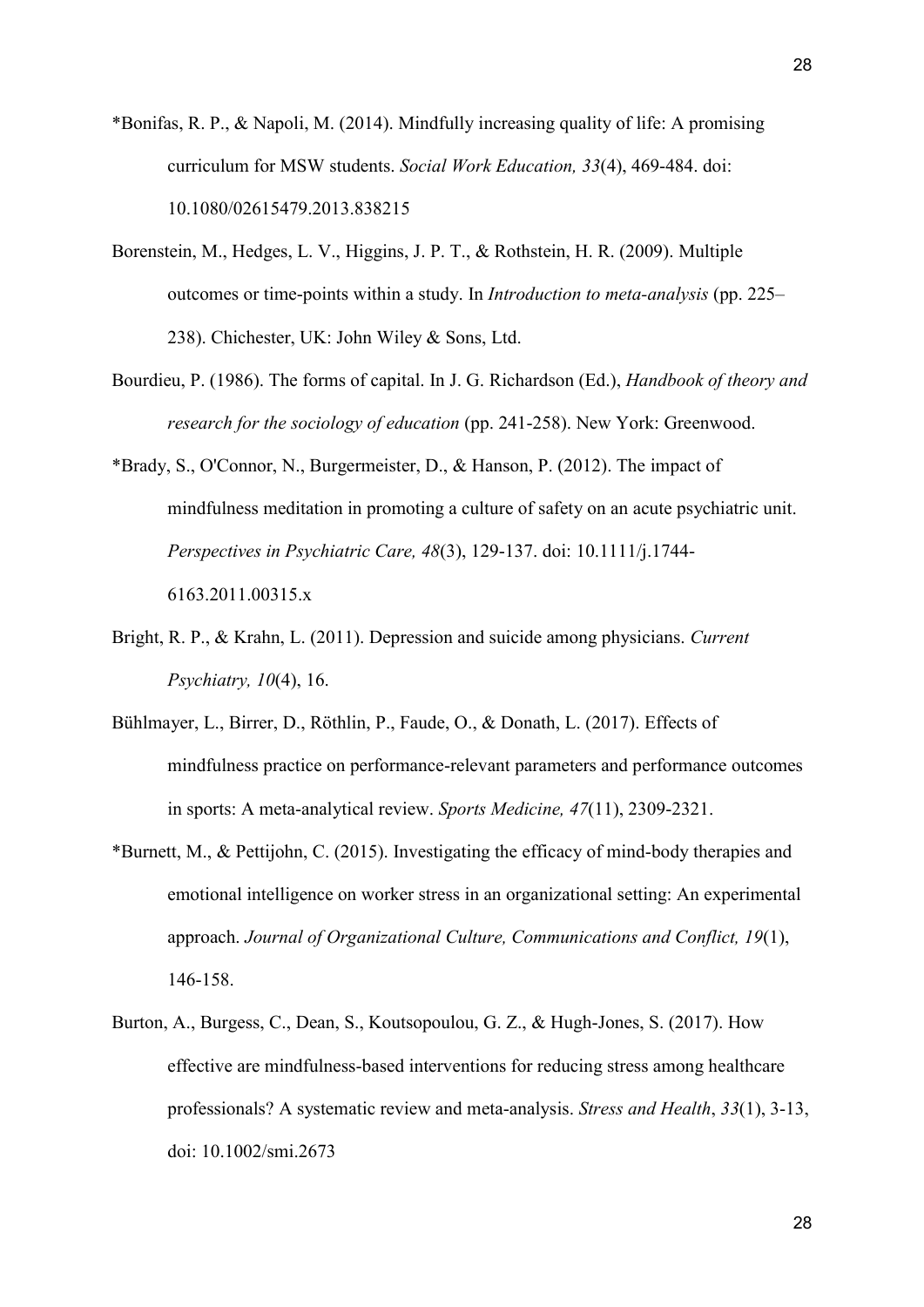- <span id="page-28-1"></span>Chambers, R., Gullone, E., & Allen, N. B. (2009). Mindful emotion regulation: An integrative review. *Clinical Psychology Review, 29*(6), 560-572. doi: 10.1016/j.cpr.2009.06.005
- <span id="page-28-2"></span>Coetzee, S. K., & Klopper, H. C. (2010). Compassion fatigue within nursing practice: A concept analysis. *Nursing & health sciences, 12*(2), 235-243.
- \*Cohen, J. S., & Miller, L. J. (2009). Interpersonal mindfulness training for well-being: A pilot study with psychology graduate students. *Teachers College Record, 111*(12), 2760-2774.
- <span id="page-28-0"></span>Cosley, B. J., McCoy, S. K., Saslow, L. R., & Epel, E. S. (2010). Is compassion for others stress buffering? Consequences of compassion and social support for physiological reactivity to stress. *Journal of Experimental Social Psychology, 46*(5), 816-823. doi: https://doi.org/10.1016/j.jesp.2010.04.008
- Daya, Z., & Hearn, J. H. (2017). Mindfulness interventions in medical education: A systematic review of their impact on medical student stress, depression, fatigue and burnout. *Medical Teacher*, 1-8. doi: 10.1080/0142159X.2017.1394999
- de Chavez, A. C., Backett-Milburn, K., Parry, O., & Platt, S. (2005). Understanding and researching wellbeing: Its usage in different disciplines and potential for health research and health promotion. *Health Education Journal, 64*(1), 70-87. doi: 10.1177/001789690506400108
- Diener, E. (2000). Subjective well-being: The science of happiness and a proposal for a national index. *American Psychologist, 55*(1), 34-43. doi: 10.1037/0003-066X.55.1.34
- Diener, E., Emmons, R. A., Larsen, R. J., & Griffin, S. (1985). The satisfaction with life scale. *Journal of Personality Assessment, 49*(1), 71-75. doi: 10.1207/s15327752jpa4901\_13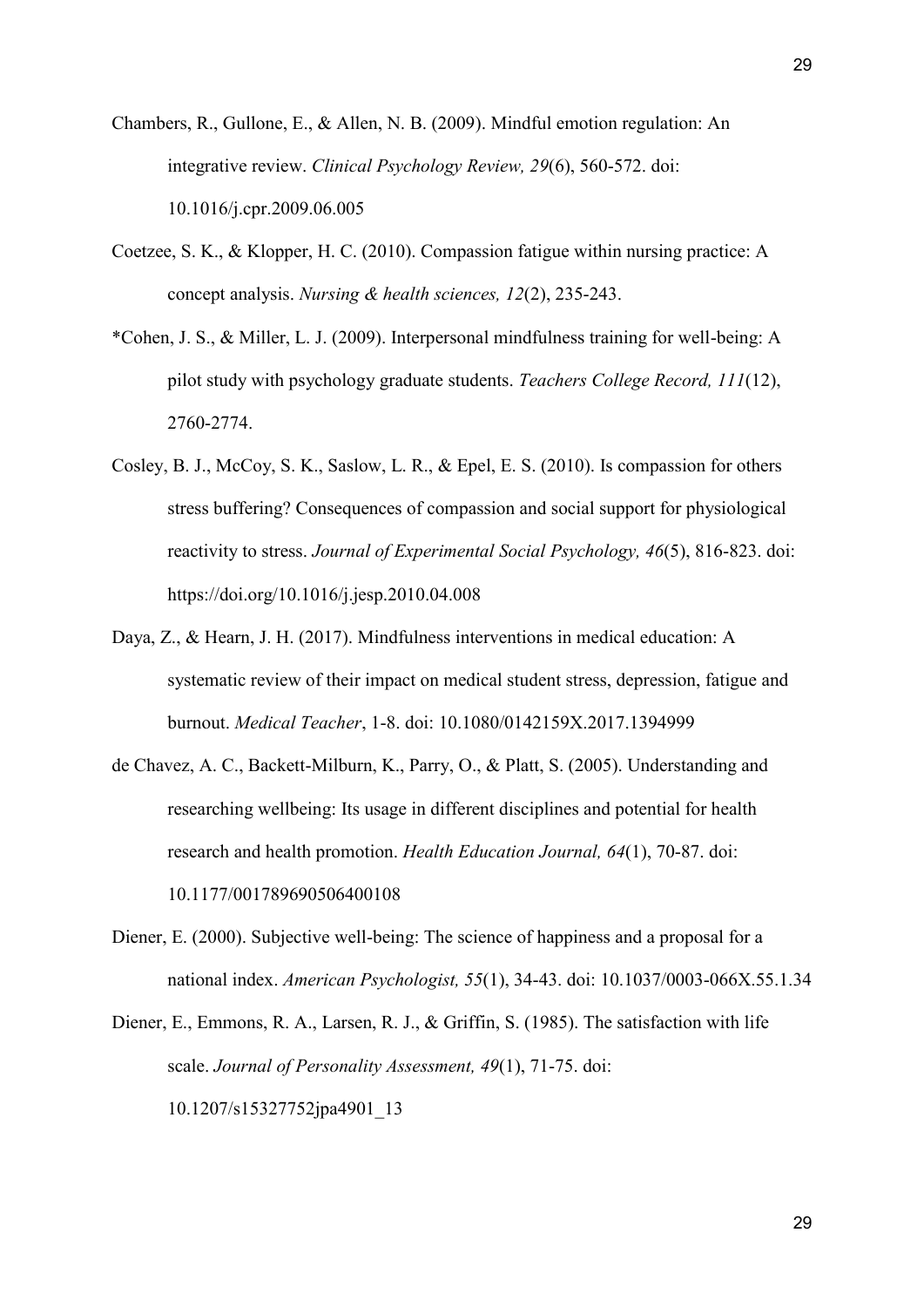- \*De Vibe, M., Solhaug, I., Tyssen, R., Friborg, O., Rosenvinge, J. H., Sørlie, T., & Bjørndal, A. (2013). Mindfulness training for stress management: A randomised controlled study of medical and psychology students. *BMC Medical Education, 13*(1). doi: 10.1186/1472-6920-13-107
- <span id="page-29-0"></span>\*Dobie, A., Tucker, A., Ferrari, M., & Rogers, J. M. (2016). Preliminary evaluation of a brief mindfulness-based stress reduction intervention for mental health professionals. *Australasian Psychiatry*, *24*(1), 42-45. doi: 10.1177/1039856215618524
- Dudman, J., Isaac, A., & Johnson, S. (2015, 10 June 2015). Revealed: How the stress of working in public services is taking its toll on staff, *The Guardian*. Retrieved from [http://www.theguardian.com/society/2015/jun/10/stress-working-public-services](http://www.theguardian.com/society/2015/jun/10/stress-working-public-services-survey)[survey](http://www.theguardian.com/society/2015/jun/10/stress-working-public-services-survey)
- <span id="page-29-1"></span>Eby, L. T., Allen, T. D., Conley, K. M., Williamson, R. L., Henderson, T. G., & Mancini, V. S. (2017). Mindfulness-based training interventions for employees: A qualitative review of the literature. *Human Resource Management Review*. doi: https://doi.org/10.1016/j.hrmr.2017.03.004
- Edwards, R. T., Bryning, L., & Crane, R. (2015). Design of economic evaluations of mindfulness-based interventions: Ten methodological questions of which to be mindful. *Mindfulness, 6*(3), 490-500.
- Emerson, L.-M., Leyland, A., Hudson, K., Rowse, G., Hanley, P., & Hugh-Jones, S. (2017). Teaching mindfulness to teachers: A systematic review and narrative synthesis. *Mindfulness, 8*(5), 1136-1149. doi: 10.1007/s12671-017-0691-4
- \*Erogul, M., Singer, G., McIntyre, T., & Stefanov, D. G. (2014). Abridged mindfulness intervention to support wellness in first-year medical students. *Teaching and Learning in Medicine, 26*(4), 350-356. doi: 10.1080/10401334.2014.945025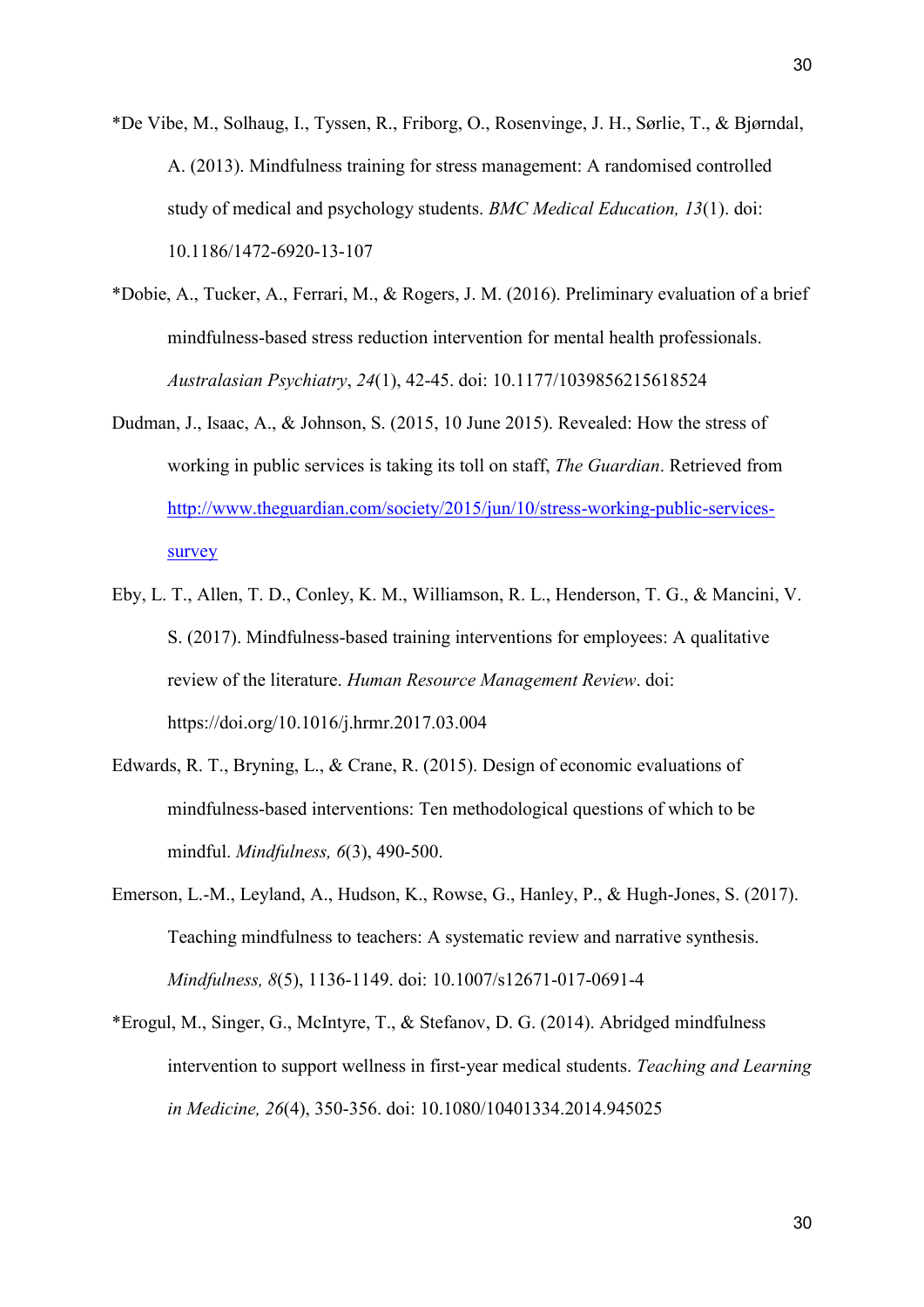- <span id="page-30-3"></span>Firth-Cozens, J. (1998). Individual and organizational predictors of depression in general practitioners. *British Journal of General Practice, 48*(435), 1647-1651.
- <span id="page-30-0"></span>Firth-Cozens, J. (2003). Doctors, their wellbeing, and their stress: It's time to be proactive about stress—and prevent it. *BMJ : British Medical Journal, 326*(7391), 670-671.
- \*Fortney, L., Luchterhand, C., Zakletskaia, L., Zgierska, A., & Rakel, D. (2013). Abbreviated mindfulness intervention for job satisfaction, quality of life, and compassion in primary care clinicians: A pilot study. *Annals of Family Medicine, 11*(5), 412-420. doi: 10.1370/afm.1511
- <span id="page-30-2"></span>\*Foureur, M., Besley, K., Burton, G., Yu, N., & Crisp, J. (2013). Enhancing the resilience of nurses and midwives: Pilot of a mindfulness-based program for increased health, sense of coherence and decreased depression, anxiety and stress. *Contemporary nurse, 45*(1), 114-125.
- <span id="page-30-1"></span>Fresco, D. M., Moore, M. T., van Dulmen, M. H. M., Segal, Z. V., Ma, S. H., Teasdale, J. D., & Williams, J. M. G. (2007). Initial psychometric properties of the experiences questionnaire: Validation of a self-report measure of decentering. *Behavior Therapy, 38*(3), 234-246. doi: 10.1016/j.beth.2006.08.003
- Gao, Y.-Q., Pan, B.-C., Sun, W., Wu, H., Wang, J.-N., & Wang, L. (2012). Anxiety symptoms among Chinese nurses and the associated factors: A cross sectional study. *BMC Psychiatry, 12*(1), 141.
- <span id="page-30-4"></span>\*Gauthier, T., Meyer, R. M. L., Grefe, D., & Gold, J. I. (2015). An on-the-job mindfulnessbased intervention for pediatric ICU nurses: A pilot. *Journal of Pediatric Nursing, 30*(2), 402-409. doi: 10.1016/j.pedn.2014.10.005
- <span id="page-30-5"></span>George, B. (2012). Mindfulness helps you become a better leader. *Harvard Business Review, 26*, 21-32.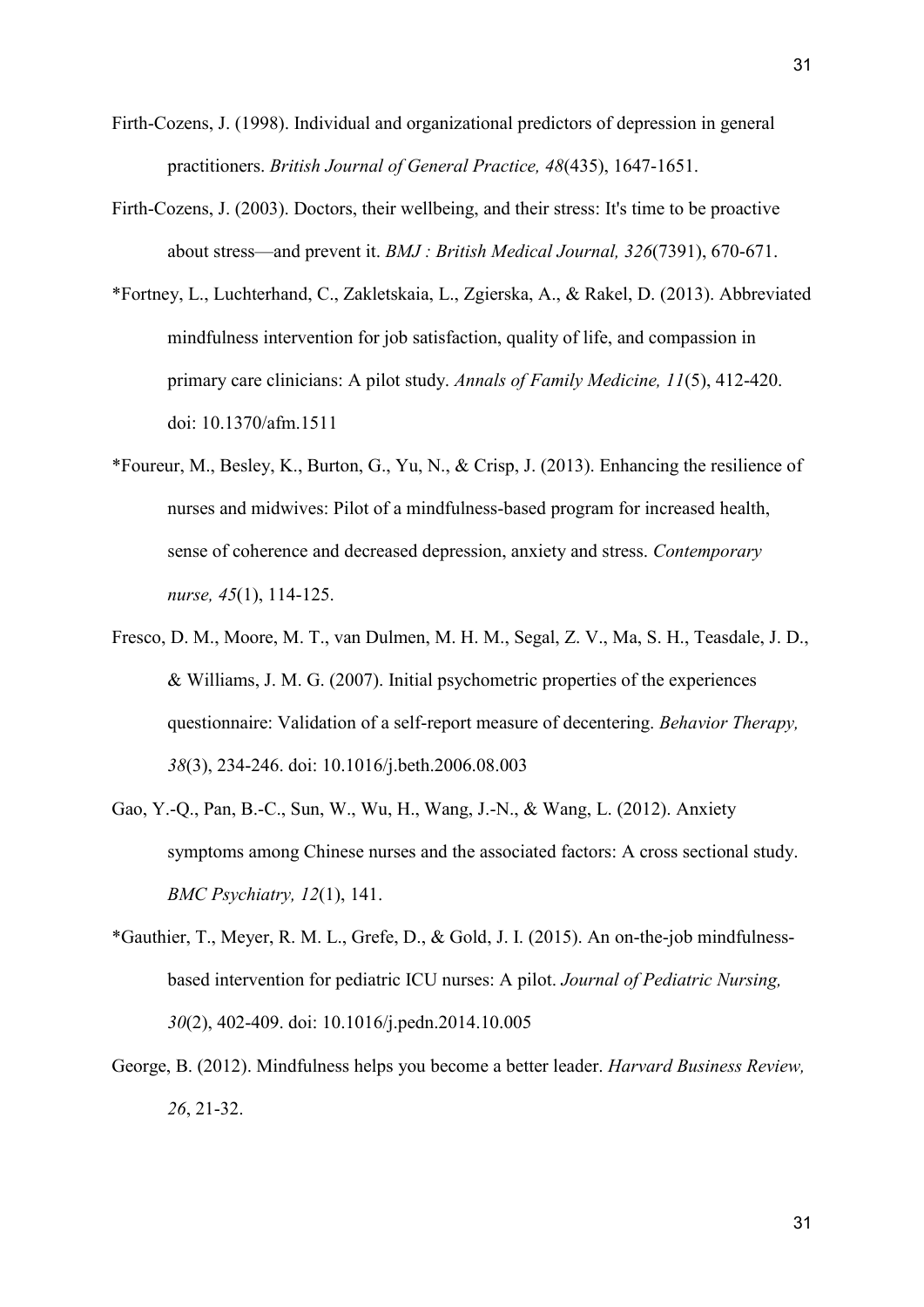- Givens, J. L., & Tjia, J. (2002). Depressed medical students' use of mental health services and barriers to use. *Academic Medicine, 77*(9), 918-921.
- <span id="page-31-2"></span>\*Goodman, M. J., & Schorling, J. B. (2012). A mindfulness course decreases burnout and improves well-being among healthcare providers. *International Journal of Psychiatry in Medicine, 43*(2), 119-128. doi: 10.2190/PM.43.2.b
- <span id="page-31-0"></span>\*Grepmair, L., Mitterlehner, F., Loew, T., & Nickel, M. (2007). Promotion of mindfulness in psychotherapists in training: Preliminary study. *European Psychiatry, 22*(8), 485-489. doi: 10.1016/j.eurpsy.2007.02.004
- <span id="page-31-1"></span>Guillaumie, L., Boiral, O., & Champagne, J. (2017). A mixed-methods systematic review of the effects of mindfulness on nurses. *Journal of Advanced Nursing, 73*(5), 1017-1034. doi: 10.1111/jan.13176
- \*Hallman, I. S., O'Connor, N., Hasenau, S., & Brady, S. (2014). Improving the culture of safety on a high-acuity inpatient child/adolescent psychiatric unit by mindfulnessbased stress reduction training of staff. *Journal of Child and Adolescent Psychiatric Nursing, 27*(4), 183-189. doi: 10.1111/jcap.12091
- <span id="page-31-3"></span>Higgins, J. P. T., Thompson, S. G., Deeks, J. J., & Altman, D. G. (2003). Measuring inconsistency in meta-analyses. *BMJ*, *327*(7414), 557–560. [doi:](https://doi.org/10.1136/bmj.327.7414.557)  [0.1136/bmj.327.7414.557](https://doi.org/10.1136/bmj.327.7414.557)
- Higgins, J. P., & Green, S. (Eds.). (2011). *Cochrane handbook for systematic reviews of interventions* (Vol. 5). Chichester, UK: Wiley-Blackwell.
- \*Hopkins, A., & Proeve, M. (2013). Teaching mindfulness-based cognitive therapy to trainee psychologists: Qualitative and quantitative effects. *Counselling Psychology Quarterly, 26*(2), 115-130. doi: 10.1080/09515070.2013.792998
- <span id="page-31-4"></span>Hwang, Y.-S., Bartlett, B., Greben, M., & Hand, K. (2017). A systematic review of mindfulness interventions for in-service teachers: A tool to enhance teacher wellbeing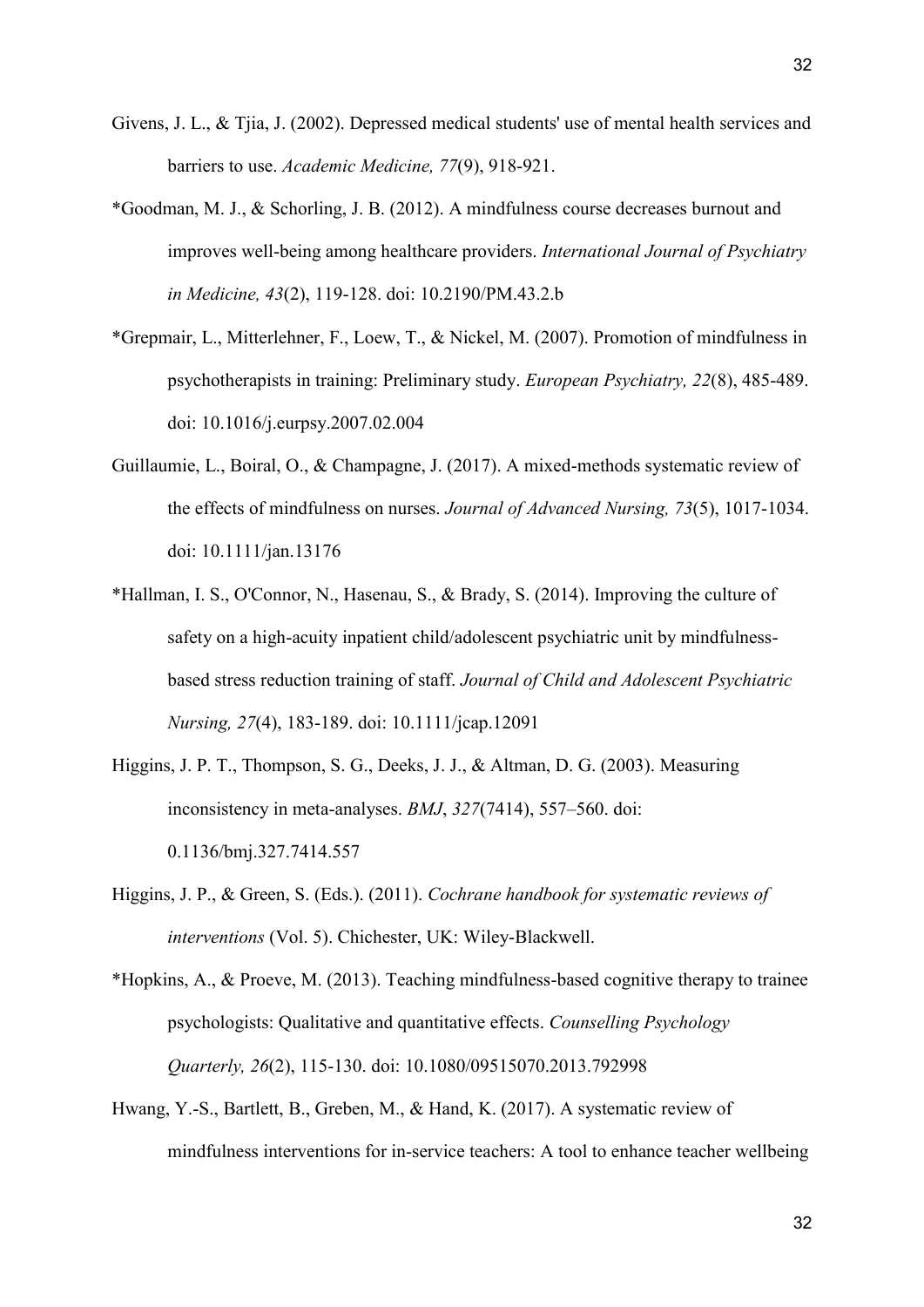and performance. *Teaching and Teacher Education, 64*(Supplement C), 26-42. doi: https://doi.org/10.1016/j.tate.2017.01.015

- \*Johnson, J. R., Emmons, H. C., Rivard, R. L., Griffin, K. H., & Dusek, J. A. (2015). Resilience training: A pilot study of a mindfulness-based program with depressed healthcare professionals. *EXPLORE: The Journal of Science and Healing, 11*(6), 433- 444. doi: 10.1016/j.explore.2015.08.002
- <span id="page-32-2"></span>Kabat-Zinn, J. (1982). An outpatient program in behavioral medicine for chronic pain patients based on the practice of mindfulness meditation: Theoretical considerations and preliminary results. *General Hospital Psychiatry, 4*(1), 33-47. doi: 10.1016/0163- 8343(82)90026-3
- <span id="page-32-0"></span>Kabat-Zinn, J. (2003). Mindfulness-based interventions in context: Past, present, and future. *Clinical Psychology: Science and Practice, 10*(2), 144-156. doi: 10.1093/clipsy.bpg016
- <span id="page-32-1"></span>\*Kemper, K. J., & Khirallah, M. (2015). Acute effects of online mind–body skills training on resilience, mindfulness, and empathy. *Journal of Evidence-Based Complementary and Alternative Medicine, 20*(4), 247-253. doi: 10.1177/2156587215575816
- <span id="page-32-3"></span>Keyes, C. L. M. (2002). The mental health continuum: From languishing to flourishing in life. *Journal of Health and Social Behavior, 43*(2), 207-222. doi: 10.2307/3090197
- Khoury, B., Lecomte, T., Fortin, G., Masse, M., Therien, P., Bouchard, V., … Hofmann, S. G. (2013). Mindfulness-based therapy: A comprehensive meta-analysis. *Clinical Psychology Review*, *33*(6), 763–771. [doi: 10.1016/j.cpr.2013.05.005](https://doi.org/10.1016/j.cpr.2013.05.005)
- Khoury, B., Sharma, M., Rush, S. E., & Fournier, C. (2015). Mindfulness-based stress reduction for healthy individuals: A meta-analysis. *Journal of Psychosomatic Research, 78*(6), 519-528. doi: https://doi.org/10.1016/j.jpsychores.2015.03.009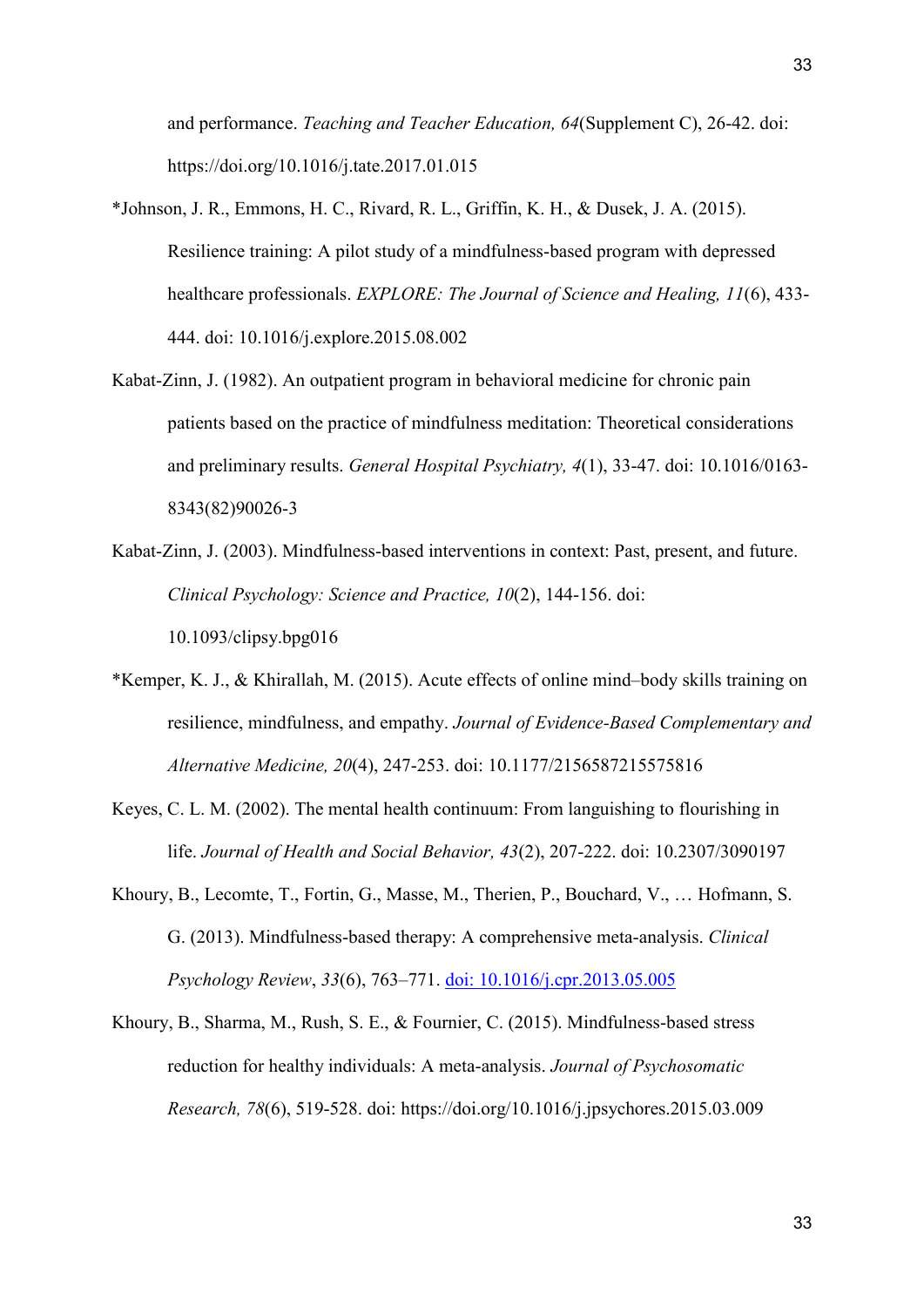\*Krasner, M. S., Epstein, R. M., Beckman, H., Suchman, A. L., Chapman, B., Mooney, C. J., & Quill, T. E. (2009). Association of an educational program in mindful communication with burnout, empathy, and attitudes among primary care physicians. *JAMA - Journal of the American Medical Association, 302*(12), 1284-1293. doi: 10.1001/jama.2009.1384

- <span id="page-33-0"></span>Kudesia, R. S. (2015). Mindfulness and creativity in the workplace. In J. Reb & P. W. B. Atkins (Eds.), *Mindfulness in organizations: Foundations, research, and applications* (pp. 190-212). Cambridge: Cambridge University Press.
- Lamothe, M., Rondeau, É., Malboeuf-Hurtubise, C., Duval, M., & Sultan, S. (2016). Outcomes of MBSR or MBSR-based interventions in health care providers: A systematic review with a focus on empathy and emotional competencies. *Complementary Therapies in Medicine, 24*, 19-28.
- <span id="page-33-1"></span>Larson, J. S. (1999). The conceptualization of health. *Medical Care Research and Review, 56*(2), 123-136. doi: 10.1177/107755879905600201
- Linley, P. A., & Joseph, S. (2004). Applied positive psychology: A new perspective for professional practice. In P. A. Linley & S. Joseph (Eds.), *Positive psychology in practice* (pp. 3-12). Hoboken, New Jersey: John Wiley and Sons.
- Lomas, T. (2017). Recontextualising mindfulness: Theravada Buddhist perspectives on the ethical and spiritual dimensions of awareness. *Psychology of Religion and Spirituality, Vol 9*(2), 209-219. doi: 10.1037/rel0000080
- Lomas, T., Cartwright, T., Edginton, T., & Ridge, D. (2013). 'I was so done in that I just recognized it very plainly, "You need to do something"': Men's narratives of struggle, distress and turning to meditation. *Health:, 17*(2), 191-208. doi: 10.1177/1363459312451178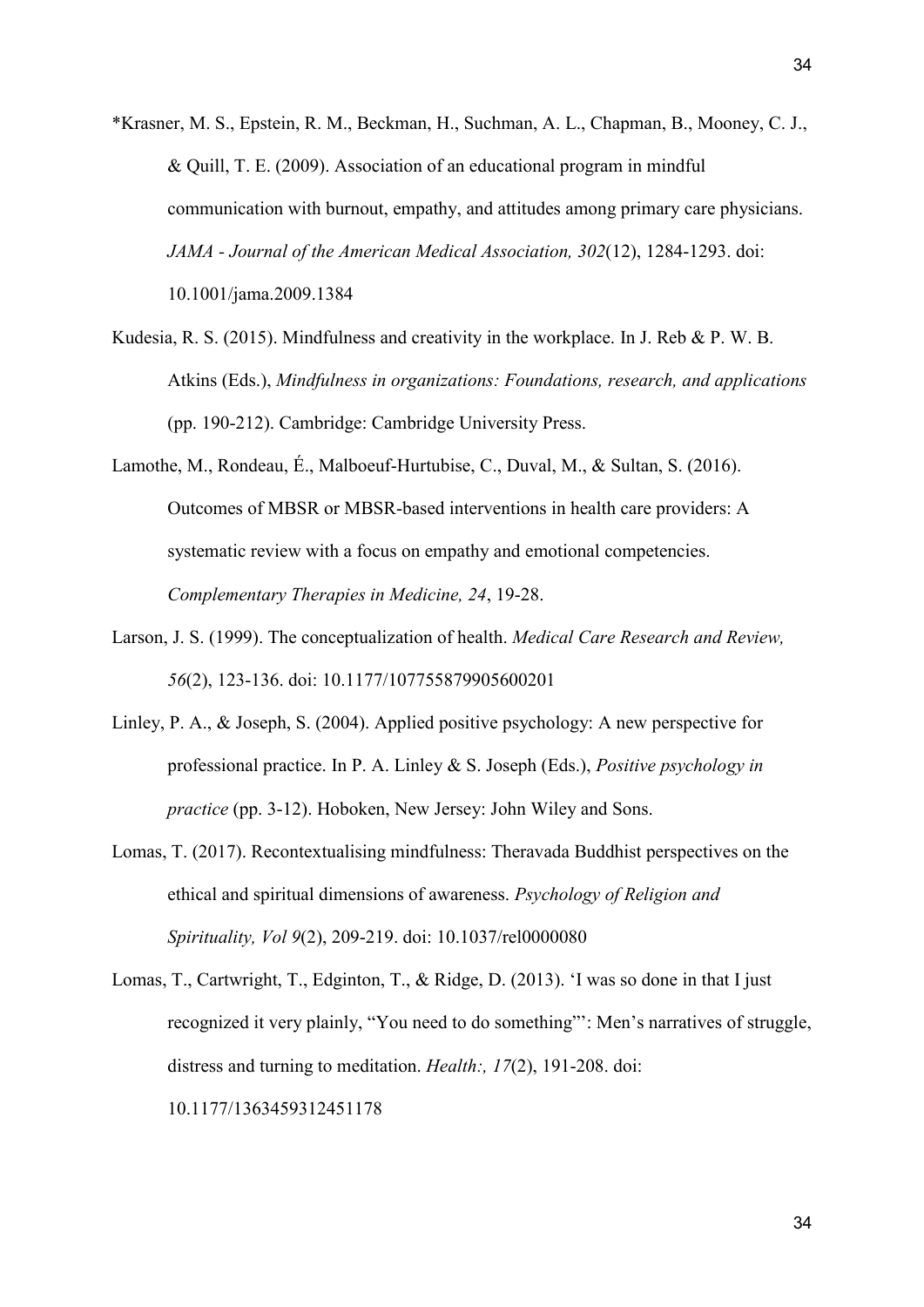- Lomas, T., Cartwright, T., Edginton, T., & Ridge, D. (2014a). A religion of wellbeing?: The appeal of Buddhism to men in London, UK. *Psychology of Religion and Spirituality, 6*(3), 198-207. doi: 10.1037/a0036420
- Lomas, T., Cartwright, T., Edginton, T., & Ridge, D. (2014b). Engagement with meditation as a positive health trajectory: Divergent narratives of progress in male meditators. *Psychology and Health, 29*(2), 218-236. doi: 10.1080/08870446.2013.843684
- Lomas, T., Cartwright, T., Edginton, T., & Ridge, D. (2015). A qualitative analysis of experiential challenges associated with meditation practice. *Mindfulness, 6*(4), 848- 860. doi: 10.1007/s12671-014-0329-8
- Lomas, T., Cartwright, T., Edginton, T., & Ridge, D. (2016). New ways of being a man: 'Positive' hegemonic masculinity in meditation-based communities of practice. *Men and Masculinities, 19*(3), 289-310. doi: 10.1177/1097184X15578531
- Lomas, T., Hefferon, K., & Ivtzan, I. (2015). The LIFE model: A meta-theoretical conceptual map for applied positive psychology. *Journal of Happiness Studies, 16*(5), 1347-1364. doi: 10.1007/s10902-014-9563-y
- Lomas, T., Ivtzan, I., & Fu, C. (2015). A systematic review of the neurophysiology of mindfulness on EEG oscillations. *Neuroscience & Biobehavioral Reviews, 57*, 401- 410. doi: 10.1016/j.neubiorev.2015.09.018
- Lomas, T., Medina, J. C., Ivtzan, I., Rupprecht, S., & Eiroa-Orosa, F. J. (2017a). The impact of mindfulness on the wellbeing and performance of educators: A systematic review of the empirical literature. *Teaching and Teacher Education, 61*, 132-141. doi: 10.1016/j.tate.2016.10.008
- Lomas, T., Medina, J. C., Ivtzan, I., Rupprecht, S., & Eiroa-Orosa, F. J. (2018). A systematic review of the impact of mindfulness on the wellbeing of healthcare professionals. *Journal of Clinical Psychology*, *7*(3), 319–355. doi: 10.1002/jclp.22515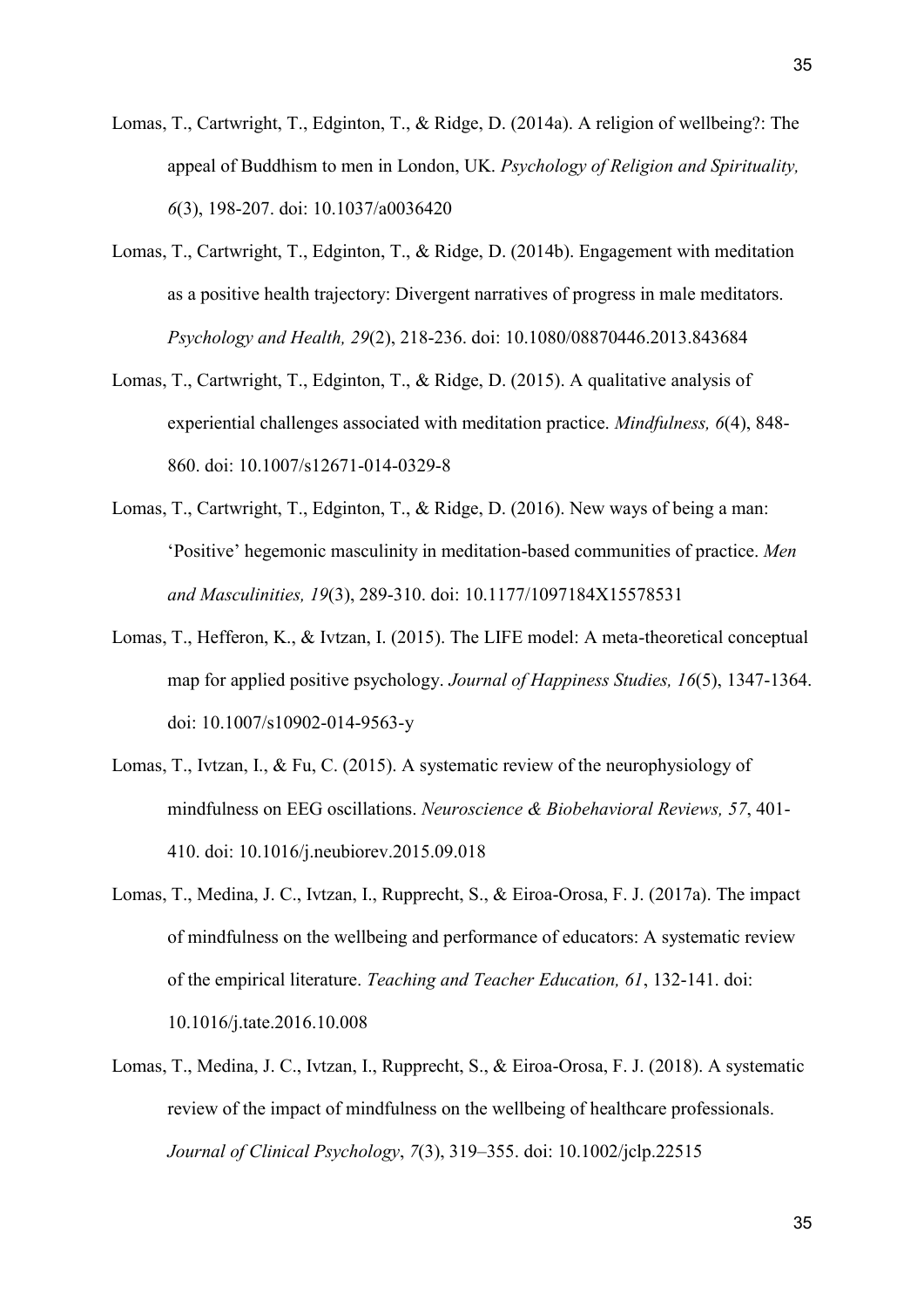- Lomas, T., Medina, J. C., Ivtzan, I., Rupprecht, S., Hart, R., & Eiroa-Orosa, F. J. (2017). The impact of mindfulness on wellbeing and performance in the workplace: An inclusive systematic review of the empirical literature. *European Journal of Work and Organizational Psychology, 26*(4), 492-513. doi: 10.1080/1359432X.2017.1308924
- Luken, M., & Sammons, A. (2016). Systematic review of mindfulness practice for reducing job burnout. *American Journal of Occupational Therapy, 70*(2). doi: 10.5014/ajot.2016.016956
- \*Mackenzie, C. S., Poulin, P. A., & Seidman-Carlson, R. (2006). A brief mindfulness-based stress reduction intervention for nurses and nurse aides. *Applied Nursing Research, 19*(2), 105-109. doi: 10.1016/j.apnr.2005.08.002
- <span id="page-35-1"></span>Mannion, R. (2014). Enabling compassionate healthcare: Perils, prospects and perspectives. *International Journal of Health Policy and Management, 2*(3), 115-117. doi: 10.15171/ijhpm.2014.34
- \*Manotas, M., Segura, C., Eraso, M., Oggins, J., & McGovern, K. (2014). Association of brief mindfulness training with reductions in perceived stress and distress in Colombian health care professionals. *International Journal of Stress Management, 21*(2), 207-225. doi: 10.1037/a0035150
- <span id="page-35-2"></span>\*Martín-Asuero, A., & García-Banda, G. (2010). The mindfulness-based stress reduction program (MBSR) reduces stress-related psychological distress in healthcare professionals. *Spanish Journal of Psychology, 13*(2), 897-905.
- <span id="page-35-0"></span>\*Martín-Asuero, A., Queraltó, J. M., Pujol-Ribera, E., Berenguera, A., Rodriguez-Blanco, T., & Epstein, R. M. (2014). Effectiveness of a mindfulness education program in primary health care professionals: A pragmatic controlled trial. *Journal of Continuing Education in the Health Professions, 34*(1), 4-12. doi: 10.1002/chp.21211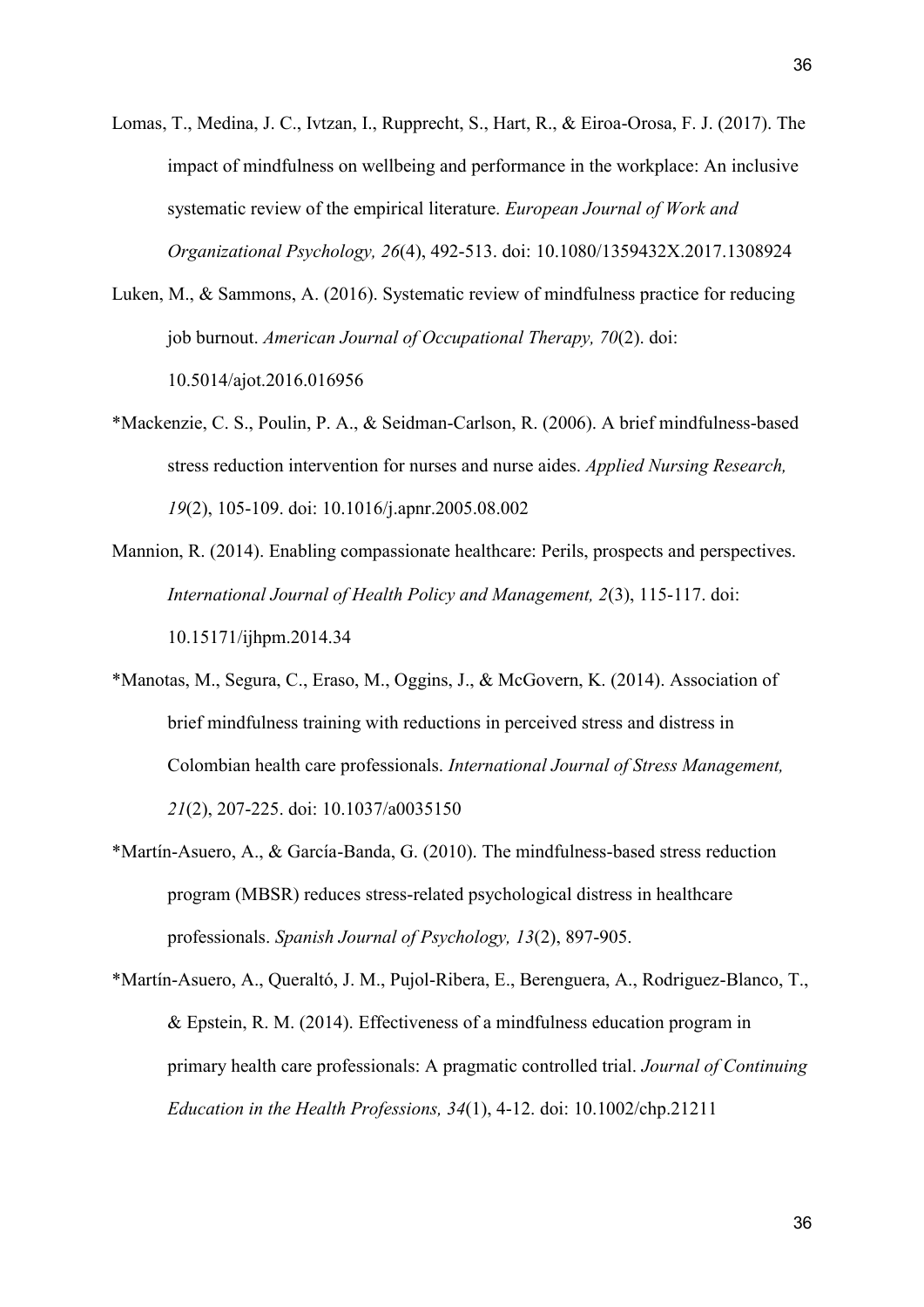- <span id="page-36-2"></span>\*McConachie, D. A. J., McKenzie, K., Morris, P. G., & Walley, R. M. (2014). Acceptance and mindfulness-based stress management for support staff caring for individuals with intellectual disabilities. *Research in Developmental Disabilities, 35*(6), 1216-1227. doi: 10.1016/j.ridd.2014.03.005
- <span id="page-36-0"></span>McConville, J., McAleer, R., & Hahne, A. (2017). Mindfulness training for health profession students—The effect of mindfulness training on psychological well-being, learning and clinical performance of health professional students: A systematic review of randomized and non-randomized controlled trials. *EXPLORE: The Journal of Science and Healing, 13*(1), 26-45. doi: https://doi.org/10.1016/j.explore.2016.10.002
- Moher, D., Liberati, A., Tetzlaff, J., & Altman, D. G. (2009). Preferred reporting items for systematic reviews and meta-analyses: The PRISMA statement. *PLoS Medicine, 6*(7), e1000097. doi: doi:10.1371/journal.pmed.1000097
- <span id="page-36-1"></span>National Collaborating Centre for Methods and Tools (2008). *Quality assessment tool for quantiative studies (QATQS)*. Hamilton, ON: McMaster University.
- \*Newsome, S., Waldo, M., & Gruszka, C. (2012). Mindfulness group work: Preventing stress and increasing self-compassion among helping professionals in training. *Journal for Specialists in Group Work, 37*(4), 297-311. doi: 10.1080/01933922.2012.690832
- Noetel, M., Ciarrochi, J., Van Zanden, B., & Lonsdale, C. (2017). Mindfulness and acceptance approaches to sporting performance enhancement: A systematic review. *International Review of Sport and Exercise Psychology*, 1-37.
- \*Noone, S. J., & Hastings, R. P. (2010). Using acceptance and mindfulness-based workshops with support staff caring for adults with intellectual disabilities. *Mindfulness, 1*(2), 67- 73. doi: 10.1007/s12671-010-0007-4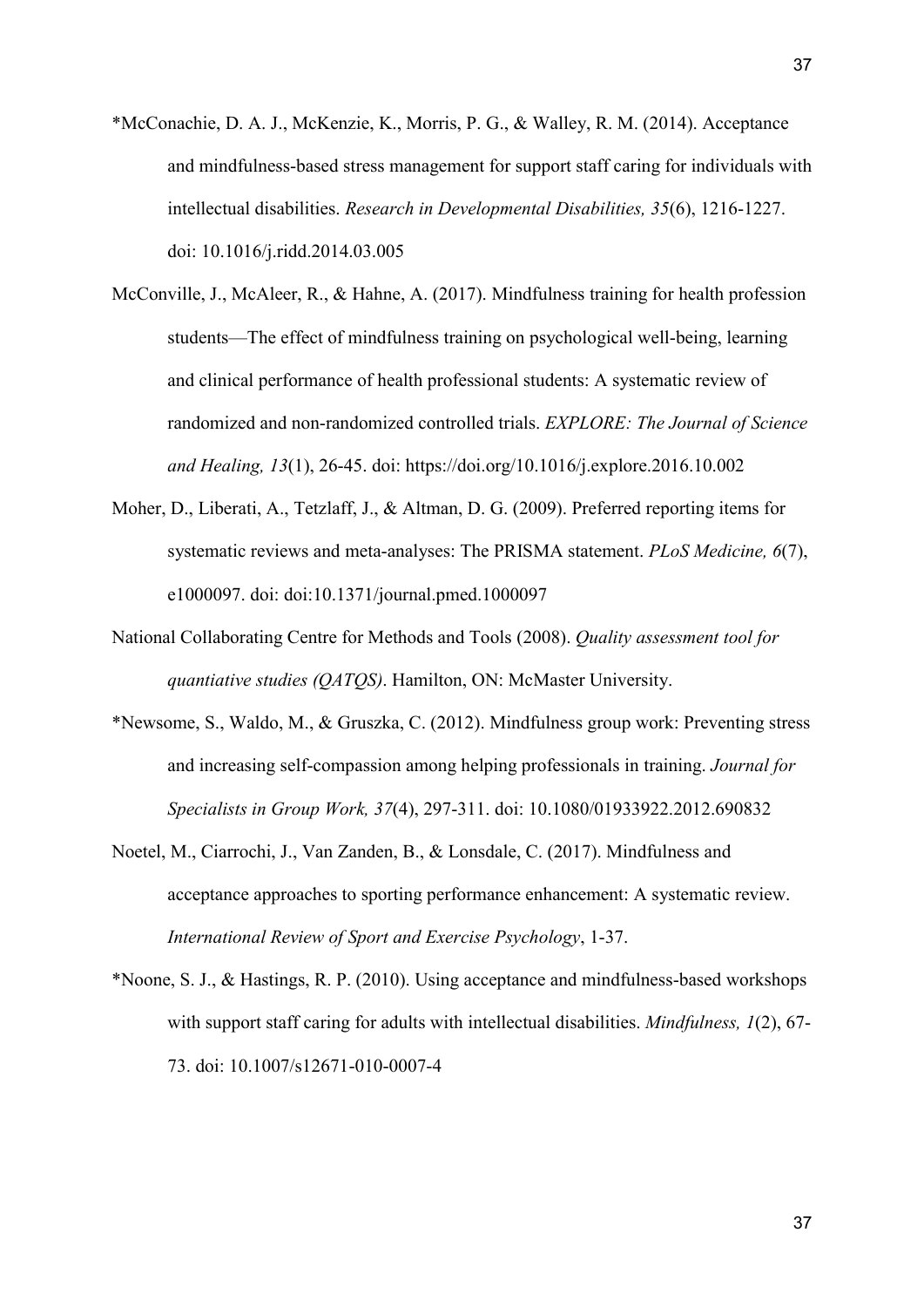- <span id="page-37-4"></span>\*Pflugeisen, B. M., Drummond, D., Ebersole, D., Mundell, K., & Chen, D. (2016). Brief video-module administered mindfulness program for physicians: A plot study. *Explore, 12*(1), 50-54. doi: 10.1016/j.explore.2015.10.005
- \*Pipe, T. B., Bortz, J. J., Dueck, A., Pendergast, D., Buchda, V., & Summers, J. (2009). Nurse leader mindfulness meditation program for stress management: A randomized controlled trial. *Journal of Nursing Administration, 39*(3), 130-137.
- <span id="page-37-1"></span>Pollard, E. L., & Davidson, L. (2001). *Foundations of child wellbeing*. Paris: UNESCO.
- \*Poulin, P. A., Mackenzie, C. S., Soloway, G., & Karayolas, E. (2008). Mindfulness training as an evidenced-based approach to reducing stress and promoting well-being among human services professionals. *International Journal of Health Promotion and Education, 46*(2), 72-80. doi: 10.1080/14635240.2008.10708132
- <span id="page-37-3"></span>\*Raab, K., Sogge, K., Parker, N., & Flament, M. F. (2015). Mindfulness-based stress reduction and self-compassion among mental healthcare professionals: A pilot study. *Mental Health, Religion and Culture, 18*(6), 503-512. doi: 10.1080/13674676.2015.1081588
- <span id="page-37-0"></span>R Core Team (2017). *R: A language and environment for statistical computing*. Vienna, Austria: R Foundation for Statistical Computing. Retrieved from https://www.Rproject.org/.
- Riley, R. D., Higgins, J. P. T., & Deeks, J. J. (2011). Interpretation of random effects metaanalyses. *BMJ*, *342*(feb10 2), d549–d549. doi: 10.1136/bmj.d549
- \*Rimes, K. A., & Wingrove, J. (2011). Pilot study of mindfulness-based cognitive therapy for trainee clinical psychologists. *Behavioural and Cognitive Psychotherapy, 39*(2), 235- 241. doi: 10.1017/S1352465810000731
- <span id="page-37-2"></span>Rudaz, M., Twohig, M. P., Ong, C. W., & Levin, M. E. (2017). Mindfulness and acceptancebased trainings for fostering self-care and reducing stress in mental health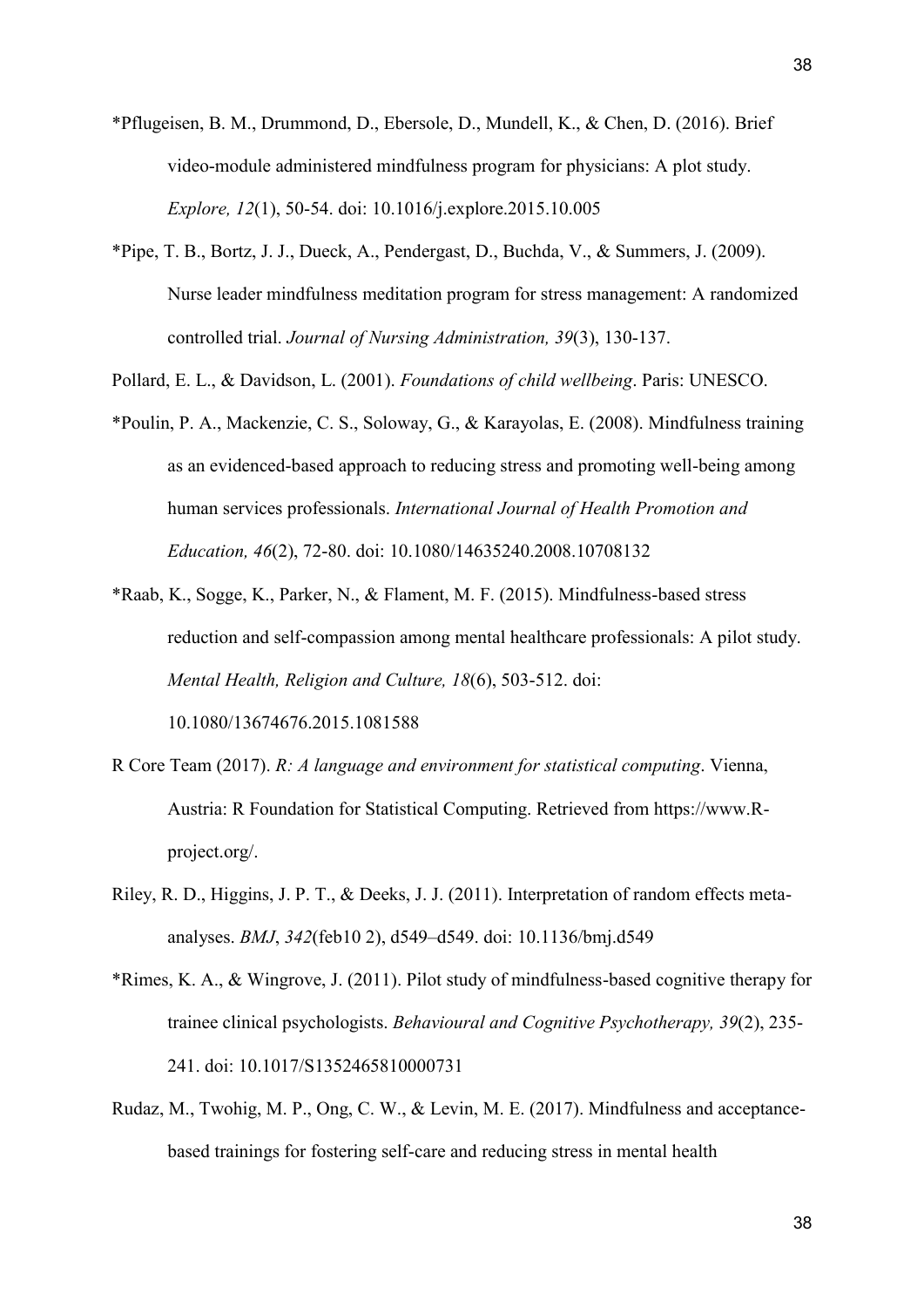professionals: A systematic review. *Journal of Contextual Behavioral Science, 6*(4), 380-390. doi: https://doi.org/10.1016/j.jcbs.2017.10.001

Salovey, P., & Mayer, J. D. (1990). Emotional intelligence. *Imagination, Cognition, and Personality, 9*(3), 185-211.

Schwarzer, G. (2007). Meta: An R package for meta-analysis. *R News, 7*(3), 40-45.

- Sedgwick, P., & Marston, L. (2013). Meta-analyses: Standardised mean differences. *BMJ*, *347*(dec06 1), f7257–f7257. [doi: 10.1136/bmj.f7257](https://doi.org/10.1136/bmj.f7257)
- Segal, Z. V., Williams, J. M. G., & Teasdale, J. D. (2002). *Mindfulness-based cognitive therapy for depression: A new approach to preventing relapse*. New York: Guilford Press.
- <span id="page-38-1"></span>Seligman, M. E. P., & Csikszentmihalyi, M. (2000). Positive psychology: An introduction. *American Psychologist, 55*, 5-14.
- \*Shapiro, S. L., Astin, J. A., Bishop, S. R., & Cordova, M. (2005). Mindfulness-based stress reduction for health care professionals: Results from a randomized trial. *International Journal of Stress Management, 12*(2), 164-176. doi: 10.1037/1072-5245.12.2.164
- <span id="page-38-2"></span>\*Shapiro, S. L., Brown, K. W., & Biegel, G. M. (2007). Teaching self-care to caregivers: Effects of mindfulness-based stress reduction on the mental health of therapists in training. *Training and Education in Professional Psychology, 1*(2), 105-115. doi: 10.1037/1931-3918.1.2.105
- <span id="page-38-0"></span>Shapiro, S. L., Carlson, L. E., Astin, J. A., & Freedman, B. (2006). Mechanisms of mindfulness. *Journal of Clinical Psychology, 62*(3), 373-386. doi: 10.1002/jclp.20237
- \*Shapiro, S. L., Schwartz, G. E., & Bonner, G. (1998). Effects of mindfulness-based stress reduction on medical and premedical students. *Journal of Behavioral Medicine, 21*(6), 581-599. doi: 10.1023/A:1018700829825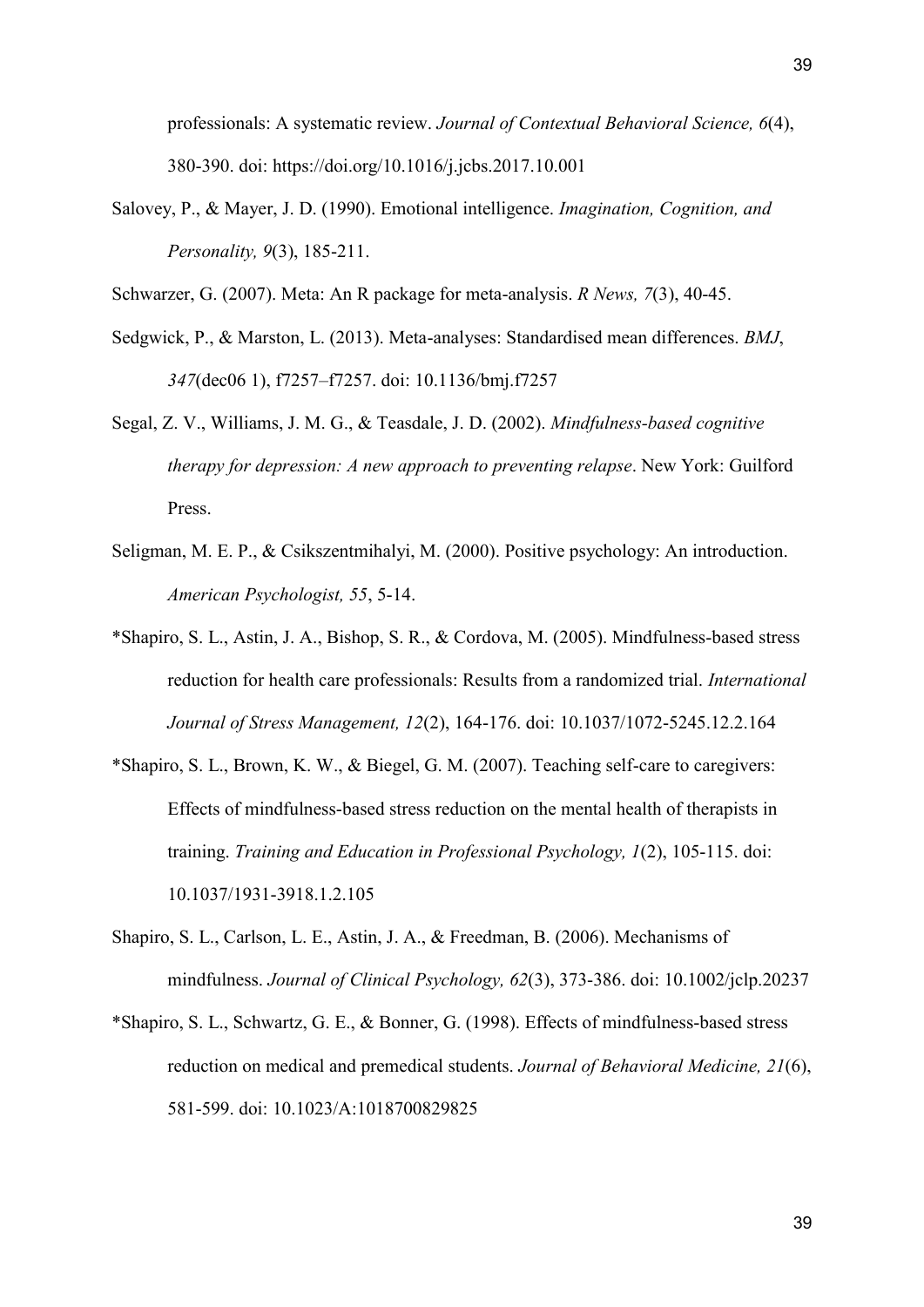- Singh, N. N., Lancioni, G. E., Karazsia, B. T., Myers, R. E., Winton, A. S. W., Latham, L. L., & Nugent, K. (2015). Effects of training staff in MBPBS on the use of physical restraints, staff stress and turnover, staff and peer injuries, and cost effectiveness in developmental disabilities. *Mindfulness, 6*(4), 926-937. doi: 10.1007/s12671-014- 0369-0
- <span id="page-39-1"></span>Singh, N. N., Singh, S. D., Sabaawi, M., Myers, R. E., & Wahler, R. G. (2006). Enhancing treatment team process through mindfulness-based mentoring in an inpatient psychiatric hospital. *Behavior Modification*, *30*(4), 423–441. [doi:](https://doi.org/10.1177/0145445504272971)  [10.1177/0145445504272971](https://doi.org/10.1177/0145445504272971)
- Smith, M. L. (1980). Publication bias and meta-analysis. *Evaluation in Education, 4*(Supplement C), 22-24. doi: https://doi.org/10.1016/0191-765X(80)90004-X
- Sochos, A., Bowers, A., & Kinman, G. (2012). Work stressors, social support, and burnout in junior doctors: Exploring direct and indirect pathways. *Journal of Employment Counseling, 49*(2), 62-73. doi: 10.1002/j.2161-1920.2012.00007.x
- <span id="page-39-0"></span>\*Song, Y., & Lindquist, R. (2015). Effects of mindfulness-based stress reduction on depression, anxiety, stress and mindfulness in Korean nursing students. *Nurse Education Today, 35*(1), 86-90. doi: 10.1016/j.nedt.2014.06.010
- <span id="page-39-2"></span>Tang, Y.-Y., Ma, Y., Wang, J., Fan, Y., Feng, S., Lu, Q., . . . Posner, M. I. (2007). Short-term meditation training improves attention and self-regulation. *Proceedings of the National Academy of Sciences, 104*(43), 17152-17156. doi: 10.1073/pnas.0707678104
- The Health & Social Care Information Centre (2009). *Adult psychiatric morbidity in England: Results of a household survey*. London: The Health & Social Care Information Centre.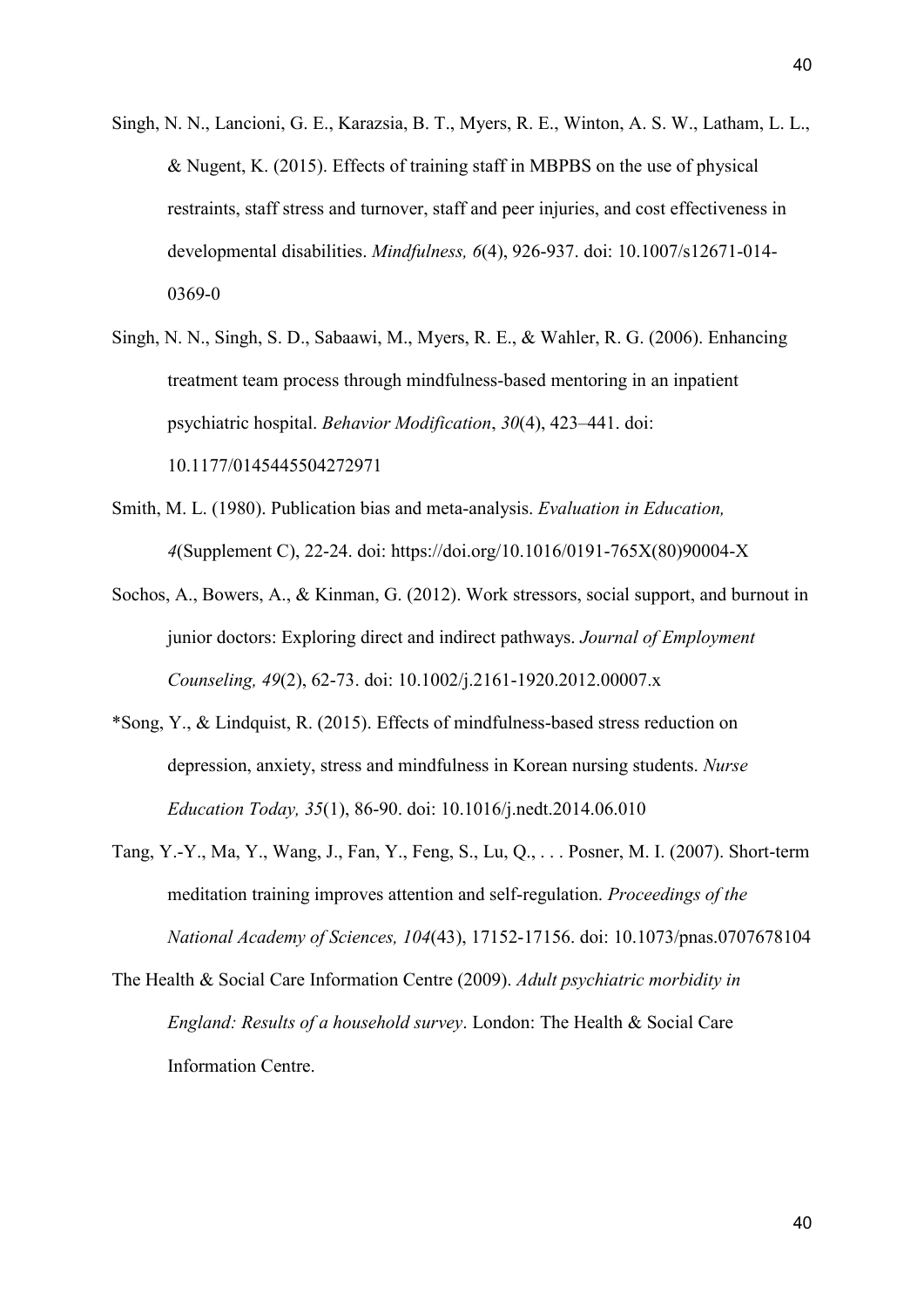<span id="page-40-3"></span>Toppinen-Tanner, S., Ojajärvi, A., Väänaänen, A., Kalimo, R., & Jäppinen, P. (2005). Burnout as a predictor of medically certified sick-leave absences and their diagnosed causes. *Behavioral Medicine, 31*(1), 18-32. doi: 10.3200/BMED.31.1.18-32

- <span id="page-40-0"></span>Trowbridge, K., & Mische Lawson, L. (2016). Mindfulness-based interventions with social workers and the potential for enhanced patient-centered care: A systematic review of the literature. *Social Work in Health Care, 55*(2), 101-124. doi: 10.1080/00981389.2015.1094165
- <span id="page-40-1"></span>Van Gordon, W., Shonin, E., Lomas, T., & Griffiths, M. D. (2016). Corporate use of mindfulness and authentic spiritual transmission: Competing or compatible ideals? . *Mindfulness and Compassion, 1*(2), 75-83. doi: 10.1016/j.mincom.2016.10.005
- Vettese, L. C., Toneatto, T., Stea, J. N., Nguyen, L., & Wang, J. J. (2009). Do mindfulness meditation participants do their homework? And does it make a difference? A review of the empirical evidence. *Journal of Cognitive Psychotherapy, 23*(3), 198-225. doi: 10.1891/0889-8391.23.3.198
- Virgili, M. (2015). Mindfulness-based interventions reduce psychological distress in working adults: A meta-analysis of intervention studies. *Mindfulness, 6*(2), 326-337. doi: 10.1007/s12671-013-0264-0
- Vogus, T. J., Cooil, B., Sitterding, M., & Everett, L. Q. (2014). Safety organizing, emotional exhaustion, and turnover in hospital nursing units. *Medical Care Research and Review, 52*(10), 870-876.
- Walsh, R., & Shapiro, S. L. (2006). The meeting of meditative disciplines and western psychology: A mutually enriching dialogue. *American Psychologist, 61*(3), 227-239. doi: 10.1037/0003-066X.61.3.227
- <span id="page-40-2"></span>Weng, H.-C., Hung, C.-M., Liu, Y.-T., Cheng, Y.-J., Yen, C.-Y., Chang, C.-C., & Huang, C.- K. (2011). Associations between emotional intelligence and doctor burnout, job